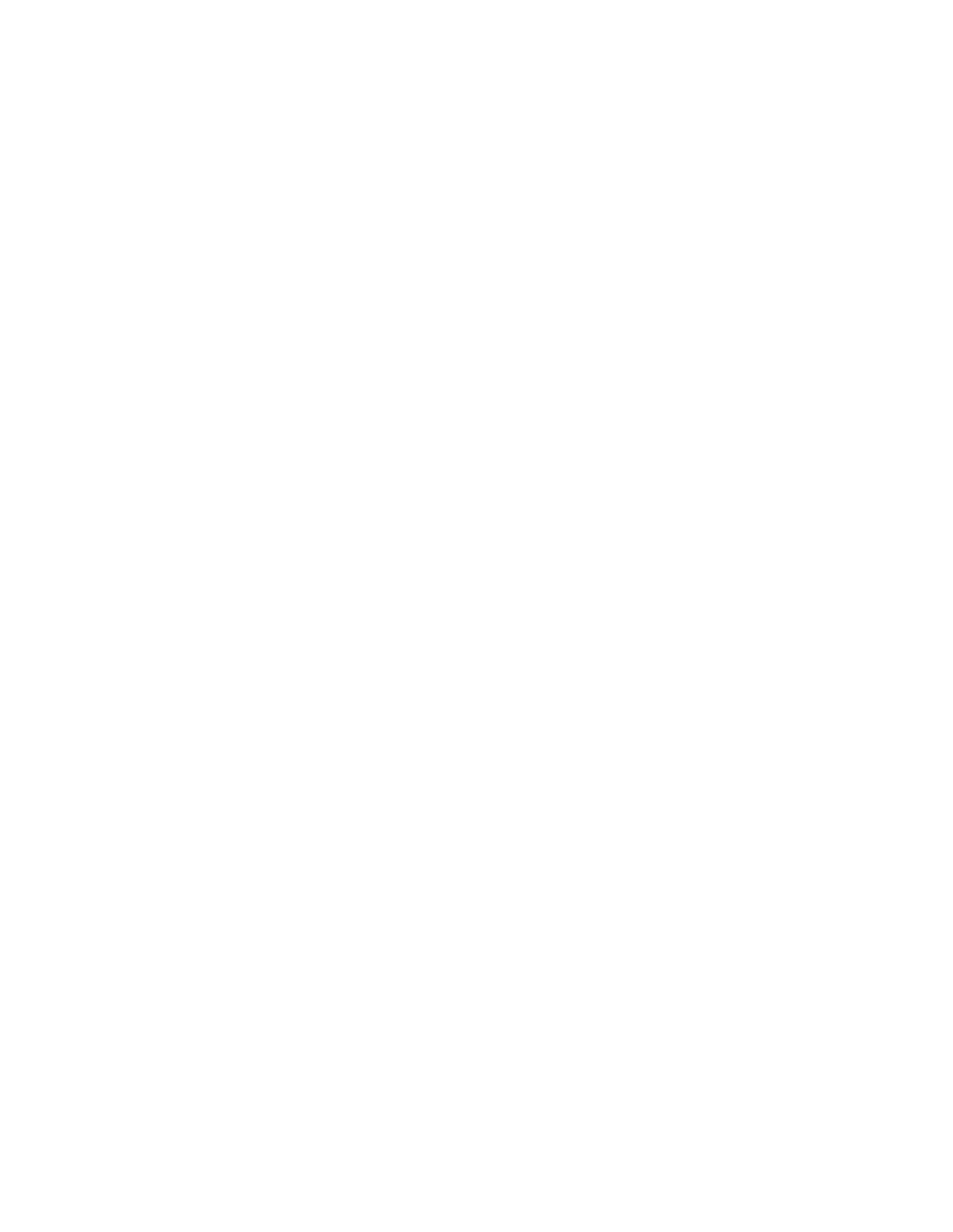#### **Scoring Summary # Auburn vs. # Houston (12/28/2021 at Protective Stadium)**



#### Auburn (6-6; 3-5) vs. Houston (11-2; 8-0) Date: 12/28/2021 • Site: Protective Stadium • Stadium: Protective Stadium Attendance:

| <b>Score by Quarters</b> |  |           | Tota. |
|--------------------------|--|-----------|-------|
| Auburn                   |  | 10<br>. U |       |
| Houston                  |  |           |       |

| Qtr | Time     | <b>Scoring Play</b>                                                                               | V-H       |
|-----|----------|---------------------------------------------------------------------------------------------------|-----------|
| 1st | 00:08:46 | HOU - McCaskill, Alton 5 yd TD PASS from Tune, Clayton (KICK by Witherspoon, Dalton), 12-87 06:11 | 7-0       |
| 2nd | 00:06:58 | HOU - Witherspoon, Dalton 52 yd FG FG 10-45 04:10                                                 | $10 - 0$  |
| 2nd | 00:03:10 | AUB - Patton, Ben 27 yd FG FG 8-67 03:42                                                          | $10-3$    |
| 3rd |          | 00:12:12 AUB - Patton, Ben 35 yd FG FG 8-57 02:48                                                 | $10 - 6$  |
| 3rd |          | 00:03:52 AUB - Hudson, Kobe 12 yd TD PASS from Finley, TJ (KICK by Patton, Ben), 11-78 06:20      | $10 - 13$ |
| 4th | 00:03:27 | HOU - Herslow, Jake 26 yd TD PASS from Tune, Clayton (KICK by Witherspoon, Dalton), 8-80 03:20    | $17 - 13$ |

Kickoff time: • End of Game: 3:30 PM • Total elapsed time: 3

Officials: Referee: Michael Mothershed; Umpire: Rosecoe Meisebheimer; Linesman: Kirk Mattson;

Line judge: Matt Dorman; Back judge: Joe Johnston; Field judge: Kevin Kieser;

Side judge: Jeff Dahle; Center judge: Ty Druse;

Temperature: • Wind: • Weather: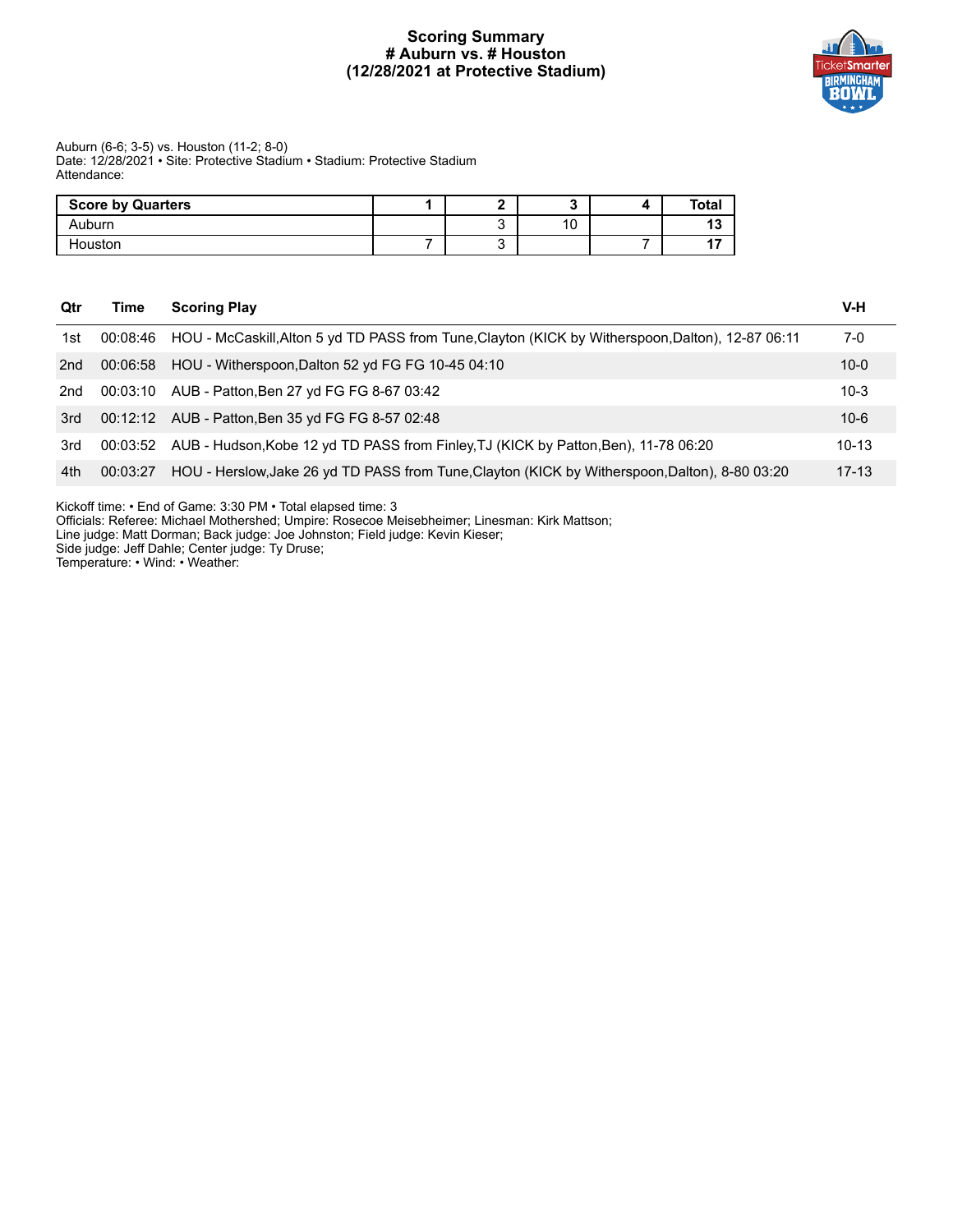#### **Team Statistics # Auburn vs. # Houston (12/28/2021 at Protective Stadium)**



|                                  | <b>AUB</b>   | HOU           |
|----------------------------------|--------------|---------------|
| <b>FIRST DOWNS</b>               | 15           | 19            |
| Rushing                          | 6            | 6             |
| Passing                          | 8            | 12            |
| Penalty                          | $\mathbf{1}$ | $\mathbf{1}$  |
| <b>NET YARDS RUSHING</b>         | 125          | 115           |
| <b>Rushing Attempts</b>          | 29           | 26            |
| Average Per Rush                 | 4.3          | 4.4           |
| <b>Rushing Touchdowns</b>        | $\mathbf 0$  | 0             |
| <b>Yards Gained Rushing</b>      | 146          | 135           |
| Yards Lost Rushing               | 21           | 20            |
| <b>NET YARDS PASSING</b>         | 227          | 283           |
| Completions-Attempts-Int         | 19-37-0      | $26 - 41 - 2$ |
| Average Per Attempt              | 6.1          | 6.9           |
| Average Per Completion           | 11.9         | 10.9          |
| Passing Touchdowns               | $\mathbf{1}$ | 2             |
| <b>TOTAL OFFENSIVE YARDS</b>     | 352          | 398           |
| Total offensive plays            | 66           | 67            |
| Average Gain Per Play            | 5.3          | 5.9           |
| Fumbles: Number-Lost             | $2 - 0$      | $2 - 0$       |
| Penalties: Number-Yards          | $3 - 35$     | $6 - 34$      |
| <b>PUNTS-YARDS</b>               | 6-230        | $4 - 143$     |
| Average Yards Per Punt           | 38.3         | 35.8          |
| Net Yards Per Punt               | 35.0         | 35.8          |
| Inside 20                        | 3            | $\mathbf{1}$  |
| 50+ Yards                        | 0            | 0             |
| Touchbacks                       | $\mathbf{1}$ | $\pmb{0}$     |
| Fair catch                       | 3            | 3             |
| <b>KICKOFFS-YARDS</b>            | 4-232        | 4-256         |
| Average Yards Per Kickoff        | 58           | 64            |
| Net Yards Per Kickoff            | 47.5         | 51            |
| Touchbacks                       | 0            | 2             |
| Punt returns: Number-Yards-TD    | $0 - 0 - 0$  | $0 - 0 - 0$   |
| Average Per Return               | 0            | 0             |
| Kickoff returns: Number-Yards-TD | $2 - 42 - 0$ | $4 - 52 - 0$  |
| Average Per Return               | 21           | 13            |
| Interceptions: Number-Yards-TD   | $2 - 1 - 0$  | $0 - 0 - 0$   |
| Fumble Returns: Number-Yards     | $0-0$        | $0-0$         |
| Miscellaneous Yards              |              |               |
| Possession Time                  | 30:10        | 29:50         |
| 1st Quarter                      | 10:19        | 02:20         |
| 2nd Quarter                      | 06:19        | 11:02         |
| 3rd Quarter                      | 03:24        | 11:33         |
| 4th Quarter                      | 09:48        | 05:15         |
| <b>Third-Down Conversions</b>    | 4 of 15      | 6 of 14       |
| Fourth-Down Conversions          | $1$ of $3$   | $1$ of $2$    |
| Red Zone Scores-Chances          | 3 of 4       | $1$ of $1$    |
| Touchdowns                       | $\mathbf{1}$ | $\mathbf{1}$  |
| <b>Field Goals</b>               | 2 of 4       | $0$ of $0$    |
| Sacks By: Number-Yards           | $1 - 8$      | $1 - 7$       |
| PAT Kicks                        | $1 - 1$      | $2 - 2$       |
| <b>Field Goals</b>               | 2 of 2       |               |
| Points off turnovers             |              | 1 of 1        |
|                                  | 0            | 0             |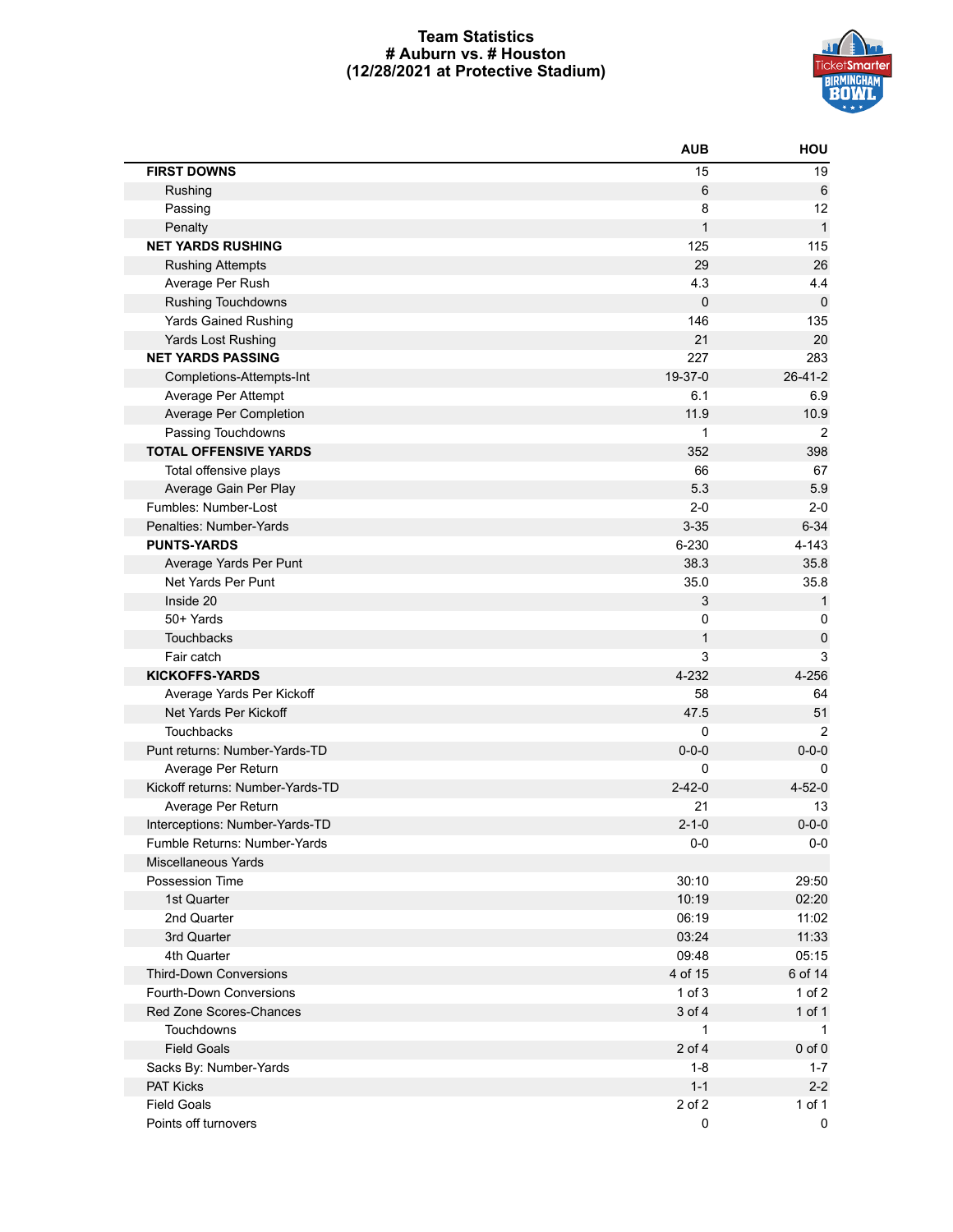#### **Individual Statistics # Auburn vs. # Houston (12/28/2021 at Protective Stadium)**



#### **Auburn Houston**

| <b>Rushing</b>       |         |       | No.            | Gain            |    | Loss           |      | Net TD |       | Lg             |                | Avg            |
|----------------------|---------|-------|----------------|-----------------|----|----------------|------|--------|-------|----------------|----------------|----------------|
| Bigsby, Tank         |         |       | 16             | 101             |    |                | 5    | 96     | 0     | 32             |                | 6              |
| Johnson Jr., Malcolm |         |       | 2              |                 | 24 |                | 0    | 24     | 0     | 14             |                | 12             |
| Hunter, Jarquez      |         |       | 5              |                 | 18 |                | 1    | 17     | 0     |                | 8              | 3.4            |
| Johnson, Ja'Varrius  |         |       | 1              |                 | 2  |                | 0    | 2      | 0     |                | $\overline{2}$ | 2              |
| Shenker, John Samuel |         |       | 1              |                 | 1  |                | 0    | 1      | 0     |                | 1              | 1              |
| Robertson, Demetris  |         |       | 1              |                 | 0  |                | 5    | $-5$   | 0     |                |                | $-5$           |
| Finley, TJ           |         |       | $\overline{c}$ |                 | 0  |                | 7    | $-7$   | 0     |                |                | -3.5           |
| <b>Totals</b>        |         |       | 29             | 146             |    |                | 21   | 125    | 0     | 32             |                | 4.3            |
|                      |         |       |                |                 |    |                |      |        |       |                |                |                |
| <b>Passing</b>       | C-A-I   |       |                | Yds             |    | TD             |      |        | Long  |                |                | Sack           |
| Finley, TJ           | 19-37-0 |       |                | 227             |    | 1              |      |        | 51    |                |                | 1              |
| <b>Totals</b>        | 19-37-0 |       |                | 227             |    | $\mathbf{1}$   |      |        | 51    |                |                | 1              |
| Receiving            |         |       |                | No.             |    | Yards          |      | TD     |       | Long           |                | Tgt            |
| Bigsby, Tank         |         |       |                | 5               |    |                | 68   | 0      |       |                | 51             | 6              |
| Shenker, John Samuel |         |       |                | 5               |    |                | 54   | 0      |       |                | 41             | 5              |
| Hudson, Kobe         |         |       |                | 4               |    |                | 57   | 1      |       |                | 30             | 13             |
| Robertson, Demetris  |         |       |                | 2               |    |                | 15   | 0      |       |                | 10             | 2              |
| Jackson, Shedrick    |         |       |                | $\overline{2}$  |    |                | 13   | 0      |       |                | 9              | $\overline{4}$ |
| Johnson, Ja'Varrius  |         |       |                | 1               |    |                | 20   | 0      |       |                | 20             | 3              |
| <b>Totals</b>        |         |       |                | 19              |    |                |      | 1      |       |                |                | 38             |
|                      |         |       |                |                 |    |                | 227  |        |       |                | 51             |                |
| <b>Punting</b>       | No. Yds |       |                |                 |    |                | Avg  |        | Long  |                |                | $In20$ TB      |
| Chapman, Oscar       |         | 6 230 |                | 38.333333333333 |    |                |      |        | 48    |                | 3              | 1              |
| <b>Totals</b>        | 6       | 230   |                |                 |    |                | 38.3 |        | 48    |                | 3              | 1              |
|                      |         |       | Punt           |                 |    | <b>Kickoff</b> |      |        |       |                |                |                |
| <b>Returns</b>       |         |       | No Yds Lg      |                 |    | No Yds         |      |        |       |                | Intercept      | No Yds Lg      |
|                      |         |       |                |                 |    |                |      | Lg     |       |                |                |                |
| Wooten, Chandler     |         | 0     | 0              | 0               |    | 0              | 0    | 0      |       | 1              | 0              | 0              |
| Pritchett, Nehemiah  |         | 0     | 0              | 0               |    | 0              | 0    | 0      |       | 1              | 1              | 1              |
| Hunter, Jarquez      |         | 0     | 0              | 0               |    | $\overline{2}$ | 42   | 22     |       | 0              | 0              | 0              |
| <b>Totals</b>        |         | 0     | 0              | 0               |    | $\overline{2}$ | 42   | 22     |       | $\overline{2}$ | 1              | $\mathbf{1}$   |
| <b>Field goals</b>   |         | Qtr   | Time           |                 |    | <b>Dist</b>    |      |        |       | <b>Result</b>  |                |                |
| Patton, Ben          | 2nd     |       | 03:10          |                 |    | 27 yards       |      |        |       | good           |                |                |
| Patton, Ben          | 3rd     |       |                |                 |    | yards          |      |        |       | missed         |                |                |
| Patton, Ben          | 3rd     |       | 12:12          |                 |    | 35 yards       |      |        |       | good           |                |                |
| <b>Kickoffs</b>      |         | No.   |                | <b>Yards</b>    |    |                |      | Avg    |       | <b>TR</b>      | 0 <sub>R</sub> |                |
| McGuire, Evan        |         | 4     |                | 232 yards       |    |                |      | 58     | 0     |                | 0              |                |
|                      |         |       |                |                 |    |                |      |        |       |                |                |                |
| <b>All-purpose</b>   |         |       |                | Run             |    | Rcv            |      | KR     | PR IR |                |                | <b>Total</b>   |
| Bigsby, Tank         |         |       |                | 96              |    | 68             |      | 0      | 0     | 0              |                | 164            |
| Hunter, Jarquez      |         |       |                | 17              |    | 0              |      | 42     | 0     | 0              |                | 59             |
| Hudson, Kobe         |         |       |                | 0               |    | 57             |      | 0      | 0     | 0              |                | 57             |
| Shenker, John Samuel |         |       |                | 1               |    | 54             |      | 0      | 0     | 0              |                | 55             |

| <b>Rushing</b>      |     | No.            | Gain           |       | Loss           |                | Net                 | TD   |      | Lg              | Avg                 |
|---------------------|-----|----------------|----------------|-------|----------------|----------------|---------------------|------|------|-----------------|---------------------|
| McCaskill, Alton    |     | 14             |                | 84    |                | 6              | 78                  |      | 0    | 20              | 5.6                 |
| Tune, Clayton       |     | 7              |                | 51    |                | 8              | 43                  |      | 0    | 24              | 6.1                 |
| Henry, Ta'Zhawn     |     | $\overline{2}$ |                | 0     |                | $\overline{2}$ | $-2$                |      | 0    |                 | -1                  |
| <b>Totals</b>       |     | 26             | 135            |       |                | 20             | 115                 |      | 0    | $\overline{24}$ | 4.4                 |
|                     |     |                |                |       |                |                |                     |      |      |                 |                     |
| Passing             |     | $C-A-I$        |                |       | Yds            |                | TD                  |      | Long |                 | Sack                |
| Tune, Clayton       |     | $26 - 40 - 1$  |                |       | 283            |                | 2                   |      | 27   |                 | 1                   |
| Green, Seth         |     | $0 - 1 - 1$    |                |       | 0              |                | 0                   |      |      |                 | 0                   |
| <b>Totals</b>       |     | $26 - 41 - 2$  |                |       | 283            |                | $\overline{2}$      |      | 27   |                 | 1                   |
| Receiving           |     |                | No.            |       |                | Yards          | TD                  |      |      | Long            | <b>Tgt</b>          |
| Dell, Nathaniel     |     |                | 10             |       |                | 150            | 0                   |      |      | 27              | 14                  |
| Herslow, Jake       |     |                | 5              |       |                | 65             | 1                   |      |      | 26              | 8                   |
| McCaskill, Alton    |     |                | 4              |       |                | 15             | 1                   |      |      | 8               | 4                   |
| Trahan, Christian   |     |                | 3              |       |                | 30             | 0                   |      |      | 20              | 4                   |
| Singleton, Jeremy   |     |                | $\overline{2}$ |       |                | 17             | 0                   |      |      | 16              | 4                   |
| Henry, Ta'Zhawn     |     |                | $\overline{2}$ |       |                | 6              | 0                   |      |      | 4               | 4                   |
| <b>Totals</b>       |     |                | 26             |       |                | 283            | $\overline{2}$      |      |      | 27              | 42                  |
| <b>Punting</b>      | No. |                | Yds            |       | Avg            |                |                     | Long |      | In20            | TВ                  |
| Wilkins, Laine      |     | 4              | 143            |       | 35.75          |                |                     | 43   |      | 1               | 0                   |
| <b>Totals</b>       |     | 4              | 143            |       | 35.8           |                |                     | 43   |      | $\overline{1}$  | 0                   |
|                     |     | Punt           |                |       |                |                | <b>Kickoff</b>      |      |      | Intercept       |                     |
| <b>Returns</b>      | No  | Yds            | Lg             |       |                | No Yds         | Lg                  |      | No   | Yds             | Lg                  |
| Williams, Sedrick   | 0   | 0              | 0              |       | 1              |                | $\overline{7}$<br>7 |      | 0    |                 | 0<br>0              |
| Henry, Ta'Zhawn     | 0   | 0              | 0              |       | $\overline{2}$ | 34             | 21                  |      | 0    |                 | 0<br>0              |
| Dell, Nathaniel     | 0   | 0              | 0              |       | 1              | 11             | 11                  |      | 0    |                 | 0<br>0              |
| <b>Totals</b>       | 0   | 0              | 0              |       | 4              | 52             | 21                  |      | 0    |                 | $\overline{0}$<br>0 |
| <b>Field goals</b>  |     |                | Qtr            | Time  |                |                | Dist                |      |      | Result          |                     |
| Witherspoon, Dalton |     |                | 2nd            | 06:58 |                |                | 52 yards            |      |      | qood            |                     |
|                     |     |                |                |       |                |                |                     |      |      |                 |                     |
| <b>Kickoffs</b>     | No. |                | Yards          |       |                |                | Avg                 |      | ТB   |                 | <b>OB</b>           |
| Ramsey, Kyle        | 1   |                | 64 yards       |       |                |                | 64                  |      | 0    | 0               |                     |
| Baxa, Bubba         | 3   |                | 192 yards      |       |                |                | 64                  |      | 2    | 0               |                     |
|                     |     |                |                |       |                |                |                     |      |      |                 |                     |

| All-purpose     | Run | Rcv | KR.          | PR IR | Total |
|-----------------|-----|-----|--------------|-------|-------|
| Dell.Nathaniel  | 0   | 150 | 11           |       | 161   |
| McCaskill.Alton | 78  | 15  | $\mathbf{I}$ |       | 93    |
| Herslow, Jake   | 0   | 65  | $\mathbf{I}$ |       | 65    |
| Tune, Clayton   | 43  | 0   | $^{(1)}$     |       | 43    |

FUMBLES: Auburn- Finley,TJ 1-0 . Houston- Tune,Clayton 1-0 McCaskill,Alton 1-0 .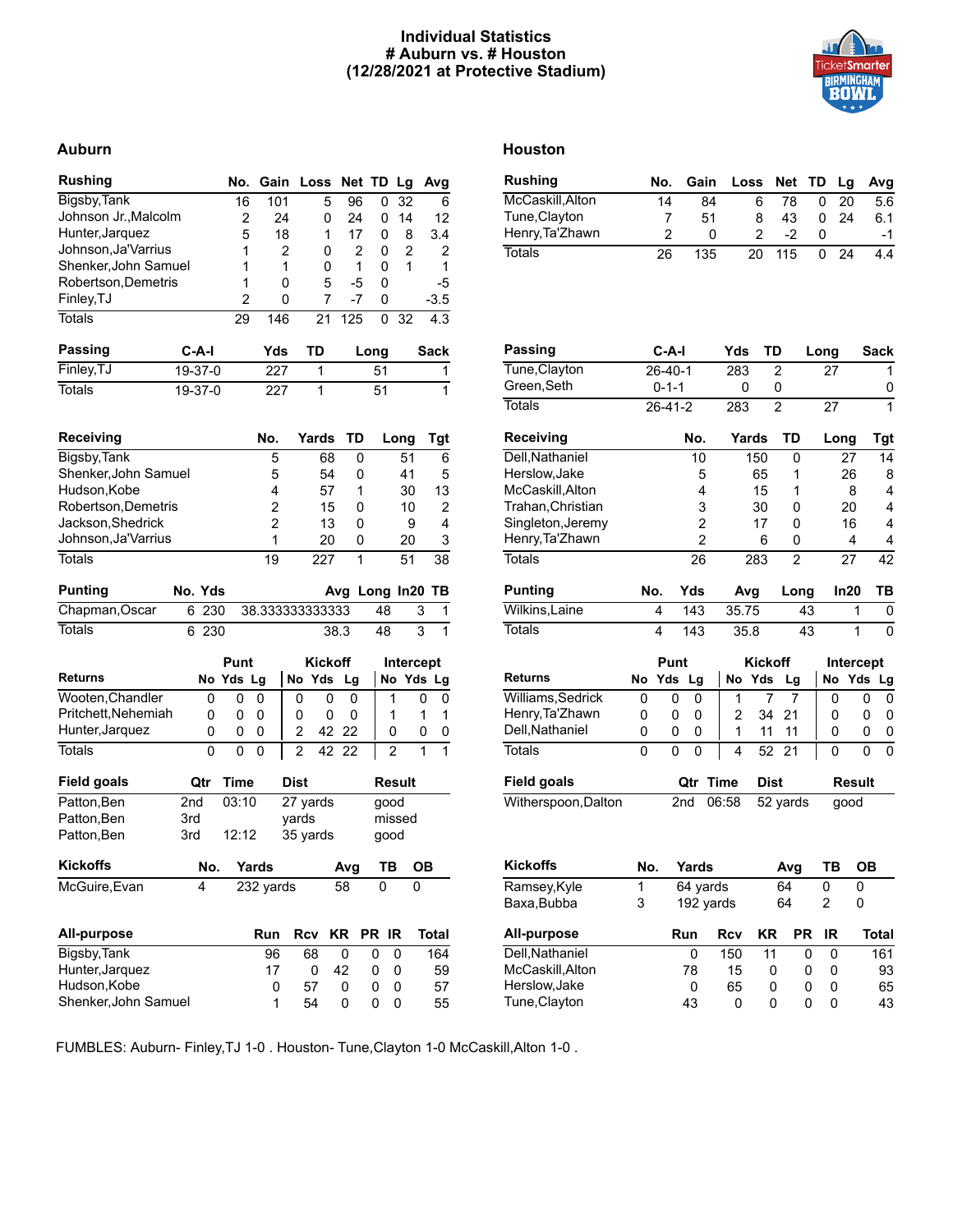#### **Defensive Statistics # Auburn vs. # Houston (12/28/2021 at Protective Stadium)**



| #            | Auburn                 | Solo                    | Ast            | <b>Total</b>   |                         | Sacks-Yds | <b>TFL-Yds</b> | FF             | FR-Yds  | Int-Yds | <b>BrUp</b>    | <b>Blks</b>                  | <b>QBH</b>              |
|--------------|------------------------|-------------------------|----------------|----------------|-------------------------|-----------|----------------|----------------|---------|---------|----------------|------------------------------|-------------------------|
| 31           | Wooten, Chandler       | $\overline{7}$          | 5              | 12             |                         | $0.0 - 0$ | $0.5 - 0$      | 0              | $0-0$   | $1 - 0$ | 0              |                              | 1                       |
|              | 32 Steiner, Wesley     | 3                       | 3              | 6              |                         | $0.0 - 0$ | $0.0 - 0$      | 0              | $0 - 0$ | $0-0$   | $\mathbf 0$    | $\overline{a}$               | $\mathbf 1$             |
|              | 21 Monday, Smoke       | 4                       | 1              | 5              |                         | $0.0 - 0$ | $1.0 - 6$      | 0              | $0-0$   | $0-0$   | 0              | $\frac{1}{2}$                | $\pmb{0}$               |
|              | 19 Knighten, Bydarrius | 2                       | 3              | 5              |                         | $0.0 - 0$ | $0.5 - 1$      | 0              | $0-0$   | $0-0$   | $\mathbf 0$    | $\overline{\phantom{a}}$     | $\pmb{0}$               |
|              | 35 Riley, Cam          | 4                       | 1              | 5              |                         | $0.0 - 0$ | $0.0 - 0$      | 0              | $0-0$   | $0 - 0$ | 0              | $\overline{\phantom{a}}$     | 0                       |
|              | 25 Wooden, Colby       | $\mathbf{1}$            | 3              | $\overline{4}$ |                         | $0.0 - 0$ | $0.0 - 0$      | 0              | $0-0$   | $0-0$   | $\pmb{0}$      | $\overline{\phantom{a}}$     | $\pmb{0}$               |
| 14           | Torrence, Ro           | 4                       | 0              | 4              |                         | $0.0 - 0$ | $0.0 - 0$      | 1              | $0 - 0$ | $0 - 0$ | $\mathbf 1$    | $\overline{\phantom{a}}$     | 0                       |
|              | 28 Guice, Devin        | $\overline{2}$          | $\mathbf{1}$   | 3              |                         | $0.0 - 0$ | $0.0 - 0$      | 0              | $0 - 0$ | $0 - 0$ | $\pmb{0}$      | $\overline{\phantom{a}}$     | $\pmb{0}$               |
| $\mathbf{1}$ | Kaufman, Donovan       | 3                       | 0              | 3              |                         | $0.0 - 0$ | $0.0 - 0$      | 1              | $0-0$   | $0-0$   | 0              | $\overline{\phantom{a}}$     | $\pmb{0}$               |
|              | 18 Pritchett, Nehemiah | $\mathbf{1}$            | $\mathbf{1}$   | $\overline{2}$ |                         | $0.0 - 0$ | $0.0 - 0$      | 0              | $0-0$   | $1 - 1$ | $\overline{2}$ | $\overline{\phantom{a}}$     | $\pmb{0}$               |
|              | 36 Simpson, Jaylin     | $\overline{\mathbf{c}}$ | 0              | $\overline{2}$ |                         | $0.0 - 0$ | $0.0 - 0$      | 0              | $0-0$   | $0-0$   | 0              | $\overline{\phantom{a}}$     | 0                       |
|              | 50 Harris, Marcus      | $\overline{2}$          | 0              | $\overline{2}$ |                         | $0.0 - 0$ | $0.0 - 0$      | 0              | $0-0$   | $0-0$   | $\pmb{0}$      | $\blacksquare$               | $\pmb{0}$               |
|              | 29 Hall, Derick        | 0                       | $\mathbf{1}$   | 1              |                         | $0.0 - 0$ | $0.5 - 1$      | 0              | $0-0$   | $0-0$   | 0              | $\blacksquare$               | 0                       |
|              | 25 Newton, Caylin      | $\mathbf{1}$            | 0              | $\mathbf{1}$   |                         | $0.0 - 0$ | $0.0 - 0$      | 0              | $0 - 0$ | $0-0$   | $\mathbf 0$    | $\overline{\phantom{a}}$     | $\pmb{0}$               |
|              | 55 Leota, Eku          | 1                       | 0              | $\mathbf{1}$   |                         | $1.0 - 8$ | $1.0 - 8$      | 0              | $0-0$   | $0 - 0$ | $\pmb{0}$      | $\overline{\phantom{a}}$     | 1                       |
|              | 37 Height, Romello     | $\mathbf{1}$            | 0              | $\mathbf{1}$   |                         | $0.0 - 0$ | $0.0 - 0$      | 0              | $0 - 0$ | $0-0$   | $\mathbf 0$    | $\overline{\phantom{a}}$     | $\overline{\mathbf{c}}$ |
|              | 89 Pegues, J.J.        | 1                       | 0              | $\mathbf{1}$   |                         | $0.0 - 0$ | $0.0 - 0$      | 0              | $0-0$   | $0 - 0$ | 0              | $\overline{\phantom{a}}$     | $\pmb{0}$               |
|              | 13 Tennison, Ladarius  | $\mathbf{1}$            | 0              | $\mathbf{1}$   |                         | $0.0 - 0$ | $0.0 - 0$      | 0              | $0-0$   | $0 - 0$ | $\mathbf 0$    | $\overline{\phantom{a}}$     | $\pmb{0}$               |
|              | 22 Elston, Trey        | 1                       | 0              | 1              |                         | $0.0 - 0$ | $0.0 - 0$      | 0              | $0-0$   | $0-0$   | 0              | $\overline{\phantom{a}}$     | 1                       |
|              | 96 Walker, Garrison    | 0                       | $\mathbf{1}$   | $\mathbf{1}$   |                         | $0.0 - 0$ | $0.5 - 1$      | 0              | $0-0$   | $0-0$   | $\mathbf 0$    | $\overline{\phantom{a}}$     | $\pmb{0}$               |
|              | 90 Fair, Tony          | 0                       | 0              | 0              |                         | $0.0 - 0$ | $0.0 - 0$      | 0              | $0-0$   | $0-0$   | 0              | $\overline{\phantom{a}}$     | 1                       |
|              | Totals                 | 41                      | 20             | 61             |                         | $1 - 8$   | $4.0 - 17$     | $\overline{2}$ | $0-0$   | $2 - 1$ | 3              | $\mathbf{0}$                 | $\overline{7}$          |
| #            | Houston                |                         | Solo           | Ast            | <b>Total</b>            | Sacks-Yds | <b>TFL-Yds</b> | FF             | FR-Yds  | Int-Yds | <b>BrUp</b>    | <b>Blks</b>                  | <b>QBH</b>              |
| 2            | Anderson, Deontay      |                         | 3              | 6              | 9                       | $0.0 - 0$ | $0.0 - 0$      | $\mathbf{1}$   | $0-0$   | $0-0$   | 0              | $\overline{a}$               | 1                       |
|              | 32 Owens, Gervarrius   |                         | 4              | 4              | 8                       | $0.0 - 0$ | $1.5 - 5$      | $\mathbf 0$    | $0-0$   | $0-0$   | $\pmb{0}$      | $\overline{a}$               | $\pmb{0}$               |
| 3            | Mutin, Donavan         |                         | 4              | 4              | 8                       | $0.0 - 0$ | $1.5 - 4$      | 0              | $0-0$   | $0-0$   | 0              | $\frac{1}{2}$                | 0                       |
| 6            | Williams, Damarion     |                         | 6              | 0              | 6                       | $0.0 - 0$ | $0.0 - 0$      | $\mathbf 0$    | $0-0$   | $0-0$   | $\mathbf{1}$   | $\blacksquare$               | $\mathbf 1$             |
| 5            | Hypolite, Hasaan       |                         | 3              | $\overline{2}$ | 5                       | $0.0 - 0$ | $0.0 - 0$      | 0              | $0-0$   | $0-0$   | $\mathbf 0$    | $\blacksquare$               | 0                       |
|              | 96 Ceaser, Nelson      |                         | 3              | $\overline{2}$ | 5                       | $0.0 - 0$ | $0.5 - 2$      | 0              | $0-0$   | $0 - 0$ | $\pmb{0}$      | $\blacksquare$               | $\pmb{0}$               |
| 0            | Parish, Derek          |                         | $\overline{2}$ | $\overline{2}$ | 4                       | $0.0 - 0$ | $2.0 - 2$      | 0              | $0-0$   | $0-0$   | $\mathbf 0$    | $\frac{1}{2}$                | $\pmb{0}$               |
|              | 23 Green, Art          |                         | 3              | 0              | $\mathsf 3$             | $0.0 - 0$ | $0.0 - 0$      | 0              | $0-0$   | $0 - 0$ | $\pmb{0}$      | $\overline{\phantom{a}}$     | $\pmb{0}$               |
|              | 13 Williams, Sedrick   |                         | $\mathbf{1}$   | 1              | $\overline{\mathbf{c}}$ | $0.0 - 0$ | $0.0 - 0$      | 0              | $0-0$   | $0-0$   | $\mathbf 0$    | $\overline{\phantom{a}}$     | 0                       |
|              | 19 Hogan, Alex         |                         | $\mathbf{1}$   | $\mathbf{1}$   | $\mathbf{2}$            | $0.0 - 0$ | $0.0 - 0$      | 0              | $0-0$   | $0-0$   | 0              | $\blacksquare$               | $\pmb{0}$               |
|              | 12 Anenih, David       |                         | 1              | 1              | $\overline{\mathbf{c}}$ | $1.0 - 7$ | $1.0 - 7$      | 0              | $0-0$   | $0-0$   | 0              | $\overline{\phantom{0}}$     | 1                       |
|              | 24 Robinson, Malik     |                         | 0              | $\overline{2}$ | $\overline{2}$          | $0.0 - 0$ | $0.5 - 2$      | 0              | $0-0$   | $0-0$   | $\pmb{0}$      | $\overline{\phantom{a}}$     | $\pmb{0}$               |
|              | 40 Carmouche, Jordan   |                         | 0              | $\mathbf 1$    | $\mathbf 1$             | $0.0 - 0$ | $0.0 - 0$      | 0              | $0-0$   | $0-0$   | $\mathbf 0$    | $\qquad \qquad \blacksquare$ | $\pmb{0}$               |
|              | 73 Johnson, Cam'Ron    |                         | $\mathbf{1}$   | 0              | $\mathbf{1}$            | $0.0 - 0$ | $0.0 - 0$      | $\mathbf 0$    | $0 - 0$ | $0 - 0$ | $\mathbf{0}$   |                              | $\mathbf 0$             |

16 Rogers, Jayce **1 0 1 0.0-0 0.0-0 0 0-0 0-0 0 - 0** 34 Griffin-Taylor, Demarcus 1 0 1 0.0-0 0.0-0 0 0-0 0-0 0 - 0

1 0 1 0.0-0 0.0-0 0.0-0 0-0 0 - 0<br>
70tals 35 26 61 1-7 7.0-22 1 0-0 0-0 1 0 3 Totals 35 26 61 1-7 7.0-22 1 0-0 0-0 1 0 3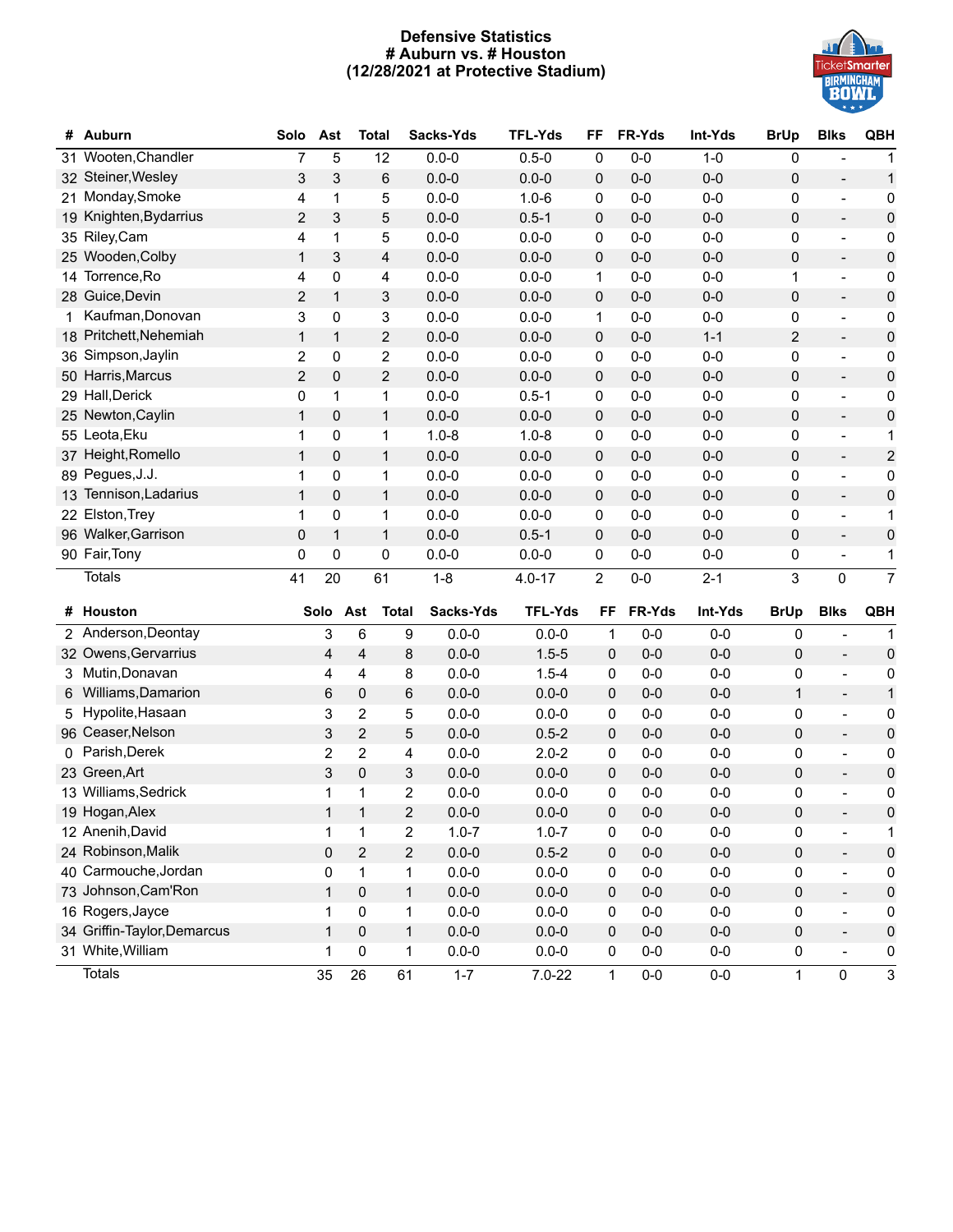#### **Participation Report # Auburn vs. # Houston (12/28/2021 at Protective Stadium)**



#### **Auburn**

#### **Houston**

| Pos | ## | <b>OFFENSE</b>         |
|-----|----|------------------------|
| DL  | 90 | Fair, Tony             |
| OL  | 56 | Manning, Tashawn       |
| DL  | 99 | Moultry, T.D.          |
| TE  | 47 | Shenker, John Samuel   |
| OL  | 68 | <b>Troxell, Austin</b> |
| LВ  | 31 | Wooten, Chandler       |
| OL  | 50 | Irvin, Jalil           |
| WR  | 11 | Jackson, Shedrick      |
| DL  | 45 | Johnson, Caleb         |
| DB  | 23 | McCreary, Roger        |
| DB  | 21 | Monday, Smoke          |
| LВ  | 9  | McClain, Zakoby        |
| RB  | 8  | Shivers, Shaun         |
| OL  | 62 | Stutts, Kameron        |
| LS  | 67 | Quattlebaum, Jacob     |
| WR  | 84 | McFadden, Jackson      |
| WR  | 83 | Russell, Malcolm       |
| LВ  | 51 | Lester, Barton         |
| WR  | 30 | Nesmith, Tommy         |
|     | 10 | Nix, Bo                |
| DB  | 18 | Pritchett, Nehemiah    |
| DB  | 10 | Puckett, Zion          |
| DB  | 36 | Simpson, Jaylin        |
| LB  | 0  | Pappoe, Owen           |
| DL  | 29 | Hall, Derick           |
| WR  | 6  | Johnson, Ja'Varrius    |
| Κ   | 96 | Patton, Ben            |
| LВ  | 43 | Brown, Kameron         |
| OL  | 58 | Jones, Keiondre        |
|     | 13 | Lindsey, Trey          |
| TE  | 86 | Deal, Luke             |
| TЕ  | 85 | Fromm, Tyler           |
| RB  | 46 | Jasinski, Jacob        |
| LB  | 52 | Logan, Russ            |
| DL  | 25 | Wooden, Colby          |
| DB  | 16 | Askew, Malcolm         |
| OL  | 52 | Brahms, Nick           |
| Κ   | 26 | Carlson, Anders        |
| DB  | 28 | Guice, Devin           |
| OL  | 59 | Hamm, Brodarious       |
| OL  | 65 | Jackson, Alec          |
| OL  | 71 | Council, Brandon       |
| WR  | 25 | Newton, Caylin         |
|     | 14 | Loy, Grant             |
| DL  | 50 | Harris, Marcus         |
| DB  | 1  | Kaufman, Donovan       |
| DB  | 5  | Miller, Dreshun        |
| DB  | 19 | Knighten, Bydarrius    |
| WR  | 0  | Robertson, Demetris    |
| DL  | 55 | Leota, Eku             |

| Pos       | ##              | <b>OFFENSE</b>          |
|-----------|-----------------|-------------------------|
| <b>WR</b> | 15 <sub>1</sub> | Erwin, Jaylen           |
| RB        | 21              | Sneed, Stacey           |
| СB        | 38              | Stroops, Theron         |
| OL        | 60              | Sylvester, Trevonte     |
| OL        | 74              | Unije, Reuben           |
| <b>WR</b> | 86              | Wafer, Khiyon           |
| S         | 36              | Welch, Mike             |
| P         | 22              | Wilkins, Laine          |
| DL        | 13 <sup>°</sup> | Williams, Sedrick       |
| DL        | 50              | Ajijolaiya, Hakeem      |
| DL        | 93              | <b>Bell, Atlias</b>     |
| RB        | 34              | Car, Mulbah             |
| LВ        | 40              | Carmouche, Jordan       |
| S         | 37              | Dansby, Deondre         |
| СB        | 29              | Dixon, Dylan            |
| RB        | 43              | Fullbright III, James   |
| S         | 5               | Hypolite, Hasaan        |
| OL        | 73              | Johnson, Cam'Ron        |
| СB        | 8               | Jones, Marcus           |
| СB        | 39              | Lewis, Shaun            |
| S         | 28              | Mwaniki, Thabo          |
| OL        | 58              | Nnanna, Ugonna          |
| S         | 14              | Nunnery, Mannie         |
| DL        | 10              | Nwankwo, Chidozie       |
| S         | 32              | Owens, Gervarrius       |
| OL        | 76              | Paul, Patrick           |
| <b>WR</b> | 83              | Sawyer, Peyton          |
| СB        | 25              | Small, D.J.             |
| LВ        | 9               | Stewart, JoVanni        |
| OL        | 79              | Todd, Chayse            |
| S         | 33              | Vaughan, Garrison       |
| СB        | 6               | Williams, Damarion      |
| OL        | 72              | Jenkins, Tank           |
| <b>RB</b> | 4               | Henry, Ta'Zhawn         |
| WR        | 20              | Carter, KeSean          |
| СB        | 19              | Hogan, Alex             |
| DL        | 99              | Beadles, Justin         |
| DL        | 99              | Charles-Pierre, Olivier |
| Κ         | 51              | Ramsey, Kyle            |
| <b>WR</b> | 12 <sub>2</sub> | Street, Ke'Andre        |
| OL        | 77              | Murphy, Keenan          |
| RB        | 8               | Smith, Chandler         |
| S         | $\overline{2}$  | Anderson, Deontay       |
| DL        | 12              | Anenih, David           |
| OL        | 64              | Bardwell, Dennis        |
| DL        | 30              | Duke, Alexander         |
| TЕ        | 89              | Eichenberger, Parker    |
| LB        | 26              | Gooden, Elijah          |
| DL        | 0               | Parish, Derek           |
| WR        | 13              | Singleton, Jeremy       |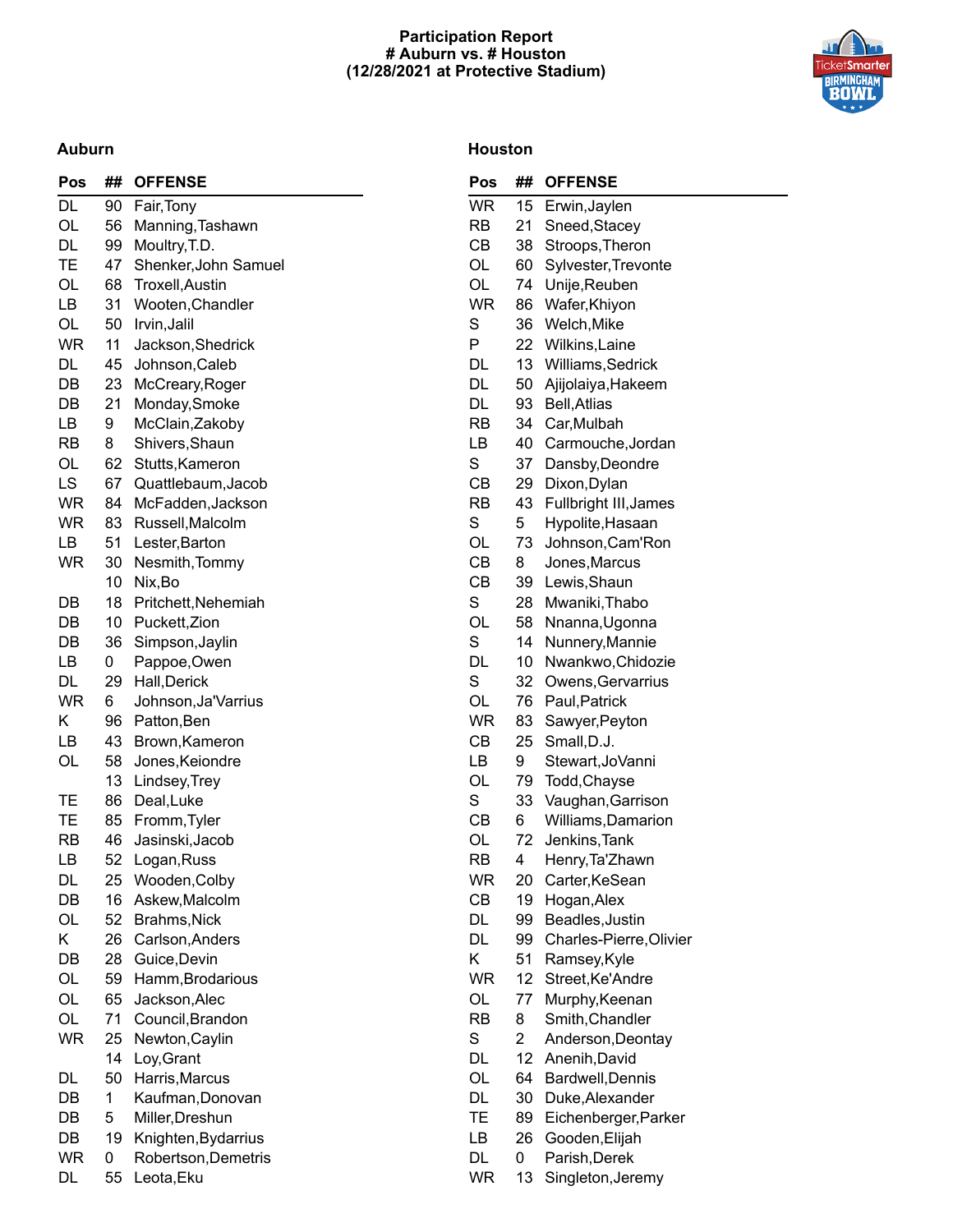| Pos       | ##              | <b>OFFENSE</b>       |
|-----------|-----------------|----------------------|
| RB        | 4               | Bigsby, Tank         |
| WR        | 28              | Billings, Jackson    |
| DL        | 92              | Burks, Marquis       |
| DL        | 49              | <b>Butler, Dre</b>   |
| WR        | 17              | Canion, Elijah       |
| <b>WR</b> | 80              | Capers, Ze'Vian      |
| OL        | 55              | Coffey, Brenden      |
| WR        | 81              | Evans, J.J.          |
| DL        | 93              | Foster-Allen, Daniel |
| ТE        | 87              | Frazier, Brandon     |
| DL        | 37              |                      |
|           |                 | Height, Romello      |
| WR        | 5               | Hudson, Kobe         |
| LS        | 61              | Hughes, Reed         |
| OL        | 57              | Jernigan, Avery      |
| OL        | 54              | Johnson, Tate        |
| LВ        | 46              | Levant, Jake         |
| WR        | 16              | Johnson Jr., Malcolm |
| P         | 41              | Marshall, Aidan      |
| Κ         | 93              | McGuire, Evan        |
| P         | 39              | Meyers, Marshall     |
|           | 20              | Pate, Sawyer         |
| DL        | 89              | Pegues, J.J.         |
| DB        | 24              | Reed Jr., Eric       |
| LВ        | 35              | Riley, Cam           |
| OL        | 70              | Shannon, David       |
| LВ        | 32              | Steiner, Wesley      |
| DB        | 13              | Tennison, Ladarius   |
| LВ        |                 |                      |
|           | 30              | Tisdol, Desmond      |
| DL        | 3               | Walker, Zykeivous    |
| DL        | 76              | Wright, Jeremiah     |
| OL        | 77              | Zierer, Kilian       |
| P         | 91              | Chapman, Oscar       |
|           | 1               | Finley, TJ           |
| DB        | 40              | Bellew, John Reese   |
| OL        | 64              | <b>Bradley, Cort</b> |
| ТE        | 82              | Brice, Hayden        |
| DB        | 20              | Bridges, Cayden      |
| DB        | 12 <sub>2</sub> | Cohen, Sammy         |
| DL        | 95              | Curtis, Nick         |
|           | 18              | Davis, Dematrius     |
| DB        | 41              | Davis, Jordon        |
| WR        | 3               | Dawson, Tar'Varish   |
| DB        | 15              | Diamond, A.D.        |
| DB        | 22              | Elston, Trey         |
| RB        | 27              | Hunter, Jarquez      |
| DL        | 44              | Hunter, Lee          |
| DB        | 38              | Harvey, Ahmari       |
| DL        | 97              | Kelly, Jackson       |
| TE        |                 |                      |
| OL        | 40<br>73        | King, Landen         |
|           |                 | Kirkham, Thomas      |
| OL        | 74              | Langlo, Garner       |
| WR        | 32              | Mason, Trent         |
| DL        | 91              | Mathews, lan         |
| DL        | 58              | Okoli, Tobechi       |
| DL        | 48              | Robinson, Marquis    |
| RB        | 22              | Sharp, Jay           |
| OL        | 69              | Smith, Colby         |
| LS        | 42              | Vaccarella, Kyle     |

| Pos       | ## | <b>OFFENSE</b>           |
|-----------|----|--------------------------|
| LВ        | 27 | Willis-Dalton, Amaud     |
| Κ         | 47 | Witherspoon, Dalton      |
| OL        | 71 | Banes, Max               |
| OL        | 70 | Boatman, Jordan          |
| TE        | 88 | Creamer, Shane           |
| TE        | 80 | Goodson, Dekalen         |
| OL        | 75 | Freeman, Jack            |
| DL        | 92 | Hall, Logan              |
| <b>WR</b> | 84 |                          |
|           |    | McGowan, Cole            |
| <b>WR</b> | 26 | Morgan, Ja'Kori          |
| LВ        | 3  | Mutin, Donavan           |
|           | 14 | Ogbogu, Ike              |
| S         | 21 | Sprewell, Gleson         |
| TE        | 85 | Trahan, Christian        |
|           | 3  | Tune, Clayton            |
| <b>RB</b> | 29 | Walker, Kelan            |
| LS        | 4  | Beal, Davis              |
| DL        | 96 | Ceaser, Nelson           |
| LВ        | 52 | Savanah, Ken             |
| DL        | 95 | Neal, Jamykal            |
| OL        | 53 | Bowman, Derek            |
| СB        | 18 | Clemmons, Kelvin         |
| <b>WR</b> | 1  | Dell, Nathaniel          |
| OL        | 61 | Johnson, Benil           |
| <b>WR</b> | 81 | Edmonds, Darius          |
| OL        | 63 | Faminu, James            |
| Κ         | 56 | Garza, Jacob             |
| LS        | 57 | Gateley, Gavin           |
| CВ        | 23 | Green, Art               |
| DL        | 44 | Jones, D'Anthony         |
| LB        | 41 | Marshall, T.J.           |
|           |    |                          |
|           | 10 | Massoud, Sofian          |
| LВ        | 24 | Robinson, Malik          |
| <b>CB</b> | 16 | Rogers, Jayce            |
| WR        | 82 | Robinson, Dylan          |
| RB        | 35 | Starks, Jamel            |
| TE        | 17 | Green, Seth              |
| <b>WR</b> | 87 | Herslow, Jake            |
| DL        | 56 | Bankston, Latrell        |
| Κ         | 41 | Baxa, Bubba              |
| OL        | 54 | Atkins, Joshua           |
| ТE        | 82 | Byrnes, Matt             |
| OL        | 62 | Cossey, Gabe             |
| OL        | 52 | Crim, Almarion           |
|           | 16 | Edwards, Holman          |
| LB        | 51 | Garner, Jalen            |
| CB        | 34 | Griffin-Taylor, Demarcus |
| WR        | 19 | Guidry, C.J.             |
|           | 18 | Kopp, Maddox             |
| DL        | 94 | Lawrence, Garfield       |
| RB        | 22 | McCaskill, Alton         |
| LВ        | 54 | Okoye, Blake             |
|           |    |                          |
| OL        | 65 | Russey, Kody             |
| RB        | 27 | Sharpe, Raylen           |
| СB        | 35 | Emery, Jalen             |
| OL        | 59 | Walker, Carson           |
| WR        | 33 | Walker, Cash             |
| S         | 20 | Brooks, Antonio          |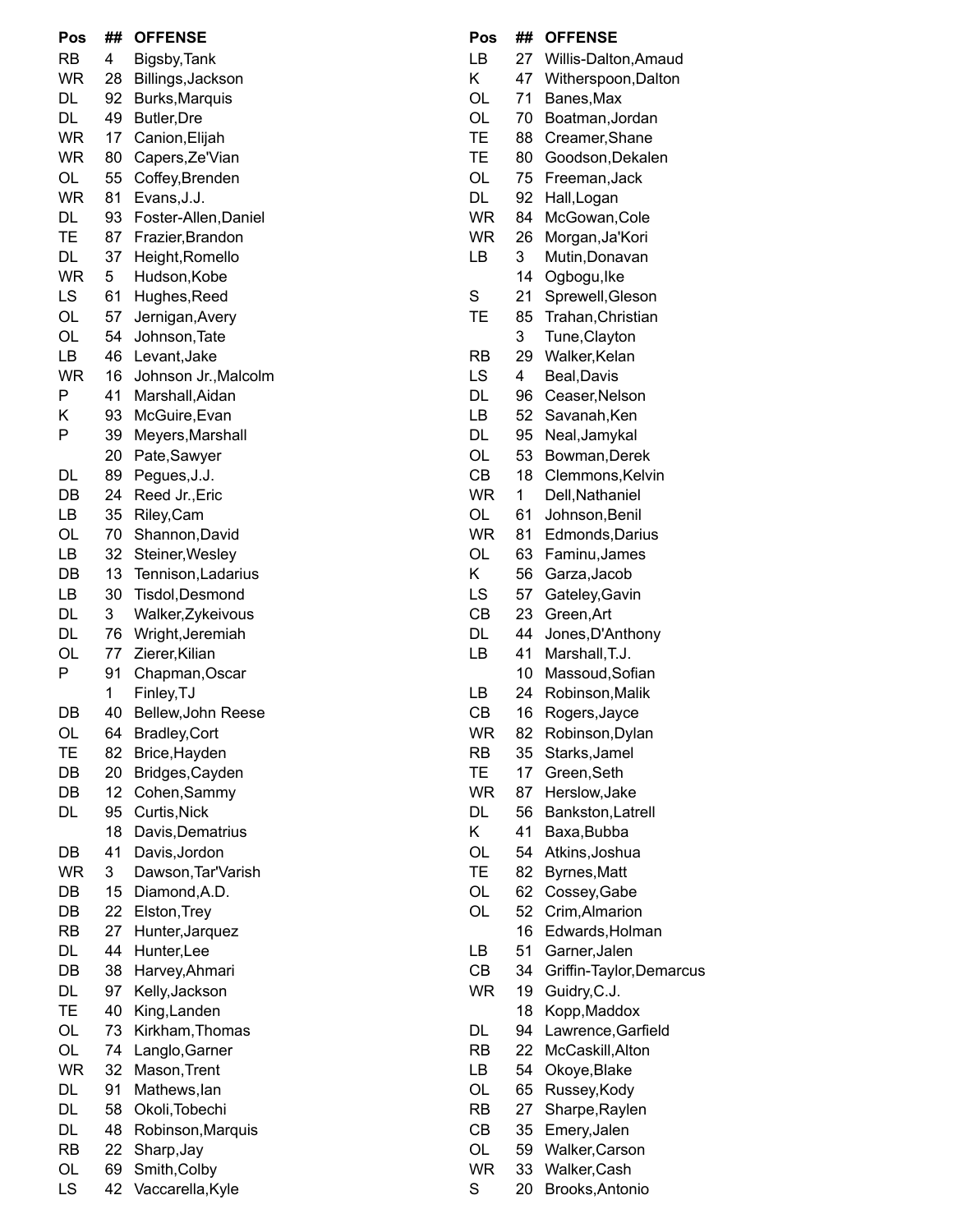| Pos       | ##       | <b>OFFENSE</b>                      |
|-----------|----------|-------------------------------------|
| LB        | 57       | <b>Walton, Brooks</b>               |
| OL        | 72       | Ward, Brady                         |
| LВ        | 33       | Willis, Joko                        |
| DE        | 39       | Brooks, Dylan                       |
| <b>RB</b> | 24       | Ingram, Jordon                      |
| DB        | 14       | Torrence, Ro                        |
| DL        | 96       | Walker, Garrison                    |
| RB        | 44       | Jackson, Sean                       |
| DB        | 42       | McGinty, Joey                       |
| Pos       | ##       | <b>DEFENSE</b>                      |
| DL        | 90       | Fair,Tony                           |
| OL        | 56       | Manning, Tashawn                    |
| DL        | 99       | Moultry, T.D.                       |
| <b>TE</b> | 47       | Shenker, John Samuel                |
| OL        | 68       | <b>Troxell, Austin</b>              |
| LВ        | 31       | Wooten, Chandler                    |
| OL        | 50       | Irvin, Jalil                        |
| WR<br>DL  | 11       | Jackson, Shedrick<br>Johnson, Caleb |
| DB        | 45<br>23 | McCreary, Roger                     |
| DB        | 21       | Monday, Smoke                       |
| LB        | 9        | McClain, Zakoby                     |
| RB        | 8        | Shivers, Shaun                      |
| OL        | 62       | Stutts, Kameron                     |
| LS        | 67       | Quattlebaum, Jacob                  |
| WR        | 84       | McFadden, Jackson                   |
| WR        | 83       | Russell, Malcolm                    |
| LB        | 51       | Lester, Barton                      |
| WR        | 30       | Nesmith, Tommy                      |
|           | 10       | Nix,Bo                              |
| DB        | 18       | Pritchett, Nehemiah                 |
| DB        | 10       | Puckett, Zion                       |
| DB        | 36       | Simpson, Jaylin                     |
| LB        | 0        | Pappoe, Owen                        |
| DL        | 29       | Hall, Derick                        |
| WR        | 6        | Johnson, Ja'Varrius                 |
| Κ         | 96       | Patton, Ben                         |
| LB        | 43       | Brown, Kameron                      |
| OL        | 58       | Jones, Keiondre                     |
|           | 13       | Lindsey, Trey<br>Deal, Luke         |
| TЕ<br>TЕ  | 86<br>85 | Fromm, Tyler                        |
| RB        | 46       | Jasinski, Jacob                     |
| LВ        | 52       | Logan, Russ                         |
| DL        | 25       | Wooden, Colby                       |
| DB        | 16       | Askew, Malcolm                      |
| OL        | 52       | Brahms, Nick                        |
| Κ         | 26       | Carlson, Anders                     |
| DB        | 28       | Guice, Devin                        |
| OL        | 59       | Hamm, Brodarious                    |
| OL        | 65       | Jackson, Alec                       |
| OL        | 71       | Council, Brandon                    |
| <b>WR</b> | 25       | Newton, Caylin                      |
|           | 14       | Loy, Grant                          |
| DL        | 50       | Harris, Marcus                      |
| DB        | 1        | Kaufman, Donovan                    |
| DB        | 5        | Miller, Dreshun                     |

| Pos             | ##              | <b>OFFENSE</b>          |
|-----------------|-----------------|-------------------------|
| S               | 31              | White, William          |
| Pos             | ##              | <b>DEFENSE</b>          |
|                 | 15              |                         |
| WR<br><b>RB</b> |                 | Erwin, Jaylen           |
|                 | 21              | Sneed, Stacey           |
| CB              | 38              | Stroops, Theron         |
| OL              | 60              | Sylvester, Trevonte     |
| OL              | 74              | Unije, Reuben           |
| <b>WR</b>       | 86              | Wafer, Khiyon           |
| S               | 36              | Welch, Mike             |
| P               | 22              | Wilkins, Laine          |
| DL              | 13 <sup>°</sup> | Williams, Sedrick       |
| DL              | 50              | Ajijolaiya, Hakeem      |
| DL              | 93              | <b>Bell, Atlias</b>     |
| RB              | 34              | Car, Mulbah             |
| LВ              | 40              | Carmouche, Jordan       |
| S               | 37              | Dansby, Deondre         |
| CB              | 29              | Dixon, Dylan            |
| RB              | 43              | Fullbright III, James   |
| S               | 5               | Hypolite, Hasaan        |
| OL              | 73              | Johnson, Cam'Ron        |
| СB              | 8               | Jones, Marcus           |
| <b>CB</b>       | 39              | Lewis, Shaun            |
| S               | 28              | Mwaniki, Thabo          |
| OL              | 58              | Nnanna, Ugonna          |
| S               | 14              | Nunnery, Mannie         |
| DL              | 10              | Nwankwo, Chidozie       |
| S               | 32              | Owens, Gervarrius       |
| OL              | 76              | Paul, Patrick           |
| <b>WR</b>       | 83              | Sawyer, Peyton          |
| <b>CB</b>       | 25              | Small, D.J.             |
| LB              | 9               | Stewart, JoVanni        |
| OL              | 79              | Todd, Chayse            |
| S               | 33              | Vaughan, Garrison       |
| СB              | 6               | Williams, Damarion      |
| OL              | 72              | Jenkins, Tank           |
| RB              | 4               | Henry, Ta'Zhawn         |
| <b>WR</b>       | 20              | Carter, KeSean          |
| СB              | 19              | Hogan, Alex             |
| DL              | 99              | Beadles, Justin         |
| DL              | 99              | Charles-Pierre, Olivier |
| Κ               | 51              | Ramsey, Kyle            |
| <b>WR</b>       | 12              | Street, Ke' Andre       |
| OL              | 77              | Murphy, Keenan          |
| RB              | 8               | Smith, Chandler         |
| S               | 2               | Anderson, Deontay       |
| DL              | 12 <sub>2</sub> | Anenih, David           |
| OL              | 64              | Bardwell, Dennis        |
| DL              | 30              | Duke, Alexander         |
| TE              | 89              | Eichenberger, Parker    |
| LВ              | 26              | Gooden, Elijah          |
| DL              | 0               | Parish, Derek           |
| WR              | 13 <sup>°</sup> | Singleton, Jeremy       |
| LВ              | 27              | Willis-Dalton, Amaud    |
| Κ               | 47              | Witherspoon, Dalton     |
| OL              | 71              | Banes, Max              |
| OL              | 70              | Boatman, Jordan         |
| TЕ              |                 |                         |
|                 | 88              | Creamer, Shane          |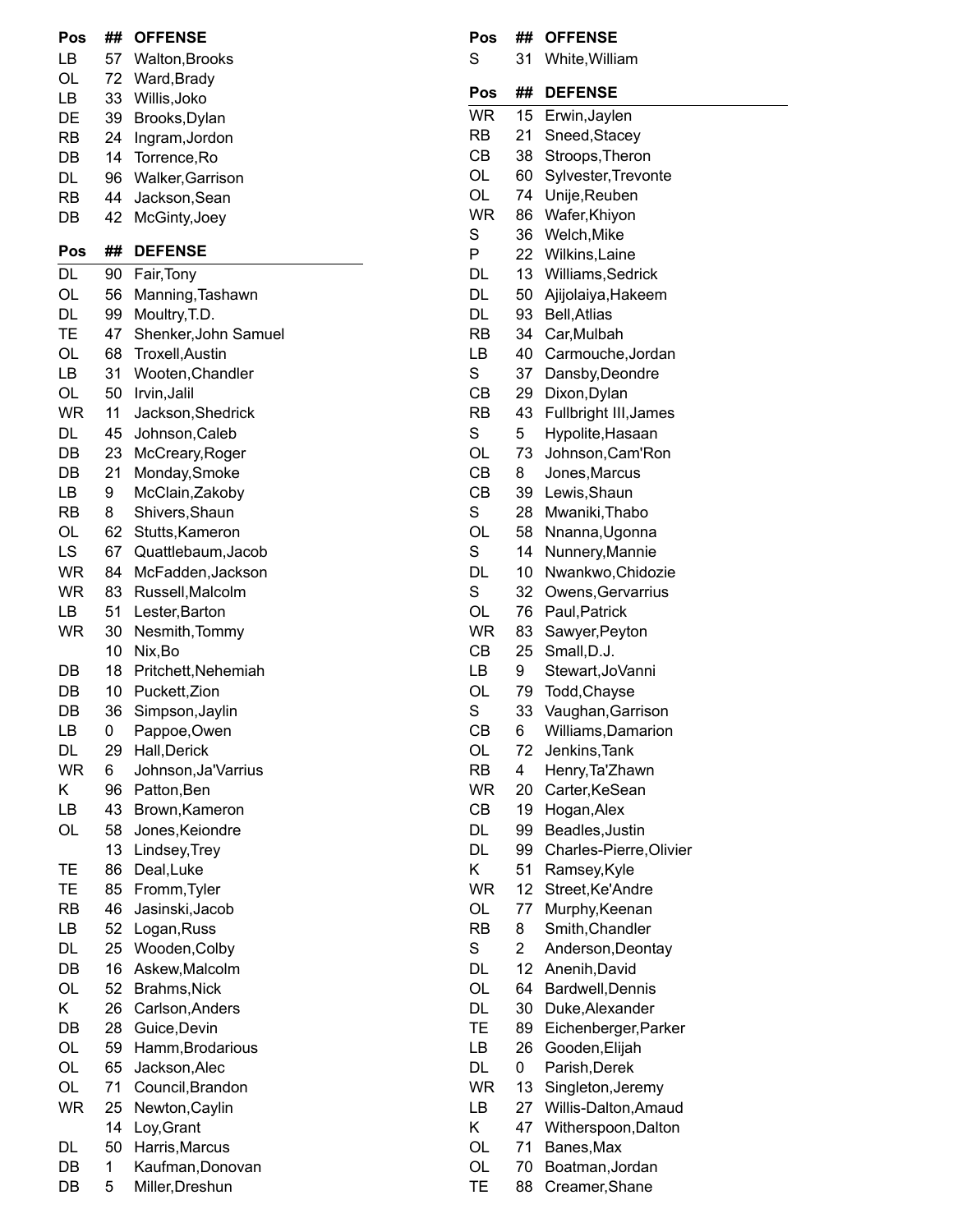| Pos<br>DB | ##<br>19 | <b>DEFENSE</b>                             |
|-----------|----------|--------------------------------------------|
| <b>WR</b> | 0        | Knighten, Bydarrius<br>Robertson, Demetris |
| DL        | 55       | Leota, Eku                                 |
| RB        | 4        | Bigsby, Tank                               |
| WR        | 28       | Billings, Jackson                          |
| DL        | 92       | Burks, Marquis                             |
| DL        | 49       | <b>Butler, Dre</b>                         |
| WR        | 17       | Canion, Elijah                             |
| <b>WR</b> | 80       | Capers, Ze'Vian                            |
| OL        | 55       | Coffey, Brenden                            |
| <b>WR</b> | 81       | Evans, J.J.                                |
| DL        | 93       | Foster-Allen, Daniel                       |
| TE        | 87       | Frazier, Brandon                           |
| DL        | 37       | Height, Romello                            |
| WR        | 5        | Hudson, Kobe                               |
| LS        | 61       | Hughes, Reed                               |
| OL        | 57       | Jernigan, Avery                            |
| OL        | 54       | Johnson, Tate                              |
| LВ        | 46       | Levant, Jake                               |
| WR        | 16       | Johnson Jr., Malcolm                       |
| Ρ         | 41       | Marshall, Aidan                            |
| Κ         | 93       | McGuire, Evan                              |
| P         | 39       | Meyers, Marshall                           |
|           | 20       | Pate,Sawyer                                |
| DL        | 89       | Pegues, J.J.                               |
| DB        | 24       | Reed Jr., Eric                             |
| LВ        | 35       | Riley, Cam                                 |
| OL        | 70       | Shannon, David                             |
| LВ        | 32       | Steiner, Wesley                            |
| DB        | 13       | Tennison, Ladarius                         |
| LΒ        | 30       | Tisdol, Desmond                            |
| DL        | 3        | Walker, Zykeivous                          |
| DL        | 76       | Wright, Jeremiah                           |
| OL        | 77       | Zierer, Kilian                             |
| Ρ         | 91       | Chapman, Oscar                             |
|           | 1        | Finley, TJ                                 |
| DB        | 40       | Bellew, John Reese                         |
| OL        | 64       | Bradley, Cort                              |
| TE        | 82       | Brice, Hayden                              |
| DB        | 20       | Bridges, Cayden                            |
| DB        | 12       | Cohen, Sammy                               |
| DL        | 95       | Curtis, Nick                               |
|           | 18       | Davis, Dematrius                           |
| DB        | 41       | Davis, Jordon                              |
| WR        | 3        | Dawson, Tar'Varish                         |
| DB        | 15       | Diamond, A.D.                              |
| DB        | 22       | Elston, Trey                               |
| RB        | 27       | Hunter, Jarquez                            |
| DL        | 44       | Hunter,Lee                                 |
| DB        | 38       | Harvey, Ahmari                             |
| DL        | 97       | Kelly, Jackson                             |
| TE        | 40       | King, Landen                               |
| OL        | 73       | Kirkham, Thomas                            |
| OL        | 74       | Langlo, Garner                             |
| WR        | 32       | Mason, Trent                               |
| DL        | 91       | Mathews, lan                               |
| DL        | 58       | Okoli, Tobechi                             |
| DL        | 48       | Robinson, Marquis                          |

| Pos       | ## | <b>DEFENSE</b>           |
|-----------|----|--------------------------|
| TЕ        | 80 | Goodson, Dekalen         |
| OL        | 75 | Freeman, Jack            |
| DL        | 92 | Hall, Logan              |
| <b>WR</b> | 84 | McGowan, Cole            |
| WR        | 26 | Morgan, Ja'Kori          |
| LВ        | 3  | Mutin, Donavan           |
|           | 14 | Ogbogu, Ike              |
| S         | 21 | Sprewell, Gleson         |
| TE        | 85 | Trahan, Christian        |
|           | 3  | Tune, Clayton            |
| RB        | 29 | Walker, Kelan            |
| LS        | 4  | Beal, Davis              |
| DL        | 96 | Ceaser, Nelson           |
| LB        | 52 | Savanah, Ken             |
| DL        | 95 | Neal, Jamykal            |
| OL        | 53 | Bowman, Derek            |
| СB        | 18 | Clemmons, Kelvin         |
| WR        | 1  | Dell, Nathaniel          |
| OL        |    | Johnson, Benil           |
| WR        | 61 |                          |
|           | 81 | Edmonds, Darius          |
| OL        | 63 | Faminu, James            |
| Κ         | 56 | Garza, Jacob             |
| LS        | 57 | Gateley, Gavin           |
| CB        | 23 | Green, Art               |
| DL        | 44 | Jones, D'Anthony         |
| LB        | 41 | Marshall, T.J.           |
|           | 10 | Massoud, Sofian          |
| LB        | 24 | Robinson, Malik          |
| СB        | 16 | Rogers, Jayce            |
| <b>WR</b> | 82 | Robinson, Dylan          |
| <b>RB</b> | 35 | Starks, Jamel            |
| TЕ        | 17 | Green, Seth              |
| <b>WR</b> | 87 | Herslow, Jake            |
| DL        | 56 | Bankston, Latrell        |
| K         | 41 | Baxa, Bubba              |
| OL        | 54 | Atkins, Joshua           |
| ТE        | 82 | Byrnes, Matt             |
| OL        | 62 | Cossey, Gabe             |
| OL        | 52 | Crim, Almarion           |
|           | 16 | Edwards, Holman          |
| LВ        | 51 | Garner, Jalen            |
| СB        | 34 | Griffin-Taylor, Demarcus |
| WR        | 19 | Guidry, C.J.             |
|           | 18 | Kopp, Maddox             |
| DL        | 94 | Lawrence, Garfield       |
| RB        | 22 | McCaskill, Alton         |
| LВ        | 54 | Okoye, Blake             |
| OL        | 65 | Russey, Kody             |
| RB        | 27 | Sharpe, Raylen           |
| СB        | 35 | Emery, Jalen             |
| OL        | 59 | Walker, Carson           |
| <b>WR</b> | 33 | Walker, Cash             |
| S         | 20 | Brooks, Antonio          |
|           |    |                          |

S 3 1 W hit e,Willia m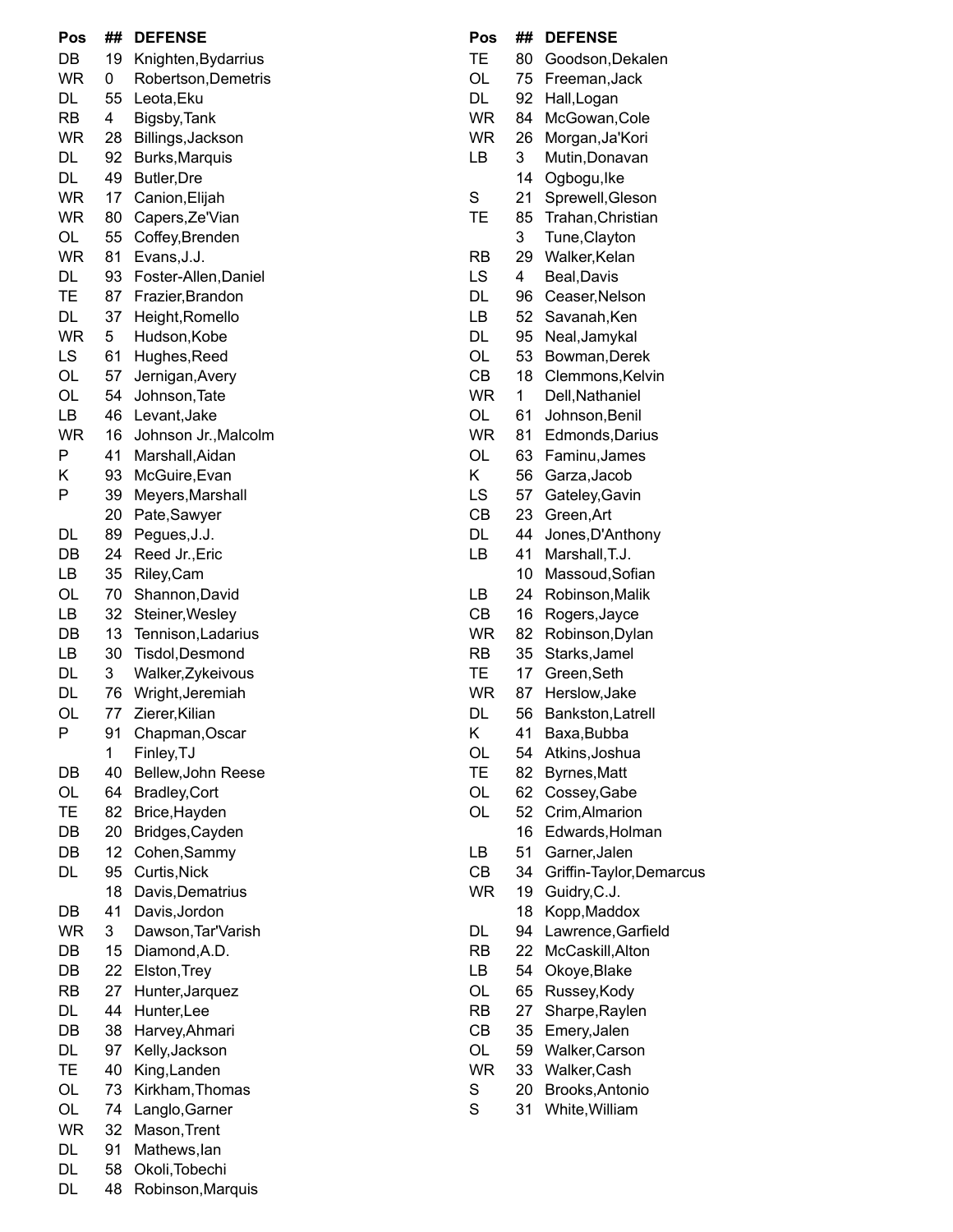| Pos | ## | <b>DEFENSE</b>   |
|-----|----|------------------|
| RB  | 22 | Sharp, Jay       |
| OL  | 69 | Smith, Colby     |
| l S | 42 | Vaccarella, Kyle |
| l B | 57 | Walton, Brooks   |
| OL  | 72 | Ward, Brady      |
| LВ  | 33 | Willis, Joko     |
| DF  | 39 | Brooks, Dylan    |
| RB  | 24 | Ingram, Jordon   |
| DB  | 14 | Torrence, Ro     |
| DL  | 96 | Walker.Garrison  |
| RB  | 44 | Jackson, Sean    |
| DB  | 42 | McGinty, Joey    |
|     |    |                  |

**Auburn:** 90-Fair,Tony; 56-Manning,Tashawn; 99-Moultry,T.D.; 47-Shenker,John Samuel; 68-Troxell,Austin; 31-Wooten,Chandler; 50- Irvin,Jalil; 11-Jackson,Shedrick; 45-Johnson,Caleb; 23-McCreary,Roger; 21-Monday,Smoke; 9-McClain,Zakoby; 8-Shivers,Shaun; 62- Stutts,Kameron; 67-Quattlebaum,Jacob; 84-McFadden,Jackson; 83-Russell,Malcolm; 51-Lester,Barton; 30-Nesmith,Tommy; 10- Nix,Bo; 18-Pritchett,Nehemiah; 10-Puckett,Zion; 36-Simpson,Jaylin; 0-Pappoe,Owen; 29-Hall,Derick; 6-Johnson,Ja'Varrius; 96- Patton,Ben; 43-Brown,Kameron; 58-Jones,Keiondre; 13-Lindsey,Trey; 86-Deal,Luke; 85-Fromm,Tyler; 46-Jasinski,Jacob; 52- Logan,Russ; 25-Wooden,Colby; 16-Askew,Malcolm; 52-Brahms,Nick; 26-Carlson,Anders; 28-Guice,Devin; 59-Hamm,Brodarious; 65- Jackson,Alec; 71-Council,Brandon; 25-Newton,Caylin; 14-Loy,Grant; 50-Harris,Marcus; 1-Kaufman,Donovan; 5-Miller,Dreshun; 19- Knighten,Bydarrius; 0-Robertson,Demetris; 55-Leota,Eku; 4-Bigsby,Tank; 28-Billings,Jackson; 92-Burks,Marquis; 49-Butler,Dre; 17- Canion,Elijah; 80-Capers,Ze'Vian; 55-Coffey,Brenden; 81-Evans,J.J.; 93-Foster-Allen,Daniel; 87-Frazier,Brandon; 37-Height,Romello; 5-Hudson,Kobe; 61-Hughes,Reed; 57-Jernigan,Avery; 54-Johnson,Tate; 46-Levant,Jake; 16-Johnson Jr.,Malcolm; 41-Marshall,Aidan; 93-McGuire,Evan; 39-Meyers,Marshall; 20-Pate,Sawyer; 89-Pegues,J.J.; 24-Reed Jr.,Eric; 35-Riley,Cam; 70-Shannon,David; 32- Steiner,Wesley; 13-Tennison,Ladarius; 30-Tisdol,Desmond; 3-Walker,Zykeivous; 76-Wright,Jeremiah; 77-Zierer,Kilian; 91- Chapman,Oscar; 1-Finley,TJ; 40-Bellew,John Reese; 64-Bradley,Cort; 82-Brice,Hayden; 20-Bridges,Cayden; 12-Cohen,Sammy; 95- Curtis,Nick; 18-Davis,Dematrius; 41-Davis,Jordon; 3-Dawson,Tar'Varish; 15-Diamond,A.D.; 22-Elston,Trey; 27-Hunter,Jarquez; 44- Hunter,Lee; 38-Harvey,Ahmari; 97-Kelly,Jackson; 40-King,Landen; 73-Kirkham,Thomas; 74-Langlo,Garner; 32-Mason,Trent; 91- Mathews,Ian; 58-Okoli,Tobechi; 48-Robinson,Marquis; 22-Sharp,Jay; 69-Smith,Colby; 42-Vaccarella,Kyle; 57-Walton,Brooks; 72- Ward,Brady; 33-Willis,Joko; 39-Brooks,Dylan; 24-Ingram,Jordon; 14-Torrence,Ro; 96-Walker,Garrison; 44-Jackson,Sean; 42- McGinty,Joey;

**Houston:** 15-Erwin,Jaylen; 21-Sneed,Stacey; 38-Stroops,Theron; 60-Sylvester,Trevonte; 74-Unije,Reuben; 86-Wafer,Khiyon; 36- Welch,Mike; 22-Wilkins,Laine; 13-Williams,Sedrick; 50-Ajijolaiya,Hakeem; 93-Bell,Atlias; 34-Car,Mulbah; 40-Carmouche,Jordan; 37- Dansby,Deondre; 29-Dixon,Dylan; 43-Fullbright III,James; 5-Hypolite,Hasaan; 73-Johnson,Cam'Ron; 8-Jones,Marcus; 39- Lewis,Shaun; 28-Mwaniki,Thabo; 58-Nnanna,Ugonna; 14-Nunnery,Mannie; 10-Nwankwo,Chidozie; 32-Owens,Gervarrius; 76- Paul,Patrick; 83-Sawyer,Peyton; 25-Small,D.J.; 9-Stewart,JoVanni; 79-Todd,Chayse; 33-Vaughan,Garrison; 6-Williams,Damarion; 72- Jenkins,Tank; 4-Henry,Ta'Zhawn; 20-Carter,KeSean; 19-Hogan,Alex; 99-Beadles,Justin; 99-Charles-Pierre,Olivier; 51-Ramsey,Kyle; 12-Street,Ke'Andre; 77-Murphy,Keenan; 8-Smith,Chandler; 2-Anderson,Deontay; 12-Anenih,David; 64-Bardwell,Dennis; 30- Duke,Alexander; 89-Eichenberger,Parker; 26-Gooden,Elijah; 0-Parish,Derek; 13-Singleton,Jeremy; 27-Willis-Dalton,Amaud; 47- Witherspoon,Dalton; 71-Banes,Max; 70-Boatman,Jordan; 88-Creamer,Shane; 80-Goodson,Dekalen; 75-Freeman,Jack; 92-Hall,Logan; 84-McGowan,Cole; 26-Morgan,Ja'Kori; 3-Mutin,Donavan; 14-Ogbogu,Ike; 21-Sprewell,Gleson; 85-Trahan,Christian; 3-Tune,Clayton; 29-Walker,Kelan; 4-Beal,Davis; 96-Ceaser,Nelson; 52-Savanah,Ken; 95-Neal,Jamykal; 53-Bowman,Derek; 18-Clemmons,Kelvin; 1- Dell,Nathaniel; 61-Johnson,Benil; 81-Edmonds,Darius; 63-Faminu,James; 56-Garza,Jacob; 57-Gateley,Gavin; 23-Green,Art; 44- Jones,D'Anthony; 41-Marshall,T.J.; 10-Massoud,Sofian; 24-Robinson,Malik; 16-Rogers,Jayce; 82-Robinson,Dylan; 35-Starks,Jamel; 17-Green,Seth; 87-Herslow,Jake; 56-Bankston,Latrell; 41-Baxa,Bubba; 54-Atkins,Joshua; 82-Byrnes,Matt; 62-Cossey,Gabe; 52- Crim,Almarion; 16-Edwards,Holman; 51-Garner,Jalen; 34-Griffin-Taylor,Demarcus; 19-Guidry,C.J.; 18-Kopp,Maddox; 94- Lawrence,Garfield; 22-McCaskill,Alton; 54-Okoye,Blake; 65-Russey,Kody; 27-Sharpe,Raylen; 35-Emery,Jalen; 59-Walker,Carson; 33- Walker,Cash; 20-Brooks,Antonio; 31-White,William;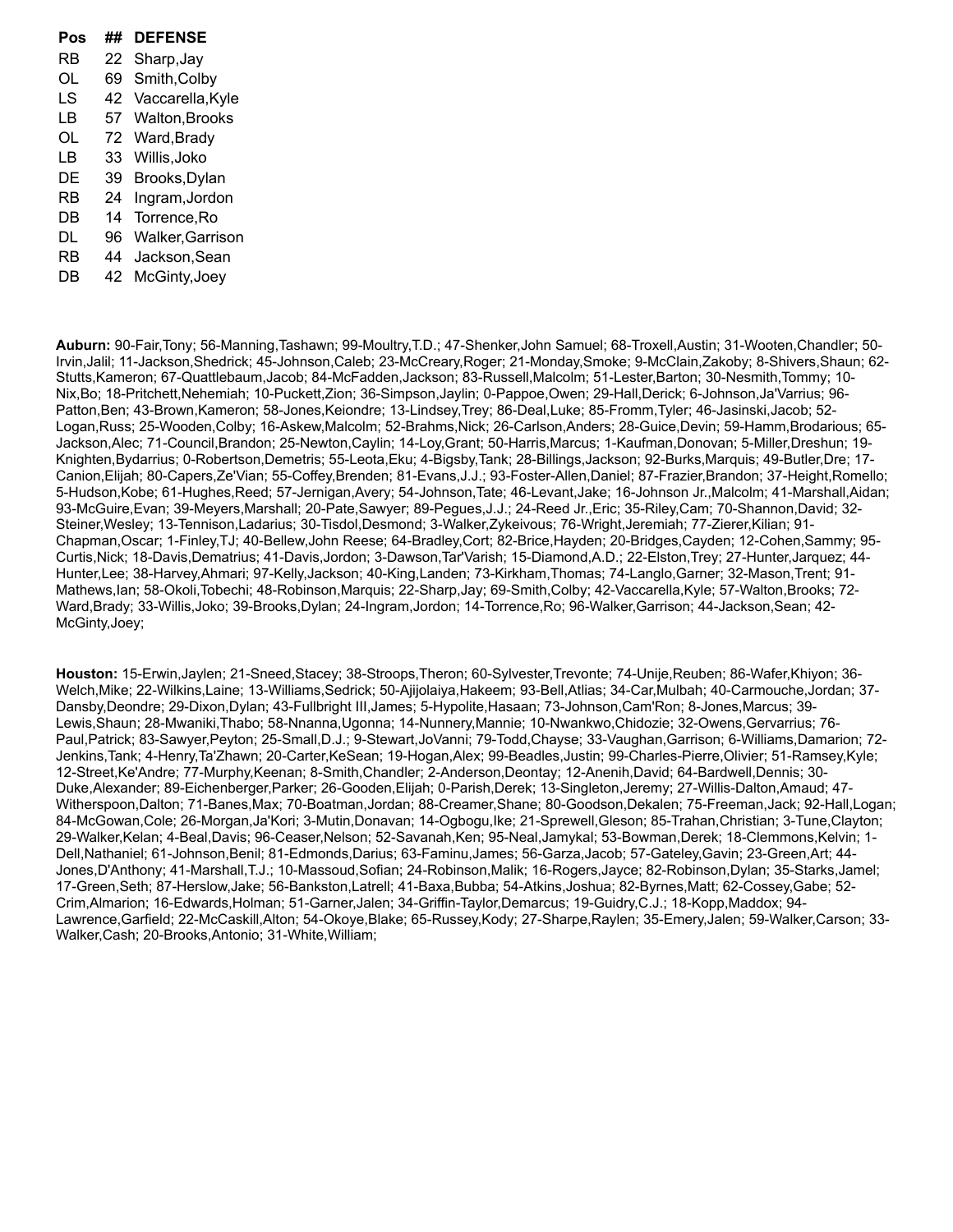#### **Drive Chart (By Team) # Auburn vs. # Houston (12/28/2021 at Protective Stadium)**



|            | <b>Drive Started</b> |                   |      |                 |                   | <b>Drive Ended</b> |                 | Consumed      |            |
|------------|----------------------|-------------------|------|-----------------|-------------------|--------------------|-----------------|---------------|------------|
| Team       | Qtr                  | <b>Spot</b>       | Time | <b>Obtained</b> | Spot              | Time               | <b>How lost</b> | <b>PI-Yds</b> | <b>TOP</b> |
| <b>AUB</b> | 1st                  | AUB <sub>23</sub> |      | KO              | AUB <sub>22</sub> | 07:52              | <b>PUNT</b>     | $3 - -1$      | 00:48      |
| <b>AUB</b> | 1st                  | AUB <sub>35</sub> |      | <b>PUNT</b>     | AUB42             | 05:30              | <b>PUNT</b>     | $3 - 7$       | 01:26      |
| <b>AUB</b> | 1st                  | AUB <sub>25</sub> |      | <b>PUNT</b>     | HOU <sub>20</sub> | 11:08              | <b>DOWNS</b>    | $12 - 55$     | 06:13      |
| <b>AUB</b> | 2 <sub>nd</sub>      | AUB <sub>23</sub> |      | KO              | <b>HOU10</b>      | 03:10              | *FG             | $8 - 67$      | 03:42      |
| <b>AUB</b> | 2 <sub>nd</sub>      | AUB <sub>15</sub> |      | <b>PUNT</b>     | <b>HOU48</b>      | 00:35              | <b>PUNT</b>     | $7 - 37$      | 01:01      |
| <b>AUB</b> | 3rd                  | AUB <sub>25</sub> |      | KO.             | <b>HOU18</b>      | 12:12              | <b>FGA</b>      | $8 - 57$      | 02:48      |
| <b>AUB</b> | 3rd                  | AUB <sub>22</sub> |      | <b>PUNT</b>     | <b>HOU03</b>      |                    | *TD             | $11 - 78$     | 06:20      |
| <b>AUB</b> | 3rd                  | AUB <sub>28</sub> |      | <b>INT</b>      | <b>HOU45</b>      | 00:03              | <b>PUNT</b>     | $5 - 27$      | 02:25      |
| <b>AUB</b> | 4th                  | AUB <sub>28</sub> |      | <b>DOWNS</b>    | AUB49             | 09:47              | <b>PUNT</b>     | $5 - 21$      | 03:30      |
| <b>AUB</b> | 4th                  | <b>HOU49</b>      |      | <b>INT</b>      | <b>HOU48</b>      | 06:47              | <b>PUNT</b>     | $3 - 1$       | 01:00      |
| <b>AUB</b> | 4th                  | AUB <sub>25</sub> |      | KO              | AUB33             | 02:42              | <b>DOWNS</b>    | $4 - 8$       | 00:45      |

|                      | 1st   | 2nd   | 3rd     | 4th   | 1st   | 2nd     |          |
|----------------------|-------|-------|---------|-------|-------|---------|----------|
| <b>Auburn</b>        | Qtr   | Otr   | Qtr     | Qtr   | Half  | Half    | Total    |
| Time of possession   | 02:20 | 11:02 | 11:33   | 05:15 | 13:22 | 16:48   | 30:10    |
| 3rd down conversions | 0-2   | 3-6   | $1 - 4$ | 0-3   | 3-8   |         | $4 - 15$ |
| 4th down conversions | 0-0   | በ-1   | 1-1     | 0-1   | 0-1   | $1 - 2$ | 1-3      |

|            | <b>Drive Started</b> |                   |      |                 |       | <b>Drive Ended</b> | <b>Consumed</b> |                 |       |               |            |
|------------|----------------------|-------------------|------|-----------------|-------|--------------------|-----------------|-----------------|-------|---------------|------------|
| Team       | Qtr                  | <b>Spot</b>       | Time | <b>Obtained</b> |       | <b>Spot</b>        | Time            | <b>How lost</b> |       | <b>PI-Yds</b> | <b>TOP</b> |
| HOU        | 1st                  | HOU <sub>13</sub> |      | KO.             |       | AUB03              |                 | *TD             |       | $12 - 87$     | 06:11      |
| <b>HOU</b> | 1st                  | HOU30             |      | <b>PUNT</b>     |       | HOU28              | 06:56           | <b>PUNT</b>     |       | $3 - -2$      | 00:56      |
| HOU        | 1st                  | HOU <sub>12</sub> |      | <b>PUNT</b>     |       | HOU45              | 02:21           | <b>PUNT</b>     |       | $5 - 33$      | 03:09      |
| <b>HOU</b> | 2 <sub>nd</sub>      | HOU <sub>20</sub> |      | <b>DOWNS</b>    |       | AUB35              | 06:58           | *FG             |       | $10 - 45$     | 04:10      |
| HOU        | 2 <sub>nd</sub>      | HOU22             |      | KO.             |       | HOU42              | 01:36           | <b>PUNT</b>     |       | $4 - 20$      | 01:28      |
| <b>HOU</b> | 2 <sub>nd</sub>      | HOU <sub>15</sub> |      | <b>PUNT</b>     |       | HOU15              |                 | <b>HALF</b>     |       | $1 - 0$       | 00:35      |
| HOU        | 3rd                  | HOU <sub>23</sub> |      | KO.             |       | HOU45              | 10:12           | <b>PUNT</b>     |       | $5 - 22$      | 01:55      |
| <b>HOU</b> | 3rd                  | HOU22             |      | KO.             |       | HOU37              |                 | <b>INT</b>      |       | $3 - 15$      | 01:19      |
| HOU        | 3rd                  | HOU35             |      | <b>PUNT</b>     |       | AUB34              | 13:17           | <b>DOWNS</b>    |       | $7 - 37$      | 01:46      |
| <b>HOU</b> | 4th                  | HOU06             |      | <b>PUNT</b>     |       | HOU48              | 07:47           | <b>INT</b>      |       | $5 - 42$      | 02:00      |
| HOU        | 4th                  | HOU <sub>20</sub> |      | <b>PUNT</b>     |       | AUB03              |                 | *TD             |       | $8 - 80$      | 03:20      |
| <b>HOU</b> | 4th                  | AUB33             |      | <b>DOWNS</b>    |       | AUB <sub>25</sub>  |                 |                 |       | $6 - 8$       | 02:42      |
|            |                      |                   |      | $4 - 4$         | $2-1$ | المعاد             | <b>A4L</b>      | $4 - 4$         | $2-1$ |               |            |

|                      | 1st     | 2nd     | 3rd     | 4th   | 1st     | 2nd   |          |
|----------------------|---------|---------|---------|-------|---------|-------|----------|
| <b>Houston</b>       | Qtr     | Qtr     | Qtr     | Qtr   | Half    | Half  | Total    |
| Time of possession   | 10:19   | 06:19   | 03:24   | 09:48 | 16:38   | 13:12 | 29:50    |
| 3rd down conversions | $2 - 5$ | $0 - 2$ | በ-1     | 4-6   | $2 - 7$ | 4-7   | $6 - 14$ |
| 4th down conversions | 1_1     | ი-ი     | $0 - 0$ | 0-1   | 1_1     | በ-1   | 1-2      |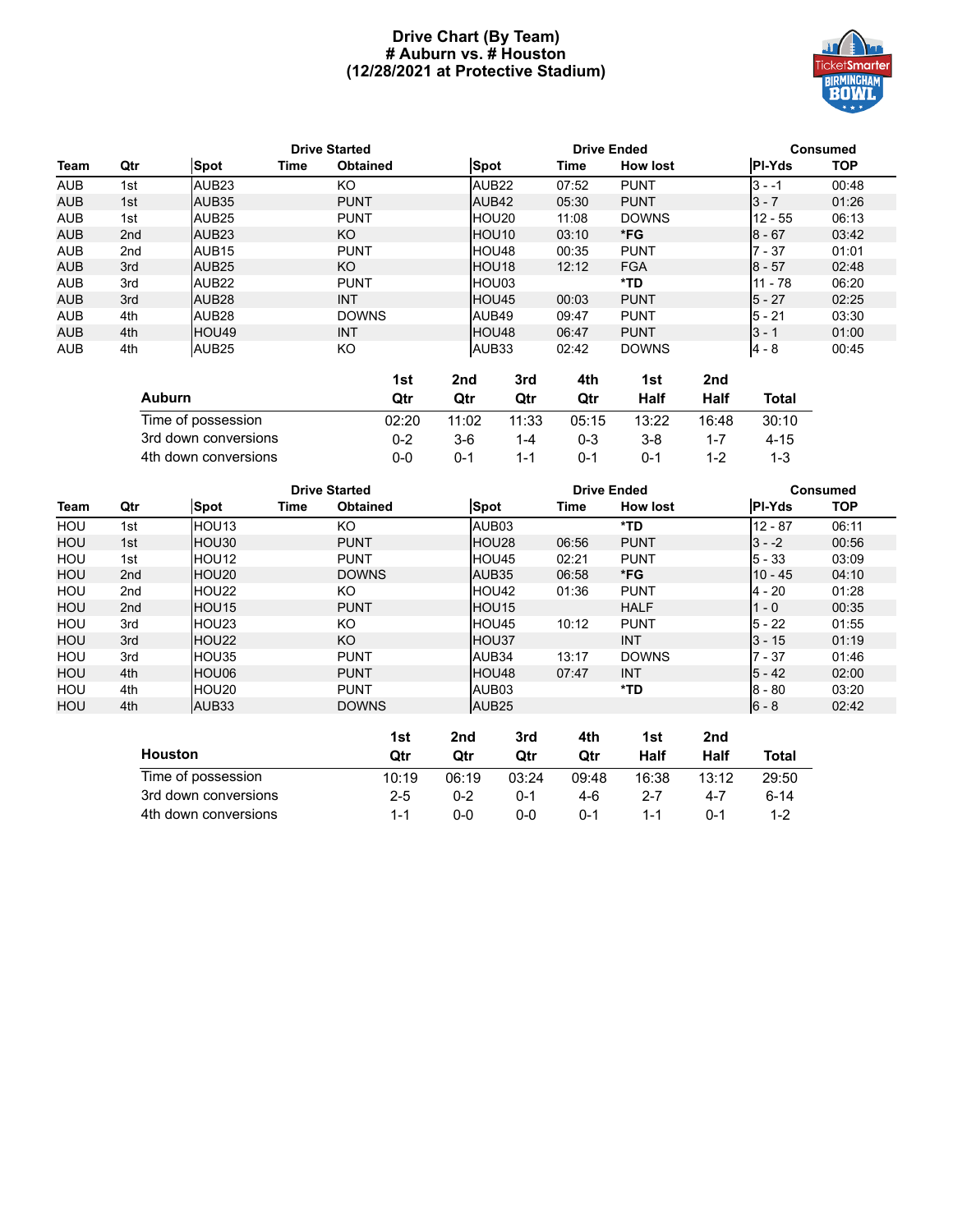#### **Drive Chart (By Quarter) # Auburn vs. # Houston (12/28/2021 at Protective Stadium)**



|            |                 |                   |      | <b>Drive Started</b> |                   |       | <b>Drive Ended</b> |               | <b>Consumed</b> |
|------------|-----------------|-------------------|------|----------------------|-------------------|-------|--------------------|---------------|-----------------|
| Team       | Qtr             | <b>Spot</b>       | Time | <b>Obtained</b>      | <b>Spot</b>       | Time  | <b>How lost</b>    | <b>PI-Yds</b> | <b>TOP</b>      |
| HOU        | 1st             | HOU13             |      | KO                   | AUB03             |       | *TD                | $12 - 87$     | 06:11           |
| <b>AUB</b> | 1st             | AUB <sub>23</sub> |      | KO                   | AUB <sub>22</sub> | 07:52 | <b>PUNT</b>        | $3 - -1$      | 00:48           |
| HOU        | 1st             | HOU30             |      | <b>PUNT</b>          | HOU28             | 06:56 | <b>PUNT</b>        | $3 - -2$      | 00:56           |
| <b>AUB</b> | 1st             | AUB35             |      | <b>PUNT</b>          | AUB42             | 05:30 | <b>PUNT</b>        | $3 - 7$       | 01:26           |
| HOU        | 1st             | HOU <sub>12</sub> |      | <b>PUNT</b>          | HOU45             | 02:21 | <b>PUNT</b>        | $5 - 33$      | 03:09           |
| <b>AUB</b> | 1st             | AUB <sub>25</sub> |      | <b>PUNT</b>          | HOU20             | 11:08 | <b>DOWNS</b>       | $12 - 55$     | 06:13           |
| HOU        | 2nd             | HOU20             |      | <b>DOWNS</b>         | AUB35             | 06:58 | *FG                | $10 - 45$     | 04:10           |
| <b>AUB</b> | 2 <sub>nd</sub> | AUB <sub>23</sub> |      | KO                   | HOU10             | 03:10 | *FG                | $8 - 67$      | 03:42           |
| HOU        | 2nd             | HOU22             |      | KO                   | HOU42             | 01:36 | <b>PUNT</b>        | $4 - 20$      | 01:28           |
| <b>AUB</b> | 2 <sub>nd</sub> | AUB <sub>15</sub> |      | <b>PUNT</b>          | HOU48             | 00:35 | <b>PUNT</b>        | $7 - 37$      | 01:01           |
| HOU        | 2nd             | HOU15             |      | <b>PUNT</b>          | HOU15             |       | <b>HALF</b>        | $1 - 0$       | 00:35           |
| <b>AUB</b> | 3rd             | AUB <sub>25</sub> |      | KO                   | HOU18             | 12:12 | <b>FGA</b>         | $8 - 57$      | 02:48           |
| HOU        | 3rd             | HOU23             |      | KO                   | HOU45             | 10:12 | <b>PUNT</b>        | $5 - 22$      | 01:55           |
| <b>AUB</b> | 3rd             | AUB <sub>22</sub> |      | <b>PUNT</b>          | HOU03             |       | *TD                | $11 - 78$     | 06:20           |
| HOU        | 3rd             | HOU22             |      | KO                   | HOU37             |       | <b>INT</b>         | $3 - 15$      | 01:19           |
| <b>AUB</b> | 3rd             | AUB <sub>28</sub> |      | <b>INT</b>           | HOU45             | 00:03 | <b>PUNT</b>        | $5 - 27$      | 02:25           |
| HOU        | 3rd             | HOU35             |      | <b>PUNT</b>          | AUB34             | 13:17 | <b>DOWNS</b>       | $7 - 37$      | 01:46           |
| <b>AUB</b> | 4th             | AUB <sub>28</sub> |      | <b>DOWNS</b>         | AUB49             | 09:47 | <b>PUNT</b>        | $5 - 21$      | 03:30           |
| HOU        | 4th             | HOU06             |      | <b>PUNT</b>          | HOU48             | 07:47 | <b>INT</b>         | $5 - 42$      | 02:00           |
| <b>AUB</b> | 4th             | HOU49             |      | <b>INT</b>           | HOU48             | 06:47 | <b>PUNT</b>        | $3 - 1$       | 01:00           |
| HOU        | 4th             | HOU20             |      | <b>PUNT</b>          | AUB03             |       | *TD                | $8 - 80$      | 03:20           |
| <b>AUB</b> | 4th             | AUB <sub>25</sub> |      | KO                   | AUB33             | 02:42 | <b>DOWNS</b>       | $4 - 8$       | 00:45           |
| HOU        | 4th             | AUB33             |      | <b>DOWNS</b>         | AUB <sub>25</sub> |       |                    | $6 - 8$       | 02:42           |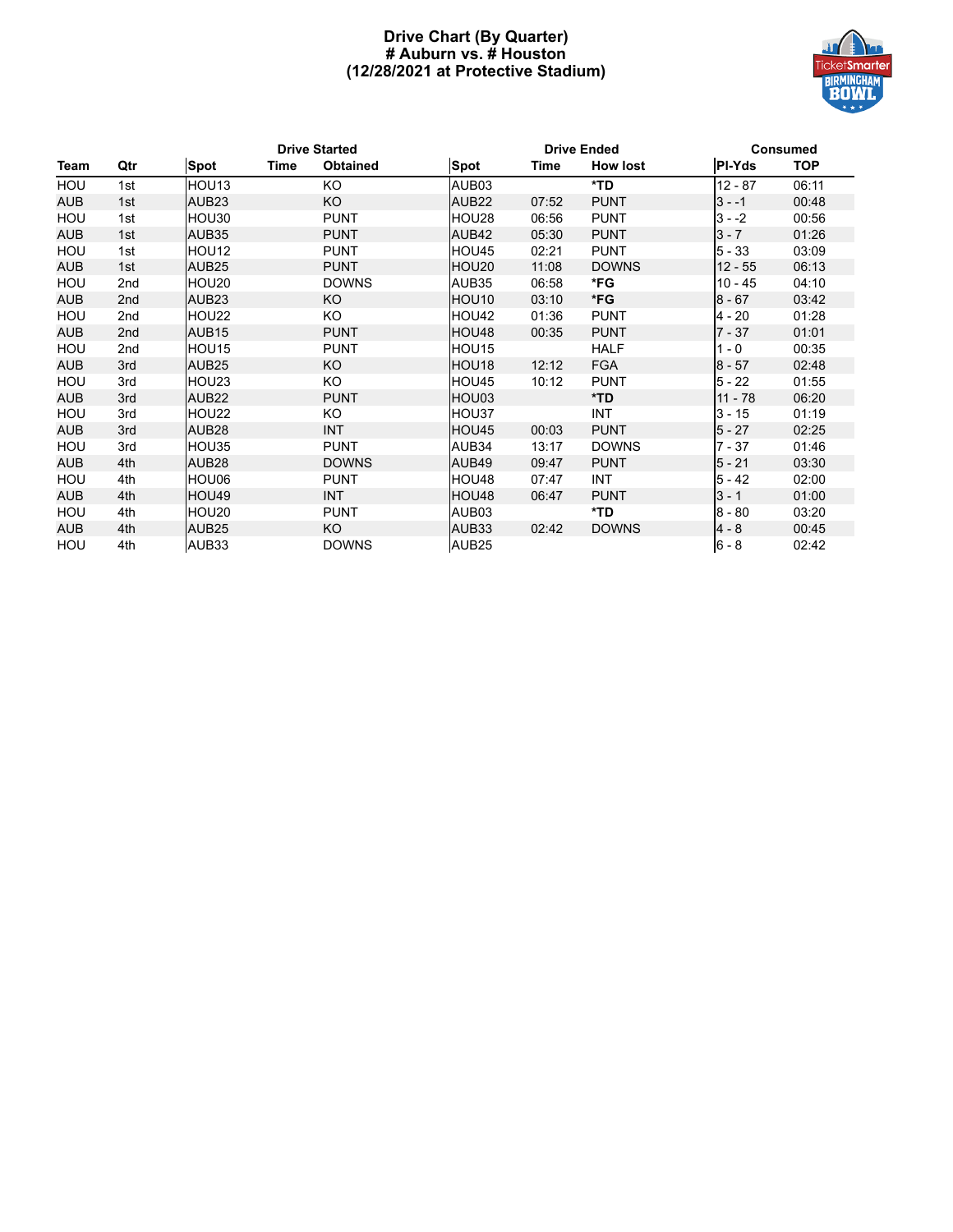#### **Play-by-Play Summary (1st quarter) # Auburn vs. # Houston (12/28/2021 at Protective Stadium)**



#### 1-10 AUB35 AUB wins the toss and chooses endzone.

McGuire,Evan kickoff 65 yards to the HOU00, Henry,Ta'Zhawn return 13 yards to the HOU13 (Newton,Caylin).

- 1-10 AUB35 Start of 1st quarter, clock 15:00. [15:00]
- 1-10 AUB35 Start of game, clock 15:00. [15:00]

#### **HOU drive start at HOU13.**

|          |       | 1-10 HOU13 Tune, Clayton middle pass complete to Trahan, Christian for 10 yards to the HOU23, 1ST DOWN HOU<br>(Guice, Devin; Wooten, Chandler).                   | P |
|----------|-------|-------------------------------------------------------------------------------------------------------------------------------------------------------------------|---|
| 1-10     |       | HOU23 Tune, Clayton left pass complete to Dell, Nathaniel for 9 yards to the HOU32 (Guice, Devin).                                                                |   |
| $2 - 1$  |       | HOU32 McCaskill, Alton rush middle for loss of 6 yards to the HOU26 (Monday, Smoke).                                                                              |   |
| $3 - 7$  |       | HOU26 PENALTY HOU false start (Russey, Kody) 5 yards to the HOU31.                                                                                                |   |
| $3 - 12$ |       | HOU21 Tune, Clayton middle pass complete to Dell, Nathaniel for 18 yards to the HOU39, 1ST DOWN HOU.                                                              | P |
| $1 - 10$ |       | HOU39 McCaskill, Alton rush left for 20 yards to the AUB41, 1ST DOWN HOU, fumble by McCaskill, Alton recovered<br>by HOU McCaskill, Alton, McCaskill, Alton rush. | R |
| $1 - 10$ |       | AUB41 Tune, Clayton rush left for 4 yards to the AUB37 (Height, Romello).                                                                                         |   |
| 2-6      | AUB37 | Tune, Clayton right pass complete to Dell, Nathaniel for 3 yards to the AUB34 (Simpson, Jaylin).                                                                  |   |
| $3 - 3$  | AUB34 | Tune, Clayton right pass complete to Henry, Ta'Zhawn for 2 yards to the AUB32 (Monday, Smoke).                                                                    |   |
| 4-1      | AUB32 | Tune, Clayton left pass complete to Dell, Nathaniel for 27 yards to the AUB05, 1ST DOWN HOU (Riley, Cam).                                                         | P |
| 1-5      | AUB05 | McCaskill, Alton rush middle (Monday, Smoke).                                                                                                                     |   |
| $2 - 5$  | AUB05 | Tune, Clayton left pass incomplete to Trahan, Christian, QB hurried by Height, Romello.                                                                           |   |
| $3 - 5$  |       | AUB05 Tune, Clayton right pass complete to McCaskill, Alton for 5 yards to the AUB00, TOUCHDOWN. [08:46]                                                          |   |
|          |       | $\overline{11}$ $\overline{11}$ $\overline{11}$ $\overline{11}$ $\overline{11}$ $\overline{11}$ $\overline{11}$ $\overline{11}$ $\overline{11}$ $\overline{11}$   |   |

#### **HOUSTON 7, AUBURN 0**

#### **1-10 AUB03 Witherspoon,Dalton kick attempt good.**

*Drive Summary: 12 plays, 87 yards, 06:11*

Baxa,Bubba kickoff 62 yards to the AUB03, Hunter,Jarquez return 20 yards to the AUB23 (Griffin-Taylor,Demarcus).

#### **AUB drive start at AUB23.**

1-10 AUB23 Bigsby,Tank rush middle for loss of 1 yard to the AUB22 (Parish,Derek).

- 2-11 AUB22 Finley,TJright pass incomplete to Johnson,Ja'Varrius.
- 3-11 AUB22 Finley,TJmiddle pass incomplete to Hudson,Kobe, QB hurried by Anenih,David.
- 4-11 AUB22 Chapman,Oscar punt 48 yards to the HOU30. [07:52]

*Drive Summary: 3 plays, -1 yards, 00:48*

#### **HOU drive start at HOU30.**

1-10 HOU30 Tune,Claytonleft pass incomplete to Erwin,Jaylen.

- 2-10 HOU30 Henry,Ta'Zhawn rush left for loss of 2 yards to the HOU28 (Hall,Derick;Walker,Garrison).
- 3-12 HOU28 Tune,Claytonmiddle pass incomplete to Dell,Nathaniel.
- 4-12 HOU28 Wilkins,Laine punt 37 yards to the AUB35, out-of-bounds. [06:56]

*Drive Summary: 3 plays, -2 yards, 00:56*

#### **AUB drive start at AUB35.**

1-10 AUB35 Finley,TJ left pass complete to Bigsby,Tank for loss of 3 yards to the AUB32 (Owens,Gervarrius;Parish,Derek). 2-13 AUB32 Bigsby,Tank rush middle for 10 yards to the AUB42 (Williams,Damarion). 3-3 AUB42 Finley,TJmiddle pass incomplete to Hudson,Kobe, QB hurried by Anderson,Deontay.

4-3 AUB42 Chapman,Oscar punt 46 yards to the HOU12. [05:30]

*Drive Summary: 3 plays, 7 yards, 01:26*

#### **HOU drive start at HOU12.**

- 1-10 HOU12 Tune,Clayton right pass complete to McCaskill,Alton for 3 yards to the HOU15 (Monday,Smoke).
- 2-7 HOU15 Tune, Clayton rush middle for 24 yards to the HOU39, 1ST DOWN HOU (Harris, Marcus).
- 1-10 HOU39 Tune,Clayton left pass complete to McCaskill,Alton for loss of 1 yard to the HOU38 (Knighten,Bydarrius;Wooten,Chandler).
- 2-11 HOU38 Tune,Clayton left pass complete to Herslow,Jake for 3 yards to the HOU41 (Torrence,Ro).
- 3-8 HOU41 Tune,Clayton left pass complete to Henry,Ta'Zhawn for 4 yards to the HOU45 (Wooden,Colby;Riley,Cam).
- 4-4 HOU45 Wilkins,Laine punt 30 yards to the AUB25. [02:21]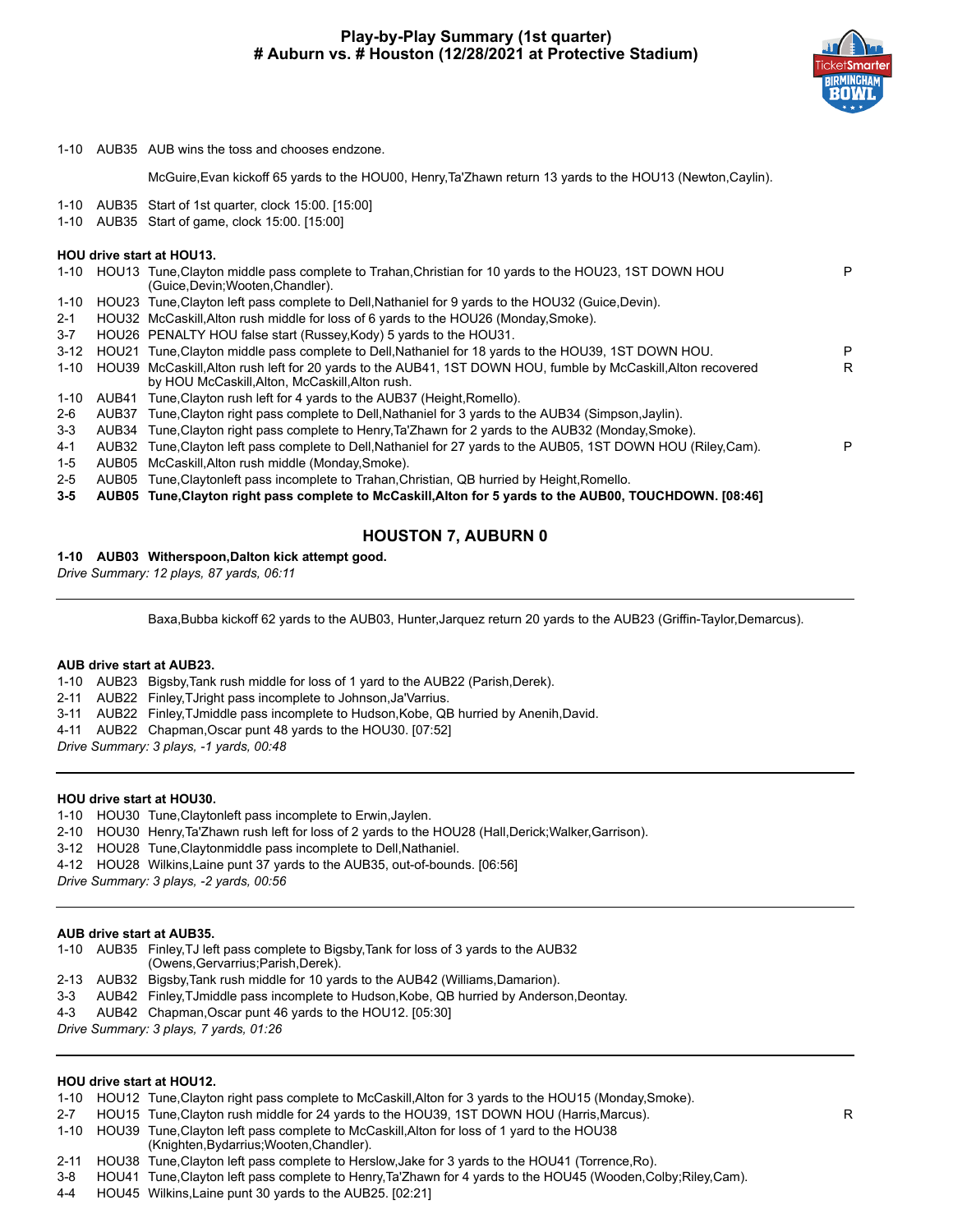#### **AUB drive start at AUB25.**

- 1-10 AUB25 Bigsby,Tank rush right for 8 yards to the AUB33 (Parish,Derek).
- 2-2 AUB33 Finley,TJ left pass complete to Hudson,Kobe for 5 yards to the AUB38, 1ST DOWN AUB (Owens,Gervarrius). P<br>1-10 AUB38 Johnson Jr.,Malcolm rush right for 10 yards to the AUB48, 1ST DOWN AUB (Owens,Gervarrius). R
- 1-10 AUB38 Johnson Jr.,Malcolm rush right for 10 yards to the AUB48, 1ST DOWN AUB (Owens,Gervarrius). R
- 1-10 AUB48 Bigsby,Tank rush middle for 1 yard to the AUB49 (Williams,Sedrick).
- AUB49 Bigsby, Tank rush right for 3 yards to the HOU48 (Anderson, Deontay).
- 2-9 AUB49 End of 1st quarter, clock 00:00. [00:00]

|                        | Time                                              |  |  | 1st Downs Conversions |         |                                    |                 |           |
|------------------------|---------------------------------------------------|--|--|-----------------------|---------|------------------------------------|-----------------|-----------|
| <b>Quarter Summary</b> |                                                   |  |  |                       |         | Score Poss R P X T 3rd 4th Rushing | Passing         | Penalties |
| Houston                |                                                   |  |  | 10:19 2 3 0 5 2-5     | $1 - 1$ | 6-40                               | 11-14-0-83      | $-1-5$    |
| Auburn                 | $02:20 \quad 1 \quad 1 \quad 0 \quad 2 \quad 0-2$ |  |  |                       | ი-ი     | 6-31                               | $2 - 5 - 0 - 2$ | $0 - 0$   |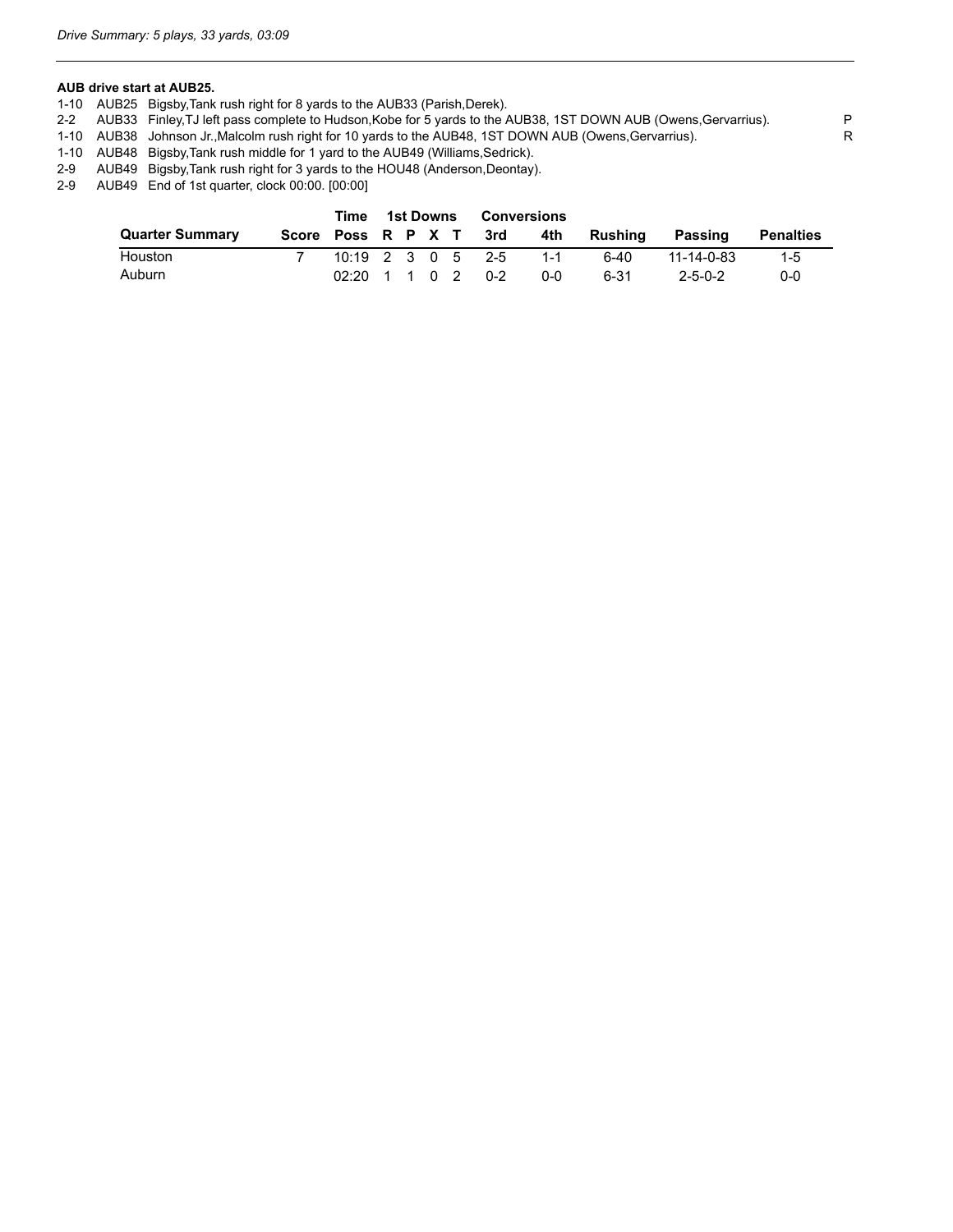#### **Quickie Statistics (1st Quarter only) # Auburn vs. # Houston (12/28/2021 at Protective Stadium)**



|                                   | HOU           | <b>AUB</b>  |
|-----------------------------------|---------------|-------------|
| Score                             | 7             |             |
| <b>FIRST DOWNS</b>                | 5             | 2           |
| <b>RUSHES-YARDS (NET)</b>         | $6 - 40$      | $6 - 31$    |
| <b>PASSING-YARDS (NET)</b>        | 83            | 2           |
| Passes Att-Comp-Int               | $14 - 11 - 0$ | $5 - 2 - 0$ |
| <b>TOTAL OFFENSE PLAYS-YARDS</b>  | 20-123        | $11 - 33$   |
| <b>Fumble Returns-Yards</b>       | $0 - 0$       | $0-0$       |
| <b>Punt Returns-Yards</b>         | $0 - 0$       | $0 - 0$     |
| Kickoff Returns-Yards             | $1 - 13$      | $1 - 20$    |
| <b>Interception Returns-Yards</b> | $0 - 0$       | $0 - 0$     |
| Punts (Number-Avg)                | $2 - 33.5$    | $2 - 47.0$  |
| Fumbles-Lost                      | $1 - 0$       | $0 - 0$     |
| Penalties-Yards                   | $1 - 5$       | $0 - 0$     |
| Possession Time                   | 10:19         | 02:20       |
| <b>Third-Down Conversions</b>     | $2 - 5$       | $0 - 2$     |
| <b>Fourth-Down Conversions</b>    | $1 - 1$       | $0 - 0$     |

| <b>Rushing</b><br>McCaskill.Alton<br>Tune, Clayton<br>Henry, Ta'Zhawn                                                                         | Gain<br>Net TD<br><b>Rushing</b><br>No.<br>Loss<br>Avg Lg<br>$-6$<br>$\overline{0}$<br>20<br>3.5<br>4<br>$\overline{14}$<br>$\overline{20}$<br>Bigsby, Tank<br>$\ddot{\mathbf{0}}$<br>$28 - 2$<br>$\overline{\mathbf{c}}$<br>28<br>14<br>24<br>$\boldsymbol{0}$<br>Johnson Jr. Malcolm<br>$-2$<br>$\mathbf 1$<br>$\Omega$<br>$-2$<br>$\Omega$                                                                             | No.<br>Gain<br>Loss Net TD<br>Avg Lg<br>5<br>$\overline{22}$<br>21<br>10<br>$-1$<br>0<br>4.2<br>10<br>$\mathbf{0}$<br>$\mathbf 0$<br>10<br>10 10                                                                                                                                                                        |
|-----------------------------------------------------------------------------------------------------------------------------------------------|---------------------------------------------------------------------------------------------------------------------------------------------------------------------------------------------------------------------------------------------------------------------------------------------------------------------------------------------------------------------------------------------------------------------------|-------------------------------------------------------------------------------------------------------------------------------------------------------------------------------------------------------------------------------------------------------------------------------------------------------------------------|
| Passing<br>Tune, Clayton                                                                                                                      | $C-A-I$<br>TD<br>Yds<br>Sack<br>Passing<br>Lg<br>83<br>27<br>$11 - 14 - 0$<br>Finley, TJ                                                                                                                                                                                                                                                                                                                                  | $C-A-I$<br>Yds<br>TD<br><b>Sack</b><br>Lg<br>2<br>$2 - 5 - 0$<br>$\overline{0}$<br>5                                                                                                                                                                                                                                    |
| Receiving<br>Dell.Nathaniel<br>Herslow, Jake<br>McCaskill, Alton<br>Trahan, Christian                                                         | Yards<br>TD<br>No.<br>Receiving<br>Tgt<br>$\frac{Lg}{27}$<br>5<br>57<br>$\overline{0}$<br>Bigsby, Tank<br>4<br>$\frac{3}{7}$<br>$\mathbf{1}$<br>0<br>3<br>Hudson.Kobe<br>$\frac{3}{2}$<br>5<br>3<br>$\mathbf{1}$<br>10<br>1<br>$\Omega$<br>10                                                                                                                                                                             | TD<br>No.<br>Yards<br>Tgt<br>$\frac{Lg}{-3}$<br>$-3$<br>0<br>1<br>5<br>3<br>5<br>$\Omega$                                                                                                                                                                                                                               |
| <b>Punting</b><br>Wilkins, Laine                                                                                                              | Yds<br>In20<br>TВ<br><b>Punting</b><br>No.<br>Lng<br>Avg<br>70<br>$\overline{2}$<br>67<br>33.5<br>37<br>Chapman, Oscar<br>$\Omega$                                                                                                                                                                                                                                                                                        | No.<br>In20<br>Yds<br>Avg<br>$\frac{TB}{0}$<br>Lng<br>$\overline{2}$<br>94<br>47.0<br>48                                                                                                                                                                                                                                |
| <b>Punt Returns</b>                                                                                                                           | No.<br><b>TD</b><br><b>Punt Returns</b><br>Yards<br>Lg                                                                                                                                                                                                                                                                                                                                                                    | <b>TD</b><br>No.<br>Yards<br>Lg                                                                                                                                                                                                                                                                                         |
| <b>Kick Returns</b><br>Henry, Ta'Zhawn                                                                                                        | No.<br><b>Kick Returns</b><br>Yards<br>TD<br>Lg<br>13<br>$\overline{0}$<br>13<br>Hunter, Jarquez                                                                                                                                                                                                                                                                                                                          | No.<br>Yards<br>TD<br>$\frac{\text{Lg}}{20}$<br>20<br>$\overline{0}$                                                                                                                                                                                                                                                    |
| <b>Tackles</b><br>Owens.Gervarrius<br>Parish, Derek<br>Williams.Sedrick<br>Williams, Damarion<br>Anderson.Deontav<br>Griffin-Taylor, Demarcus | <b>Tackles</b><br>UA-A<br><b>Total</b><br><b>TFL</b><br><b>Sacks</b><br>3.0<br>0.0<br>$3-0$<br>$\overline{1.0}$<br>Monday, Smoke<br>$2 - 0$<br>2.0<br>0.0<br>1.0<br>Guice.Devin<br>$1 - 0$<br>1.0<br>0.0<br>0.0<br>Riley, Cam<br>0.0<br>$1 - 0$<br>1.0<br>0.0<br>Simpson, Jaylin<br>$1 - 0$<br>1.0<br>0.0<br>0.0<br>Hall Derick<br>1.0<br>$1 - 0$<br>0.0<br>0.0<br>Newton, Caylin<br>Harris.Marcus<br>Knighten, Bydarrius | UA-A<br><b>Total</b><br><b>Sacks</b><br>TFL<br>$\overline{10}$<br>4.0<br>0.0<br>$4 - 0$<br>0.0<br>$1 - 1$<br>1.5<br>0.0<br>0.0<br>1.5<br>0.0<br>$1 - 1$<br>0.0<br>$1 - 0$<br>1.0<br>0.0<br>1.0<br>$1 - 0$<br>0.0<br>1.0<br>0.0<br>0.0<br>$1 - 0$<br>1.0<br>0.0<br>$1 - 0$<br>1.0<br>0.0<br>1.0<br>1.0<br>0.0<br>$1 - 0$ |

| Qtr | Гіmе<br>$\sim$ | Scoring Play                                                                                                                | V-H |
|-----|----------------|-----------------------------------------------------------------------------------------------------------------------------|-----|
| 1st | 00:08:46       | ' TD PASS from<br>ne, Clayton (KICK by Witherspoon, L<br>- McCaskill Alton 5 vd<br>. 12-87 06:1<br>HOU<br>Dalton).<br>Tune. |     |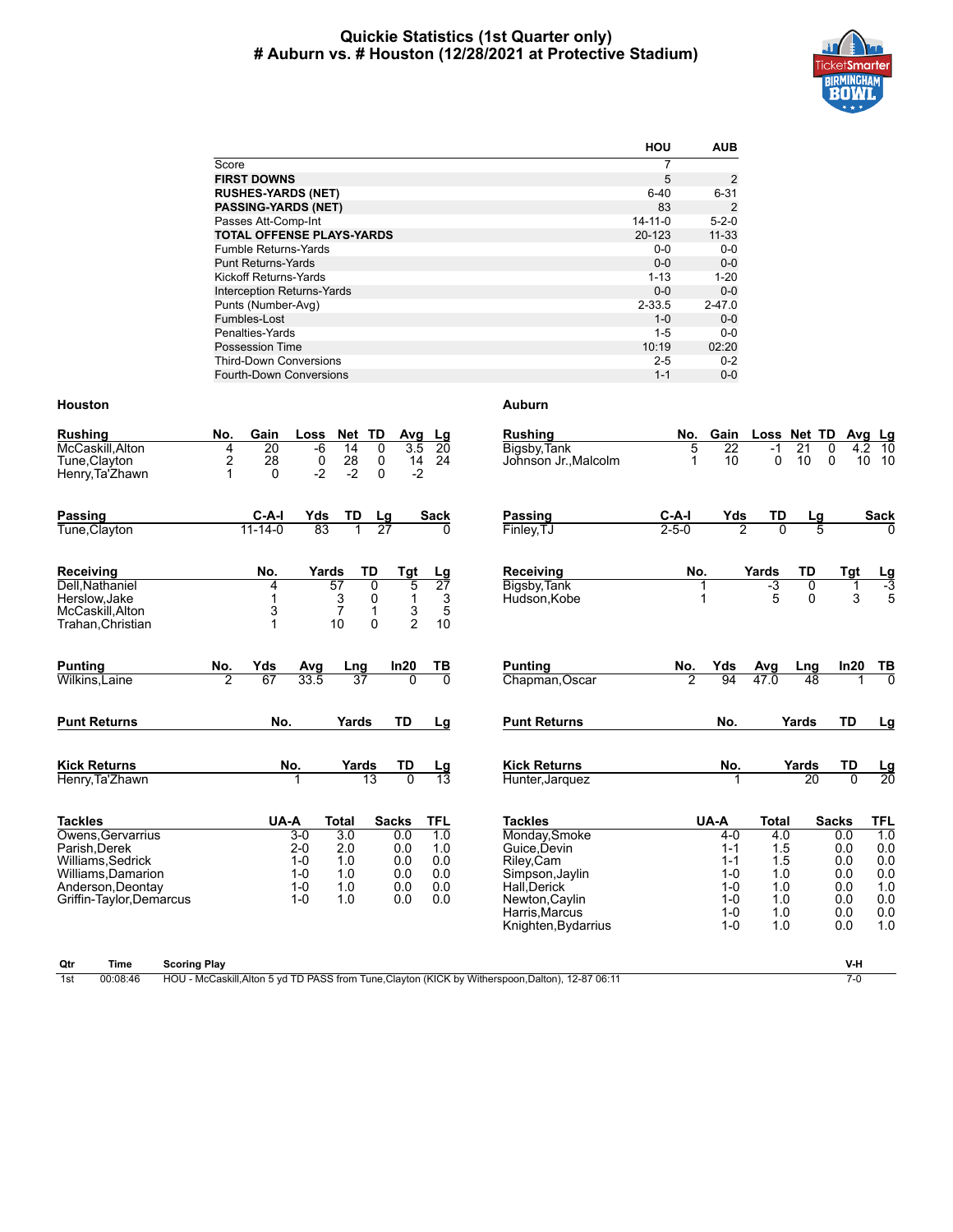#### **Play-by-Play Summary (2nd quarter) # Auburn vs. # Houston (12/28/2021 at Protective Stadium)**



| $3-6$   | HOU48 Finley, TJ left pass complete to Hudson, Kobe for 10 yards to the HOU38, 1ST DOWN AUB<br>(Williams,Damarion). |  |
|---------|---------------------------------------------------------------------------------------------------------------------|--|
| $3-6$   | HOU48 Start of 2nd quarter, clock 15:00. [15:00]                                                                    |  |
|         | 1-10 HOU38 Robertson, Demetris rush right for loss of 5 yards to the HOU43 (Mutin, Donavan; Owens, Gervarrius).     |  |
|         | 2-15 HOU43 Finley, TJ right pass complete to Robertson, Demetris for 10 yards to the HOU33 (Green, Art).            |  |
| $3-5$   | HOU33 PENALTY HOU off-side (Nwankwo Chidozie) 5 yards to the HOU38.                                                 |  |
| 1-10    | HOU28 Bigsby, Tank rush middle for 8 yards to the HOU20 (Anenih, David; Hypolite, Hasaan).                          |  |
| $2 - 2$ | HOU20 Finley, TJ left pass incomplete to Hudson, Kobe.                                                              |  |
| $3-2$   | HOU20 Bigsby, Tank rush middle (Carmouche, Jordan; Robinson, Malik). [11:24]                                        |  |
|         |                                                                                                                     |  |

4-2 HOU20 Finley,TJmiddle pass incomplete. [11:08]

*Drive Summary: 12 plays, 55 yards, 06:13*

#### **HOU drive start at HOU20.**

|         | 1-10 HOU20 Tune, Clayton rush middle for 13 yards to the HOU33, 1ST DOWN HOU (Steiner, Wesley).                                                   | R. |
|---------|---------------------------------------------------------------------------------------------------------------------------------------------------|----|
|         | 1-10 HOU33 Tune, Clayton left pass incomplete to Henry, Ta'Zhawn.                                                                                 |    |
|         | 2-10 HOU33 McCaskill, Alton rush middle for 11 yards to the HOU44, 1ST DOWN HOU (Knighten, Bydarrius).                                            | R. |
|         | 1-10 HOU44 McCaskill, Alton rush middle for 7 yards to the AUB49 (Wooten, Chandler).                                                              |    |
| $2 - 3$ | AUB49 Tune, Clayton middle pass complete to Singleton, Jeremy for 16 yards to the AUB33, 1ST DOWN HOU,<br>fumble by Tune, Clayton (Torrence, Ro). | P  |
|         | 1-10 AUB33 Tune, Clayton right pass incomplete to Erwin, Jaylen (Pritchett, Nehemiah).                                                            |    |
|         | 2-10 AUB33 Tune, Clayton rush (Monday, Smoke), PENALTY HOU holding (Russey, Kody) 10 yards to the AUB23.                                          |    |
|         | 2-20 AUB43 Tune, Clayton middle pass complete to McCaskill, Alton for 8 yards to the AUB35 (Tennison, Ladarius).                                  |    |
|         | 3-12 AUB35 Tune, Clayton middle pass incomplete to Herslow, Jake.                                                                                 |    |

**4-12 AUB35 Witherspoon,Dalton field goal attempt from 52 GOOD, clock 06:58. [06:58]**

#### **HOUSTON 10, AUBURN 0**

*Drive Summary: 10 plays, 45 yards, 04:10*

Ramsey,Kyle kickoff 64 yards to the AUB01, Hunter,Jarquez return 22 yards to the AUB23 (White,William).

#### **AUB drive start at AUB23.**

|  | 1-10 AUB23 Finley, TJ right pass incomplete to Fromm, Tyler. |  |
|--|--------------------------------------------------------------|--|
|  |                                                              |  |

|       | 2-10 AUB23 Finley, TJ left pass complete to Jackson, Shedrick for 4 yards to the AUB27 (Hogan, Alex).               |   |
|-------|---------------------------------------------------------------------------------------------------------------------|---|
|       | 3-6 AUB27 Finley, TJ left pass complete to Bigsby, Tank for 51 yards to the HOU22, 1ST DOWN AUB (Green, Art).       | P |
|       | 1-10 HOU22 Finley, TJ right pass complete to Bigsby, Tank for 11 yards to the HOU11, 1ST DOWN AUB (Ceaser, Nelson). | P |
|       | 1-10 HOU11 Bigsby, Tank rush middle for 1 yard to the HOU10 (Ceaser, Nelson).                                       |   |
| $2-9$ | HOU10 Hunter, Jarquez rush middle (Mutin, Donavan; Anderson, Deontay).                                              |   |
| 3-9   | HOU10 Finley, TJ middle pass incomplete to Jackson, Shedrick, QB hurried by Williams, Damarion.                     |   |

**4-9 HOU10 Patton,Ben field goal attempt from 27 GOOD, clock 03:10. [03:10]**

#### **HOUSTON 10, AUBURN 3**

*Drive Summary: 8 plays, 67 yards, 03:42*

McGuire,Evan kickoff 64 yards to the HOU01, Henry,Ta'Zhawn return 21 yards to the HOU22 (Riley,Cam).

#### **HOU drive start at HOU22.**

|  | 1-10 HOU22 McCaskill, Alton rush middle for 17 yards to the HOU39, 1ST DOWN HOU (Guice, Devin).                |  |
|--|----------------------------------------------------------------------------------------------------------------|--|
|  | 1-10 HOU39 Tune, Clayton middle pass complete to Herslow, Jake for 8 yards to the HOU47 (Riley, Cam).          |  |
|  | 2-2 HOU47 Tune, Clayton sacked for loss of 8 yards to the AUB45, (Leota, Eku).                                 |  |
|  | 3-10 HOU39 McCaskill, Alton rush middle for 3 yards to the HOU42 (Monday, Smoke; Knighten, Bydarrius). [01:49] |  |

4-7 HOU42 Wilkins,Laine punt 43 yards to the AUB15. [01:36]

*Drive Summary: 4 plays, 20 yards, 01:28*

#### **AUB drive start at AUB15.**

1-10 AUB15 Finley,TJ right pass complete to Hudson,Kobe for 30 yards to the AUB45, 1ST DOWN AUB (Rogers,Jayce). P

1-10 AUB45 Finley,TJleft pass incomplete to Hudson,Kobe.

2-10 AUB45 Finley,TJ right pass complete to Robertson,Demetris for 5 yards to the AUB50 (Green,Art).

3-5 HOU50 P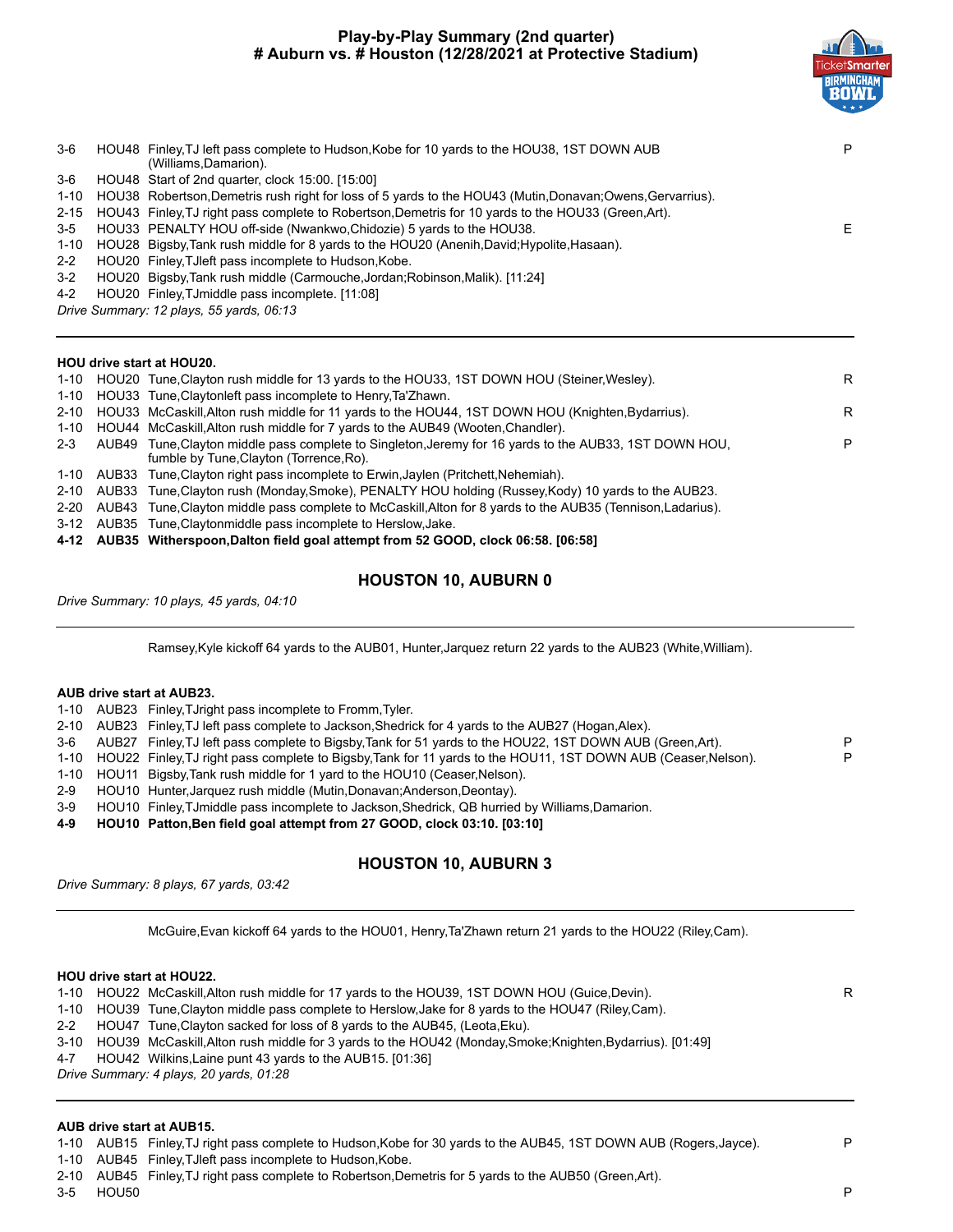Finley,TJ right pass complete to Shenker,John Samuel for 5 yards to the HOU45, 1ST DOWN AUB (Williams,Damarion).

- 1-10 HOU45 Finley,TJmiddle pass incomplete to Hudson,Kobe.
- 2-10 HOU45 Finley,TJleft pass incomplete to Jackson,Shedrick.
- 3-10 HOU45 rush middle for loss of 3 yards to the HOU48, fumble by TEAM recovered by AUB Finley,TJ, Finley,TJ rush.
- 4-13 HOU48 Chapman,Oscar punt 33 yards to the HOU15. [00:35]

*Drive Summary: 7 plays, 37 yards, 01:01*

#### **HOU drive start at HOU15.**

1-10 HOU15 McCaskill,Alton rush middle for 2 yards to the HOU17 (Pegues,J.J.), AUB wins the toss and chooses receive. *Drive Summary: 1 plays, 0 yards, 00:35*

1-10 HOU15 End of 2nd half, clock 00:00. [00:00]

|                        |                    | Time                                              | 1st Downs |  | Conversions |     |         |         |                  |                  |
|------------------------|--------------------|---------------------------------------------------|-----------|--|-------------|-----|---------|---------|------------------|------------------|
| <b>Quarter Summary</b> | Score Poss R P X T |                                                   |           |  |             | 3rd | 4th     | Rushina | Passing          | <b>Penalties</b> |
| <b>Houston</b>         |                    | 06:19 3 1 0 4 0-2                                 |           |  |             |     | 0-0     | 7-45    | $3 - 6 - 0 - 32$ | $2 - 15$         |
| Auburn                 |                    | $11:02 \quad 0 \quad 5 \quad 1 \quad 6 \quad 3-6$ |           |  |             |     | $0 - 1$ | հ-1     | 8-15-0-126       | $0 - 0$          |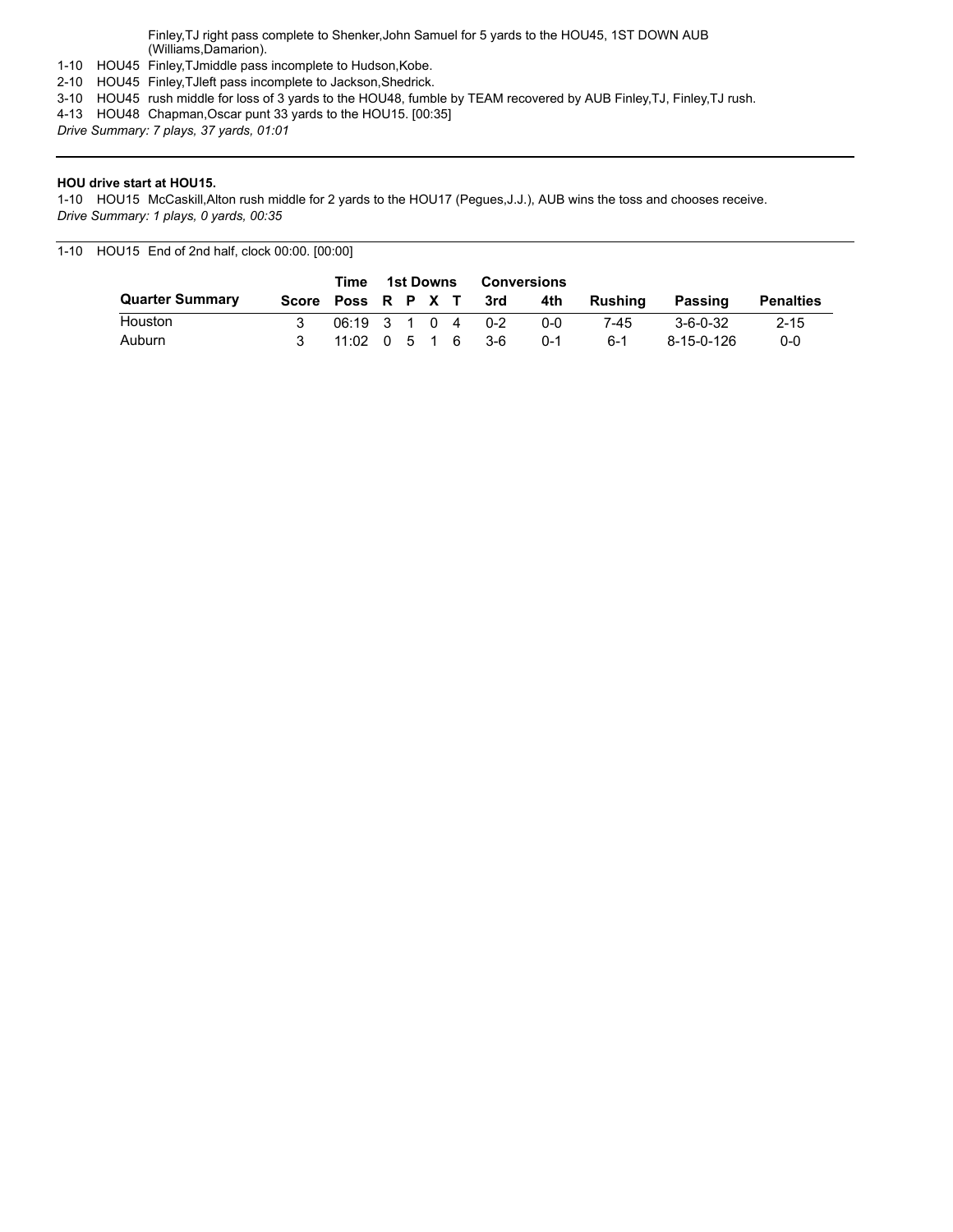#### **Quickie Statistics (Halftime Cumulative) # Auburn vs. # Houston (12/28/2021 at Protective Stadium)**



|                                   | HOU           | <b>AUB</b> |
|-----------------------------------|---------------|------------|
| Score                             | 10            | <b>NaN</b> |
| <b>FIRST DOWNS</b>                | 9             | 8          |
| <b>RUSHES-YARDS (NET)</b>         | 13-85         | $12 - 32$  |
| <b>PASSING-YARDS (NET)</b>        | 115           | 128        |
| Passes Att-Comp-Int               | $20 - 14 - 0$ | $20-10-0$  |
| <b>TOTAL OFFENSE PLAYS-YARDS</b>  | 33-200        | 32-160     |
| Fumble Returns-Yards              | $0 - 0$       | $0-0$      |
| <b>Punt Returns-Yards</b>         | $0 - 0$       | $0 - 0$    |
| Kickoff Returns-Yards             | $2 - 34$      | $2 - 42$   |
| <b>Interception Returns-Yards</b> | $0 - 0$       | $0 - 0$    |
| Punts (Number-Avg)                | $2 - 33.5$    | $2 - 47.0$ |
| Fumbles-Lost                      | $2 - 0$       | $1 - 0$    |
| Penalties-Yards                   | $3 - 20$      | $0 - 0$    |
| Possession Time                   | 16:38         | 13:22      |
| <b>Third-Down Conversions</b>     | $2 - 7$       | $3 - 8$    |
| Fourth-Down Conversions           | $1 - 1$       | $0 - 1$    |

#### **Houston Auburn**

| <b>Rushing</b>                     | No.<br>Gain           | Net TD<br>Loss   | Lg                          | Avg                    | <b>Rushing</b>                                                                                 | No.           | Gain            | Loss Net TD Lg |                      |                                              | Avg              |
|------------------------------------|-----------------------|------------------|-----------------------------|------------------------|------------------------------------------------------------------------------------------------|---------------|-----------------|----------------|----------------------|----------------------------------------------|------------------|
| McCaskill, Alton                   | 9<br>60               | $-6$<br>54       | $\overline{20}$<br>$\Omega$ | 6                      | Bigsby, Tank                                                                                   | 8             | $\overline{31}$ | $-1$           | 30<br>$\Omega$       | 10                                           | $\overline{3.8}$ |
| Tune, Clayton                      | 41<br>4               | 0<br>41          | $\mathbf 0$<br>24           | 10.3                   | Johnson Jr., Malcolm                                                                           | 1             | 10              | 0              | 10                   | 0 <sub>10</sub>                              | 10               |
| Henry, Ta'Zhawn                    | $\Omega$<br>1         | $-2$<br>$-2$     | $\Omega$                    | $-2$                   | Hunter, Jarquez                                                                                | 1             | $\Omega$        | $\Omega$       | $\Omega$<br>$\Omega$ |                                              | $\mathbf{0}$     |
| <b>Passing</b>                     | C-A-I                 | Yds<br>TD        | Lg                          | <b>Sack</b>            | <b>Passing</b>                                                                                 | $C-A-I$       | Yds             | TD             | Lg                   |                                              | <b>Sack</b>      |
| Tune, Clayton                      | 14-19-0               | 107              | 27                          |                        | Finley, TJ                                                                                     | $10 - 20 - 0$ | 128             | $\overline{0}$ | -51                  |                                              |                  |
| Receiving                          | No.                   | Yds              | TD<br>Tgt                   |                        | Receiving                                                                                      |               | No.             | Yds            | TD                   | Tgt                                          |                  |
| Dell.Nathaniel                     | 4                     | 57               | 5<br>0                      | $\frac{Lg}{27}$        | Shenker.John Samuel                                                                            |               |                 | 5<br>1         | 0                    | 1                                            | $\frac{Lg}{5}$   |
| Herslow, Jake                      | 2                     | 11               | 0<br>$\frac{3}{4}$          | 8                      | Bigsby, Tank                                                                                   |               |                 | 3<br>59        | 0                    | $\begin{array}{c}\n3 \\ 8 \\ 3\n\end{array}$ | 51               |
| McCaskill.Alton                    | $\overline{4}$        | 15               | $\mathbf{1}$                | 8                      | Hudson.Kobe                                                                                    |               |                 | 3<br>45        | 0                    |                                              | 30               |
| Trahan, Christian                  |                       | 10               | $\overline{2}$<br>$\Omega$  | 10                     | Jackson, Shedrick                                                                              |               |                 | 4              | 0                    |                                              | $\overline{4}$   |
| <b>Punting</b>                     | No.<br>Yds            | <u>Lg</u><br>Avg | In20                        | TВ                     | <b>Punting</b>                                                                                 | No.           | <u>Yds</u>      | <b>Avg</b>     | Lg                   | In20                                         |                  |
| Wilkins, Laine                     | $\overline{3}$<br>110 | 36.7<br>43       |                             | ក                      | Chapman, Oscar                                                                                 | 3             | 127             | 42.3           | 48                   | 2                                            | $\frac{TB}{0}$   |
| <b>Punt Returns</b>                | No.                   | Yards            | TD                          | Lg                     | <b>Punt Returns</b>                                                                            |               | No.             |                | Yards                | TD                                           | Lg               |
| <b>Kick Returns</b>                | No.                   | Yards            | TD                          |                        | <b>Kick Returns</b>                                                                            |               | No.             |                | Yards                | TD                                           |                  |
| Henry, Ta'Zhawn                    |                       | $\overline{2}$   | 34<br>$\overline{0}$        | $\frac{\text{Lg}}{21}$ | Hunter, Jarquez                                                                                |               | $\overline{2}$  |                | 42                   | $\overline{0}$                               | $\frac{Lg}{22}$  |
| <b>Tackles</b>                     | UA-A                  | <b>Total</b>     | <b>Sacks</b>                | <b>TFL</b>             | <b>Tackles</b>                                                                                 |               | UA-A            | <b>Total</b>   |                      | <b>Sacks</b>                                 | TFL              |
| Owens, Gervarrius                  | $3-0$                 | $\overline{3.0}$ | 0.0                         | $\overline{1.0}$       | Monday, Smoke                                                                                  |               | $5 - 1$         | 5.5            |                      | 0.0                                          | 1.0              |
| Williams, Damarion                 | $3-0$                 | 3.0              | 0.0                         | 0.0                    | Riley, Cam                                                                                     |               | $3 - 1$         | 3.5            |                      | 0.0                                          | 0.0              |
| Green, Art                         | $3-0$                 | 3.0              | 0.0                         | 0.0                    | Guice.Devin                                                                                    |               | $2 - 1$         | 2.5            |                      | 0.0                                          | 0.0              |
| Parish, Derek                      | $2 - 0$               | 2.0              | 0.0                         | 1.0                    | Knighten, Bydarrius                                                                            |               | $2 - 1$         | 2.5            |                      | 0.0                                          | 1.0              |
| Ceaser, Nelson                     | $2 - 0$               | 2.0              | 0.0                         | 0.0                    | Torrence.Ro                                                                                    |               | $2 - 0$         | 2.0            |                      | 0.0                                          | 0.0              |
| Anderson, Deontay                  | $1 - 1$               | 1.5              | 0.0                         | 0.0                    | Wooten.Chandler                                                                                |               | $1 - 1$         | 1.5            |                      | 0.0                                          | 0.0              |
| Mutin, Donavan                     | $1 - 1$               | 1.5              | 0.0                         | 1.0                    | Simpson, Jaylin                                                                                |               | $1 - 0$         | 1.0            |                      | 0.0                                          | 0.0              |
| Williams, Sedrick                  | $1 - 0$               | 1.0              | 0.0                         | 0.0                    | Hall, Derick                                                                                   |               | $1 - 0$         | 1.0            |                      | 0.0                                          | 1.0              |
| Time<br><b>Scoring Play</b><br>Qtr |                       |                  |                             |                        |                                                                                                |               |                 |                |                      | V-H                                          |                  |
| $1$ et<br>00.08.46                 |                       |                  |                             |                        | HOLL, McCaskill Alton 5 vd TD PASS from Tune Clayton (KICK by Witherspoon Dalton), 12-87 06:11 |               |                 |                |                      | $7 - 0$                                      |                  |

1st 00:08:46 HOU - McCaskill,Alton 5 yd TD PASS from Tune,Clayton (KICK by Witherspoon,Dalton), 12-87 06:11<br>2nd 00:06:58 HOU - Witherspoon,Dalton 52 yd FG 10-45 04:10<br>2nd 00:03:10 AUB - Patton,Ben 27 yd FG FG 8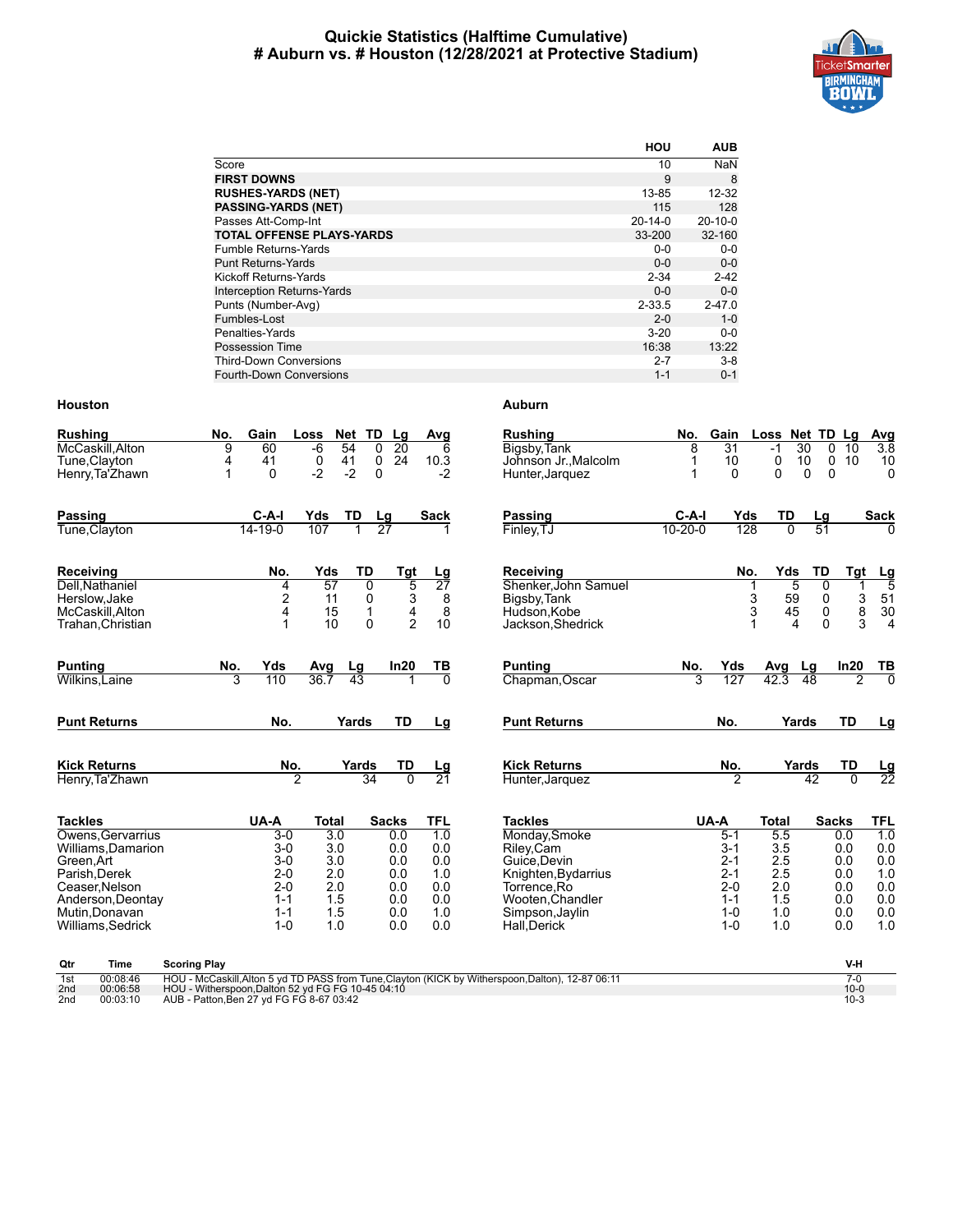#### **Quickie Statistics (2nd Quarter only) # Auburn vs. # Houston (12/28/2021 at Protective Stadium)**



|                                   | HOU            | <b>AUB</b>   |
|-----------------------------------|----------------|--------------|
| Score                             | 3              | 3            |
| <b>FIRST DOWNS</b>                | $\overline{4}$ | 6            |
| <b>RUSHES-YARDS (NET)</b>         | 7-45           | $6 - 1$      |
| <b>PASSING-YARDS (NET)</b>        | 32             | 126          |
| Passes Att-Comp-Int               | $6 - 3 - 0$    | $15 - 8 - 0$ |
| <b>TOTAL OFFENSE PLAYS-YARDS</b>  | 13-77          | $21 - 127$   |
| Fumble Returns-Yards              | $0 - 0$        | $0-0$        |
| <b>Punt Returns-Yards</b>         | $0 - 0$        | $0 - 0$      |
| Kickoff Returns-Yards             | $1 - 21$       | $1-22$       |
| <b>Interception Returns-Yards</b> | $0 - 0$        | $0 - 0$      |
| Punts (Number-Avg)                | $1 - 43.0$     | $1 - 33.0$   |
| Fumbles-Lost                      | $1 - 0$        | $1 - 0$      |
| Penalties-Yards                   | $2 - 15$       | $0 - 0$      |
| <b>Possession Time</b>            | 06:19          | 11:02        |
| <b>Third-Down Conversions</b>     | $0 - 2$        | $3-6$        |
| Fourth-Down Conversions           | $0 - 0$        | $0 - 1$      |

| <b>Rushing</b><br>McCaskill, Alton<br>Tune, Clayton                                                                                                         | No.<br>5<br>$\overline{2}$                                                                                           | Gain<br>40<br>13                                                                           | Net<br>Loss<br>0<br>40<br>13<br>$\Omega$                             | TD<br>$\mathbf 0$<br>0                  | Avg<br>8<br>6.5                                                      | Lg<br>17<br>13                                                     | <b>Rushing</b><br>Bigsby, Tank<br>Hunter, Jarquez                                                                                                       | No.<br>3<br>1           | Gain<br>9<br>$\Omega$                                                                      | Net<br><b>Loss</b><br>9<br>0<br>$\Omega$<br>$\Omega$                              | TD<br>0<br>0                                       | Avg<br>3<br>$\mathbf{0}$                                             | $\frac{\mathsf{L}\mathsf{g}}{8}$                                   |
|-------------------------------------------------------------------------------------------------------------------------------------------------------------|----------------------------------------------------------------------------------------------------------------------|--------------------------------------------------------------------------------------------|----------------------------------------------------------------------|-----------------------------------------|----------------------------------------------------------------------|--------------------------------------------------------------------|---------------------------------------------------------------------------------------------------------------------------------------------------------|-------------------------|--------------------------------------------------------------------------------------------|-----------------------------------------------------------------------------------|----------------------------------------------------|----------------------------------------------------------------------|--------------------------------------------------------------------|
| <b>Passing</b><br>Tune, Clayton                                                                                                                             |                                                                                                                      | $C-A-I$<br>$3 - 5 - 0$                                                                     | Yds<br>TD<br>$\overline{24}$                                         | Lg<br>$\overline{0}$<br>$\overline{16}$ |                                                                      | <b>Sack</b>                                                        | <b>Passing</b><br>Finley, TJ                                                                                                                            | $C-A-I$<br>$8 - 15 - 0$ | Yds<br>126                                                                                 | TD<br>$\overline{0}$                                                              | $\frac{\text{Lg}}{51}$                             |                                                                      | <b>Sack</b>                                                        |
| Receiving<br>Herslow.Jake<br>McCaskill, Alton                                                                                                               |                                                                                                                      | No.                                                                                        | Yards<br>8<br>8                                                      | TD<br>$\overline{0}$<br>$\Omega$        | Tgt<br>$\overline{2}$<br>1                                           | <u>Lg</u><br>$\overline{8}$<br>8                                   | Receiving<br>Shenker.John Samuel<br>Bigsby, Tank<br>Hudson, Kobe<br>Jackson, Shedrick                                                                   |                         | No.<br>$\frac{2}{2}$                                                                       | Yards<br>5<br>62<br>40<br>4                                                       | TD<br>$\overline{0}$<br>0<br>$\pmb{0}$<br>$\Omega$ | Tgt<br>1<br>$\frac{2}{3}$                                            | $\frac{\text{Lg}}{5}$<br>$\frac{51}{30}$<br>$\overline{4}$         |
| <b>Punting</b><br>Wilkins, Laine                                                                                                                            | No.                                                                                                                  | Yds<br>43                                                                                  | Avg<br>43.0                                                          | Lng<br>$\overline{43}$                  | In20                                                                 | TВ<br>$\overline{0}$                                               | <b>Punting</b><br>Chapman, Oscar                                                                                                                        | No.<br>1                | Yds<br>33                                                                                  | Avg<br>33.0                                                                       | Lng<br>33                                          | In20                                                                 | $\frac{TB}{0}$                                                     |
| <b>Punt Returns</b>                                                                                                                                         |                                                                                                                      | No.                                                                                        |                                                                      | Yards                                   | <b>TD</b>                                                            | Lg                                                                 | <b>Punt Returns</b>                                                                                                                                     |                         | No.                                                                                        | Yards                                                                             |                                                    | <b>TD</b>                                                            | Lg                                                                 |
| <b>Kick Returns</b><br>Henry, Ta'Zhawn                                                                                                                      |                                                                                                                      | No.<br>1                                                                                   |                                                                      | Yards<br>$\overline{21}$                | TD<br>$\overline{0}$                                                 | <u>Lg</u><br>21                                                    | <b>Kick Returns</b><br>Hunter, Jarquez                                                                                                                  |                         | No.<br>1                                                                                   |                                                                                   | Yards<br>22                                        | TD<br>$\overline{0}$                                                 | $\frac{Lg}{22}$                                                    |
| <b>Tackles</b><br>Green, Art<br>Williams.Damarion<br>Ceaser.Nelson<br>Mutin, Donavan<br>Hogan, Alex<br>Rogers, Jayce<br>White, William<br>Carmouche, Jordan |                                                                                                                      | UA-A<br>$3-0$<br>$2 - 0$<br>$2 - 0$<br>$1 - 1$<br>$1 - 0$<br>$1 - 0$<br>$1 - 0$<br>$0 - 1$ | <b>Total</b><br>3.0<br>2.0<br>2.0<br>1.5<br>1.0<br>1.0<br>1.0<br>0.5 |                                         | <b>Sacks</b><br>0.0<br>0.0<br>0.0<br>0.0<br>0.0<br>0.0<br>0.0<br>0.0 | <b>TFL</b><br>0.0<br>0.0<br>0.0<br>1.0<br>0.0<br>0.0<br>0.0<br>0.0 | <b>Tackles</b><br>Riley, Cam<br>Monday, Smoke<br>Knighten, Bydarrius<br>Wooten.Chandler<br>Guice, Devin<br>Leota.Eku<br>Pegues, J.J.<br>Steiner, Wesley |                         | UA-A<br>$2-0$<br>$1 - 1$<br>$1 - 1$<br>$1 - 0$<br>$1 - 0$<br>$1 - 0$<br>$1 - 0$<br>$1 - 0$ | <b>Total</b><br>$\overline{2.0}$<br>1.5<br>1.5<br>1.0<br>1.0<br>1.0<br>1.0<br>1.0 |                                                    | <b>Sacks</b><br>0.0<br>0.0<br>0.0<br>0.0<br>0.0<br>1.0<br>0.0<br>0.0 | <b>TFL</b><br>0.0<br>0.0<br>0.0<br>0.0<br>0.0<br>1.0<br>0.0<br>0.0 |
| Qtr<br>Time<br>2 <sub>nd</sub><br>00:06:58<br>2 <sub>nd</sub><br>00:03:10                                                                                   | <b>Scoring Play</b><br>HOU - Witherspoon, Dalton 52 yd FG FG 10-45 04:10<br>AUB - Patton, Ben 27 yd FG FG 8-67 03:42 |                                                                                            |                                                                      |                                         |                                                                      |                                                                    |                                                                                                                                                         |                         |                                                                                            |                                                                                   |                                                    | V-H<br>$10 - 0$<br>$10-3$                                            |                                                                    |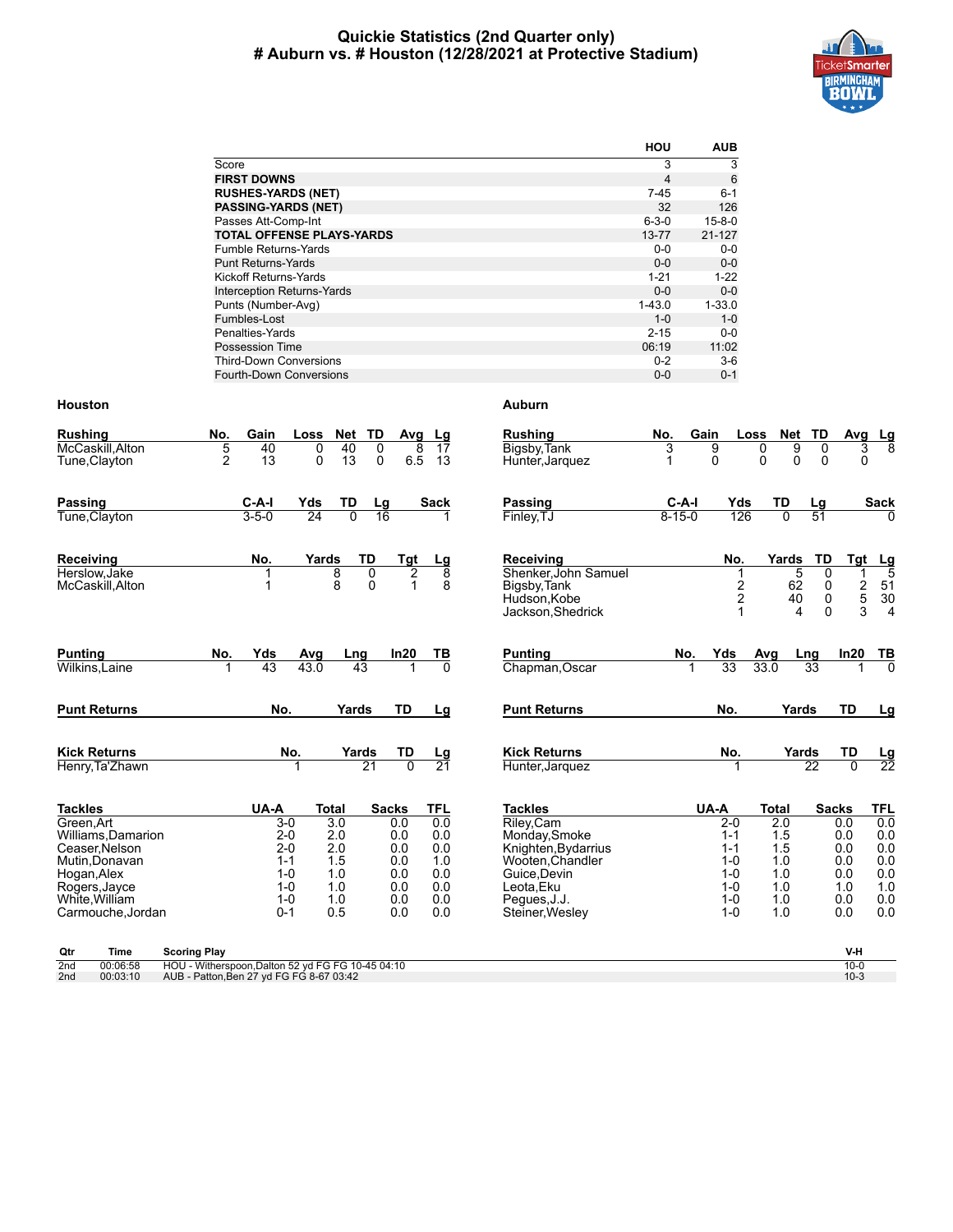#### **Play-by-Play Summary (3rd quarter) # Auburn vs. # Houston (12/28/2021 at Protective Stadium)**



P

P

1-10 HOU15 Start of 3rd half, clock 15:00. [15:00]

Baxa,Bubba kickoff 65 yards to the AUB00, touchback.

#### **AUB drive start at AUB25.**

|  |  |  |  |  |  | 1-10 AUB25 Finley, TJ right pass complete to Jackson, Shedrick for 9 yards to the AUB34 (Hogan, Alex; Owens, Gervarrius). |  |
|--|--|--|--|--|--|---------------------------------------------------------------------------------------------------------------------------|--|
|--|--|--|--|--|--|---------------------------------------------------------------------------------------------------------------------------|--|

- 2-1 AUB34 Bigsby,Tank rush middle for 15 yards to the AUB49, 1ST DOWN AUB (Hypolite,Hasaan;Anderson,Deontay). R
- 1-10 AUB49 Bigsby,Tank rush middle for 32 yards to the HOU19, 1ST DOWN AUB (Mutin,Donavan). R
- 1-10 HOU19 Bigsby,Tank rush middle for loss of 4 yards to the HOU23 (Robinson,Malik;Ceaser,Nelson).
- 2-14 HOU23 Finley,TJmiddle pass incomplete to Hudson,Kobe.
- 3-14 HOU23 Finley,TJleft pass incomplete to Johnson,Ja'Varrius.
- 4-14 HOU23 Patton,Ben field goal attempt from 40 MISSED, clock , PENALTY HOU off-side (Lewis,Shaun) 5 yards to the HOU28.
- **4-9 HOU18 Patton,Ben field goal attempt from 35 GOOD, clock 12:12. [12:12]**

#### **HOUSTON 10, AUBURN 6**

*Drive Summary: 8 plays, 57 yards, 02:48*

McGuire,Evan kickoff 53 yards to the HOU12, Dell,Nathaniel return 11 yards to the HOU23 (Elston,Trey).

#### **HOU drive start at HOU23.**

- 1-10 HOU23 Tune,Clayton rush middle for 2 yards to the HOU25 (Steiner,Wesley;Wooden,Colby).
- 2-8 HOU25 Tune,Clayton right pass complete to Dell,Nathaniel for 17 yards to the HOU42, 1ST DOWN HOU (Knighten,Bydarrius).
- 1-10 HOU42 McCaskill,Alton rush middle for 3 yards to the HOU45 (Wooten,Chandler;Wooden,Colby).
- 2-7 HOU45 Tune,Claytonleft pass incomplete to Singleton,Jeremy, QB hurried by Wooten,Chandler.
- 3-7 HOU45 Tune,Claytonleft pass incomplete to Dell,Nathaniel.
- 4-7 HOU45 Wilkins,Laine punt 33 yards to the AUB22. [10:12]

*Drive Summary: 5 plays, 22 yards, 01:55*

#### **AUB drive start at AUB22.**

| 1-10    | AUB22 | Bigsby, Tank rush middle for 4 yards to the AUB26 (Anderson, Deontay; Williams, Sedrick).                                     |   |
|---------|-------|-------------------------------------------------------------------------------------------------------------------------------|---|
| $2-6$   |       | AUB26 Finley, TJ middle pass complete to Shenker, John Samuel for 41 yards to the HOU33, 1ST DOWN AUB<br>(Anderson, Deontay). | P |
| 1-10    |       | HOU33 Finley, TJ left pass complete to Bigsby, Tank for 7 yards to the HOU26 (Owens, Gervarrius).                             |   |
| $2 - 3$ |       | HOU26 Finley, TJ left pass complete to Bigsby, Tank for 2 yards to the HOU24 (Ceaser, Nelson).                                |   |
| 3-1     |       | HOU24 Finley, TJ rush middle, fumble by Finley, TJ recovered by AUB Jones, Keiondre, Jones, Keiondre rush.                    |   |
| 4-1     |       | HOU24 Johnson, Ja'Varrius rush left for 2 yards to the HOU22, 1ST DOWN AUB (Williams, Damarion). [07:10]                      | R |
| 1-10    |       | HOU22 Finley, TJ sacked for loss of 7 yards to the HOU15, (Anenih, David). [05:59]                                            |   |
|         |       | 2-17 HOU29 Finley TJ left pass complete to Johnson Ja'Varrius for 20 yards to the HOU09, 1ST DOWN AUB.                        | P |
| 1-9     |       | HOU09 Bigsby, Tank rush left for 1 yard to the HOU08 (Hypolite, Hasaan).                                                      |   |
| 2-8     |       | HOU08 Shenker, John Samuel rush left for 1 yard to the HOU07 (Hypolite, Hasaan).                                              |   |
| $3 - 7$ |       | HOU07 PENALTY AUB false start 5 yards to the HOU02.                                                                           |   |

**3-12 HOU12 Finley,TJ right pass complete to Hudson,Kobe for 12 yards to the HOU00, TOUCHDOWN. [03:52]**

#### **HOUSTON 10, AUBURN 13**

#### **1-10 HOU03 Patton,Ben kick attempt good.**

*Drive Summary: 11 plays, 78 yards, 06:20*

McGuire,Evan kickoff 50 yards to the HOU15, Williams,Sedrick return 7 yards to the HOU22 (Riley,Cam).

#### **HOU drive start at HOU22.**

1-10 HOU22 Tune,Clayton middle pass complete to Dell,Nathaniel for 20 yards to the HOU42, 1ST DOWN HOU (Kaufman,Donovan).

- 1-10 HOU42 PENALTY HOU false start (Bardwell,Dennis) 5 yards to the HOU47.
- 1-15 HOU37 Tune,Clayton left pass complete to Trahan,Christian (Wooten,Chandler).

#### **AUB drive start at AUB28.**

1-10 AUB28 Bigsby,Tank rush middle for 9 yards to the AUB37 (Williams,Damarion).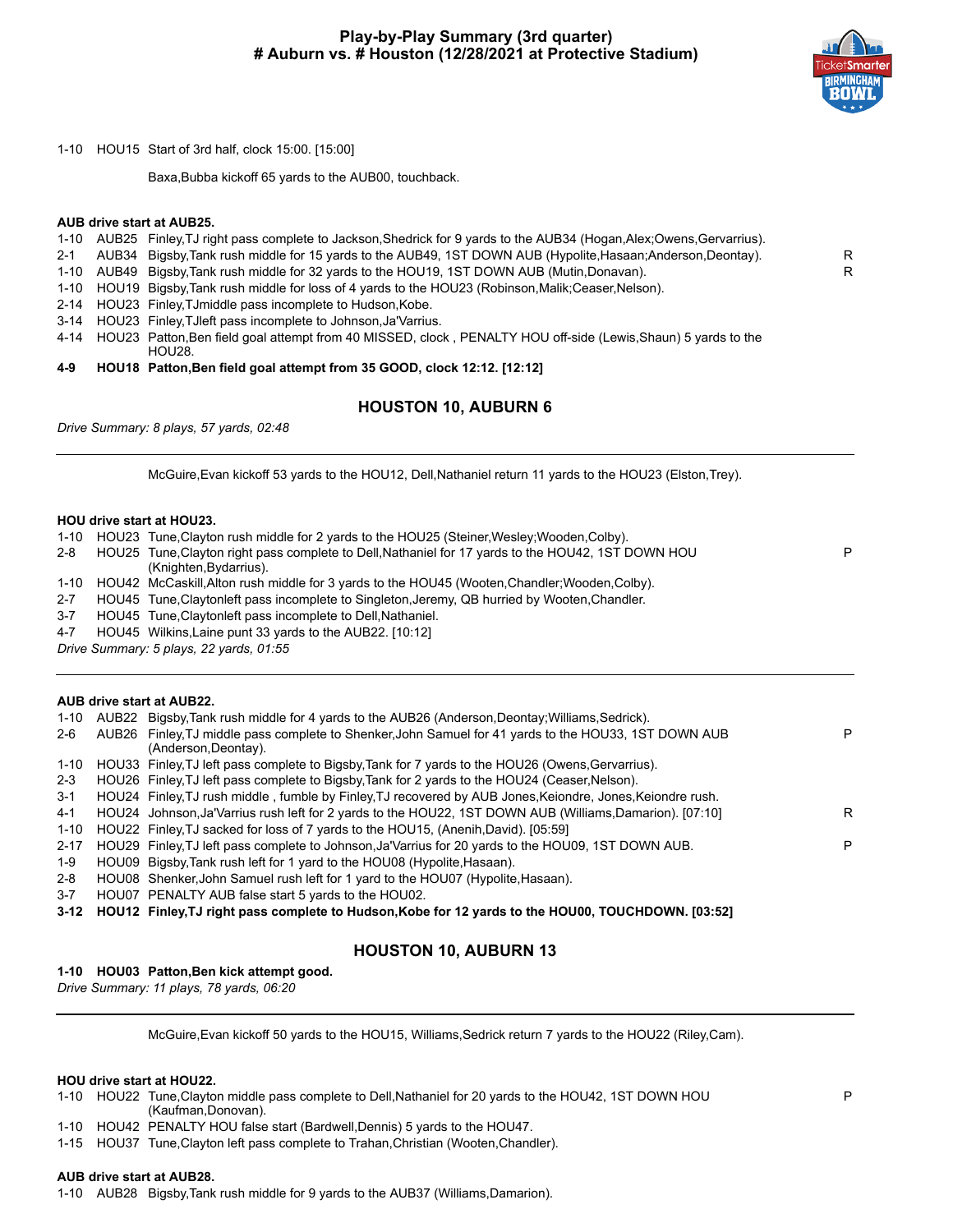#### 2-15 HOU37 Tune,Clayton right pass intercepted by Pritchett,Nehemiah (Trahan,Christian), PENALTY AUB personal foul (Monday,Smoke) 15 yards to the HOU22.

*Drive Summary: 3 plays, 15 yards, 01:19*

- 2-1 AUB37 Johnson Jr., Malcolm rush left for 14 yards to the HOU49, 1ST DOWN AUB (Mutin, Donavan).
- 1-10 HOU49 Finley,TJ left pass complete to Shenker,John Samuel for 5 yards to the HOU44 (Hypolite,Hasaan).
- 2-5 HOU44 Finley,TJ right pass complete to Shenker,John Samuel for loss of 1 yard to the HOU45 (Mutin,Donavan).
- 3-6 HOU45 Finley,TJleft pass incomplete to Hudson,Kobe.
- 4-6 HOU45 Chapman,Oscar punt 10 yards to the HOU35. [00:03]
- *Drive Summary: 5 plays, 27 yards, 02:25*

#### **HOU drive start at HOU35.**

1-10 HOU35 McCaskill,Alton rush left for 4 yards to the HOU39 (Wooten,Chandler).

1-10 HOU35 End of 3rd quarter, clock 00:00. [00:00]

|                        |                        | Time                 | 1st Downs |  | <b>Conversions</b> |  |         |         |                   |                  |
|------------------------|------------------------|----------------------|-----------|--|--------------------|--|---------|---------|-------------------|------------------|
| <b>Quarter Summary</b> | Score Poss R P X T 3rd |                      |           |  |                    |  | 4th     | Rushing | Passing           | <b>Penalties</b> |
| Houston                |                        | $03:24$ 0 2 0 2 0 -1 |           |  |                    |  | $0 - 0$ | $3-9$   | $3 - 6 - 1 - 37$  | $2 - 10$         |
| Auburn                 |                        | $11:33$ 4 2 0 6 1-4  |           |  |                    |  | -1-1    | 11-67   | $8 - 11 - 0 - 95$ | $2 - 20$         |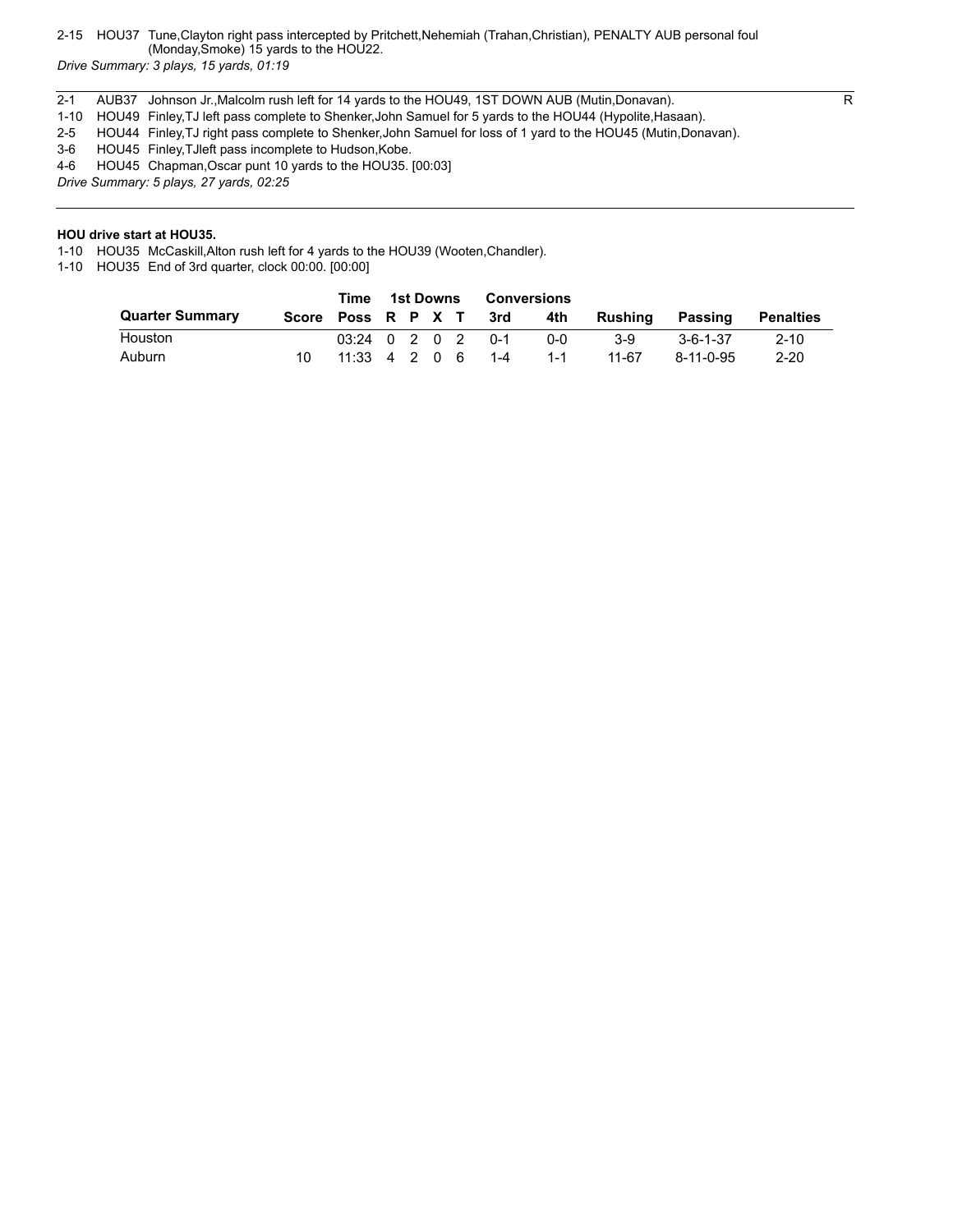#### **Quickie Statistics (3rd Quarter Cumulative) # Auburn vs. # Houston (12/28/2021 at Protective Stadium)**



|                                  | HOU           | <b>AUB</b>    |
|----------------------------------|---------------|---------------|
| Score                            | NaN           | NaN           |
| <b>FIRST DOWNS</b>               | 11            | 14            |
| <b>RUSHES-YARDS (NET)</b>        | 16-94         | 23-99         |
| <b>PASSING-YARDS (NET)</b>       | 152           | 223           |
| Passes Att-Comp-Int              | $26 - 17 - 1$ | $31 - 18 - 0$ |
| <b>TOTAL OFFENSE PLAYS-YARDS</b> | 42-246        | 54-322        |
| <b>Fumble Returns-Yards</b>      | $0 - 0$       | $0 - 0$       |
| <b>Punt Returns-Yards</b>        | $0 - 0$       | $0 - 0$       |
| Kickoff Returns-Yards            | $4 - 52$      | $2 - 42$      |
| Interception Returns-Yards       | $0 - 0$       | $1 - 1$       |
| Punts (Number-Avg)               | $2 - 33.5$    | $2 - 47.0$    |
| Fumbles-Lost                     | $2 - 0$       | $2 - 0$       |
| Penalties-Yards                  | $5-30$        | $2 - 20$      |
| <b>Possession Time</b>           | 20:02         | 24:55         |
| <b>Third-Down Conversions</b>    | $2 - 8$       | $4 - 12$      |
| Fourth-Down Conversions          | $1 - 1$       | $1 - 2$       |

| <b>Rushing</b><br>McCaskill.Alton<br>Tune, Clayton<br>Henry, Ta'Zhawn                                                                                             | Gain<br>No.<br>Net TD<br>Loss<br>Lg<br>Avg<br>$\overline{11}$<br>67<br>61<br>$\overline{20}$<br>$\overline{5.5}$<br>-6<br>0<br>43<br>43<br>24<br>5<br>0<br>0<br>8.6<br>$-2$<br>$-2$<br>$\mathbf{1}$<br>0<br>$\mathbf{0}$<br>$-2$                                                                    | <b>Rushing</b><br>Bigsby, Tank<br>Johnson Jr. Malcolm<br>Hunter, Jarquez<br>Johnson, Ja Varrius                                                            | Gain<br>No.<br>$\overline{92}$<br>14<br>2<br>24<br>0<br>$\overline{2}$                     | Loss Net TD Lg<br>$\overline{87}$<br>$-5$<br>24<br>0<br>$\mathbf 0$<br>0<br>0<br>$\overline{2}$<br>$\Omega$ | Avg<br>$\overline{32}$<br>6.2<br>$\mathbf 0$<br>$\mathbf 0$<br>12<br>14<br>0<br>$\overline{2}$<br>$\overline{2}$<br>0                            |
|-------------------------------------------------------------------------------------------------------------------------------------------------------------------|-----------------------------------------------------------------------------------------------------------------------------------------------------------------------------------------------------------------------------------------------------------------------------------------------------|------------------------------------------------------------------------------------------------------------------------------------------------------------|--------------------------------------------------------------------------------------------|-------------------------------------------------------------------------------------------------------------|--------------------------------------------------------------------------------------------------------------------------------------------------|
| Passing<br>Tune, Clayton                                                                                                                                          | $C-A-I$<br>TD<br>Yds<br>$\frac{Lg}{27}$<br>Sack<br>$17 - 25 - 1$<br>144                                                                                                                                                                                                                             | Passing<br>Finley, TJ                                                                                                                                      | $C-A-I$<br>Yds<br>$18 - 31 - 0$<br>216                                                     | TD<br>Lg<br>51                                                                                              | <b>Sack</b>                                                                                                                                      |
| Receiving<br>Dell.Nathaniel<br>Herslow, Jake<br>McCaskill, Alton<br>Trahan, Christian                                                                             | Yds<br>TD<br>No.<br>Tgt<br>Lg<br>94<br>$\overline{0}$<br>$\overline{9}$<br>$\overline{27}$<br>6<br>$\frac{3}{3}$<br>2<br>11<br>8<br>0<br>4<br>$\mathbf{1}$<br>8<br>15<br>$\mathfrak{p}$<br>$\Omega$<br>10<br>10                                                                                     | Receiving<br>Shenker.John Samuel<br>Bigsby, Tank<br>Hudson.Kobe<br>Jackson, Shedrick                                                                       | No.<br>4<br>5<br>$\overline{\mathbf{4}}$<br>$\overline{2}$                                 | Yds<br>TD<br>50<br>$\overline{0}$<br>68<br>0<br>$\mathbf{1}$<br>57<br>13<br>$\Omega$                        | Tgt<br>Lg<br>$\overline{41}$<br>$\overline{4}$<br>5<br>51<br>11<br>30<br>4<br>9                                                                  |
| <b>Punting</b><br>Wilkins, Laine                                                                                                                                  | No.<br>In20<br>Yds<br>TВ<br>Avg<br>Lg<br>143<br>35.8<br>43<br>$\Omega$<br>$\overline{\mathbf{4}}$                                                                                                                                                                                                   | <b>Punting</b><br>Chapman, Oscar                                                                                                                           | No.<br>Yds<br>137<br>4                                                                     | Avg<br>Lg<br>$34.\overline{3}$<br>48                                                                        | In20<br>TВ<br>ក<br>2                                                                                                                             |
| <b>Punt Returns</b>                                                                                                                                               | No.<br>TD<br>Yards<br>Lg                                                                                                                                                                                                                                                                            | <b>Punt Returns</b>                                                                                                                                        | No.                                                                                        | Yards                                                                                                       | <b>TD</b><br><u>Lg</u>                                                                                                                           |
| <b>Kick Returns</b><br>Henry, Ta'Zhawn<br>Dell, Nathaniel<br>Williams, Sedrick                                                                                    | No.<br>TD<br>Yards<br><u>Lg</u><br>$\overline{2}$<br>34<br>$\overline{21}$<br>$\Omega$<br>11<br>0<br>11<br>1<br>1<br>$\overline{7}$<br>$\Omega$<br>$\overline{7}$                                                                                                                                   | <b>Kick Returns</b><br>Hunter, Jarquez                                                                                                                     | No.<br>ヮ                                                                                   | Yards<br>42                                                                                                 | TD<br>$\frac{\text{Lg}}{22}$<br>$\overline{0}$                                                                                                   |
| <b>Tackles</b><br>Williams Damarion<br>Owens.Gervarrius<br>Mutin.Donavan<br>Hypolite, Hasaan<br>Anderson, Deontay<br>Ceaser.Nelson<br>Green, Art<br>Parish, Derek | UA-A<br><b>TFL</b><br>Total<br><b>Sacks</b><br>5.0<br>0.0<br>$5-0$<br>0.0<br>4.5<br>$4 - 1$<br>0.0<br>1.0<br>4.5<br>2.0<br>$4 - 1$<br>0.0<br>$3-2$<br>4.0<br>0.0<br>0.0<br>$2 - 3$<br>0.0<br>3.5<br>0.0<br>$3-0$<br>3.0<br>0.0<br>0.0<br>$3-0$<br>3.0<br>0.0<br>0.0<br>$2 - 0$<br>2.0<br>1.0<br>0.0 | <b>Tackles</b><br>Monday, Smoke<br>Riley, Cam<br>Wooten.Chandler<br>Knighten, Bydarrius<br>Guice, Devin<br>Torrence.Ro<br>Wooden, Colby<br>Steiner, Wesley | UA-A<br>$5-1$<br>$4 - 1$<br>$3 - 2$<br>$3 - 1$<br>$2 - 1$<br>$2 - 0$<br>$0 - 3$<br>$1 - 1$ | Total<br>5.5<br>4.5<br>4.0<br>3.5<br>2.5<br>2.0<br>1.5<br>1.5                                               | <b>Sacks</b><br>TFL<br>$\overline{1.0}$<br>0.0<br>0.0<br>0.0<br>0.0<br>0.0<br>1.0<br>0.0<br>0.0<br>0.0<br>0.0<br>0.0<br>0.0<br>0.0<br>0.0<br>0.0 |

| Qtr | Time     | <b>Scoring Play</b>                                                                               | V-H      |
|-----|----------|---------------------------------------------------------------------------------------------------|----------|
| 1st | 00:08:46 | HOU - McCaskill, Alton 5 yd TD PASS from Tune, Clayton (KICK by Witherspoon, Dalton), 12-87 06:11 |          |
| 2nd | 00:06:58 | HOU - Witherspoon.Dalton 52 vd FG FG 10-45 04:10                                                  | $10 - 0$ |
| 2nd | 00:03:10 | AUB - Patton.Ben 27 vd FG FG 8-67 03:42                                                           | $10-3$   |
| 3rd | 00:12:12 | AUB - Patton Ben 35 vd FG FG 8-57 02:48                                                           | $10 - 6$ |
| 3rd | 00:03:52 | AUB - Hudson, Kobe 12 yd TD PASS from Finley, TJ (KICK by Patton, Ben), 11-78 06:20               | $10-13$  |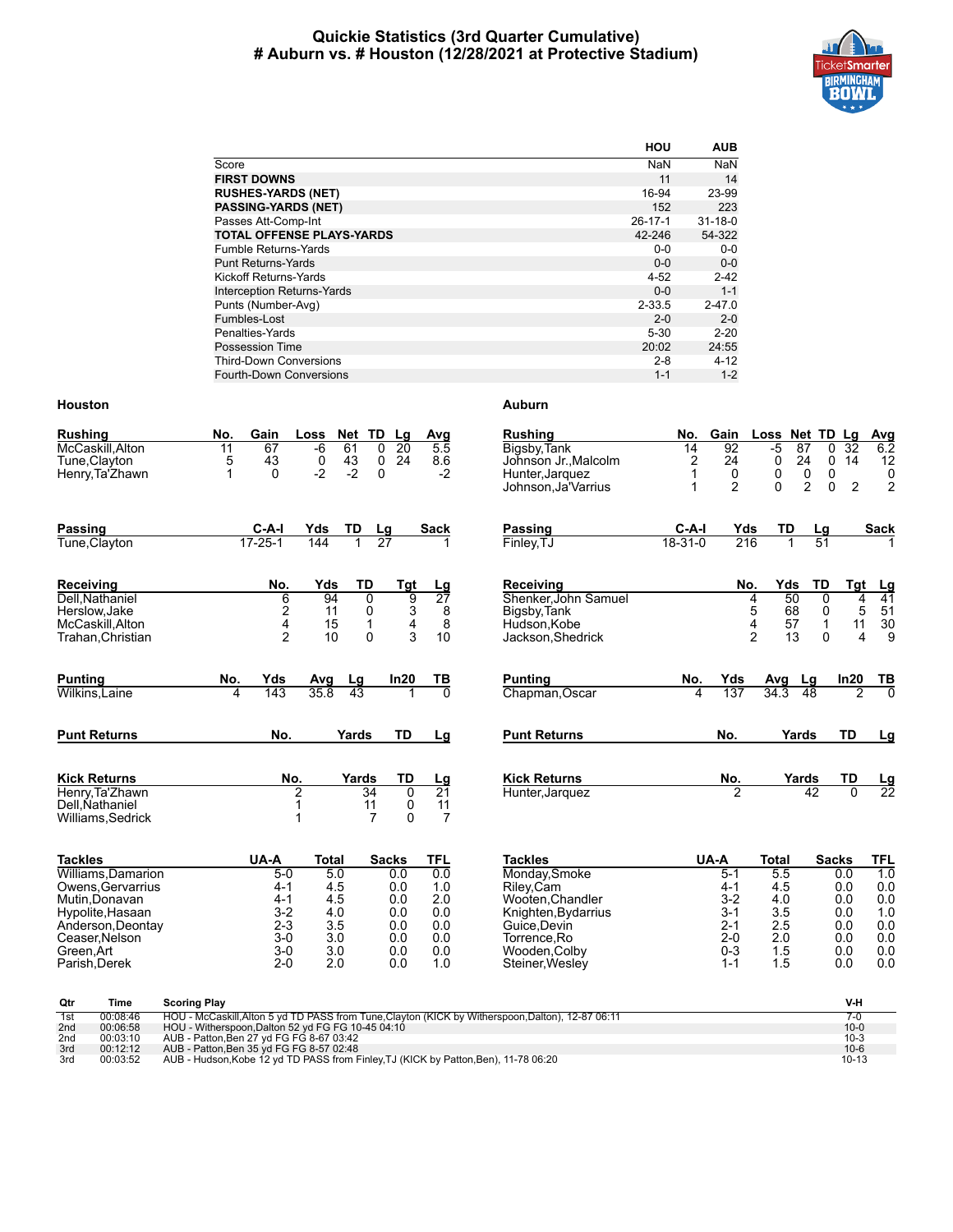#### **Quickie Statistics (3rd Quarter only) # Auburn vs. # Houston (12/28/2021 at Protective Stadium)**



|                                   | HOU            | <b>AUB</b>   |
|-----------------------------------|----------------|--------------|
| Score                             |                | 10           |
| <b>FIRST DOWNS</b>                | $\overline{2}$ | 6            |
| <b>RUSHES-YARDS (NET)</b>         | $3-9$          | $11 - 67$    |
| <b>PASSING-YARDS (NET)</b>        | 37             | 95           |
| Passes Att-Comp-Int               | $6 - 3 - 1$    | $11 - 8 - 0$ |
| <b>TOTAL OFFENSE PLAYS-YARDS</b>  | $9 - 46$       | 22-162       |
| Fumble Returns-Yards              | $0 - 0$        | $0 - 0$      |
| <b>Punt Returns-Yards</b>         | $0 - 0$        | $0 - 0$      |
| Kickoff Returns-Yards             | $2 - 18$       | $0 - 0$      |
| <b>Interception Returns-Yards</b> | $0 - 0$        | $1 - 1$      |
| Punts (Number-Avg)                | $1 - 33.0$     | $1 - 10.0$   |
| Fumbles-Lost                      | $0 - 0$        | $1 - 0$      |
| Penalties-Yards                   | $2 - 10$       | $2 - 20$     |
| <b>Possession Time</b>            | 03:24          | 11:33        |
| <b>Third-Down Conversions</b>     | $0 - 1$        | $1 - 4$      |
| <b>Fourth-Down Conversions</b>    | $0 - 0$        | $1 - 1$      |

| Gain<br>TD<br>No.<br>Net<br>Loss<br>Avg                                                                                                                                                                                                    | <b>Rushing</b>                                                                                                                                 | Gain                                                                                                                                                                                                                                                      | Net TD<br>Loss                                                                 | $\begin{array}{r}\n\text{Avg} \text{Lg} \\ \hline\n9.5 \quad 32\n\end{array}$                                            |
|--------------------------------------------------------------------------------------------------------------------------------------------------------------------------------------------------------------------------------------------|------------------------------------------------------------------------------------------------------------------------------------------------|-----------------------------------------------------------------------------------------------------------------------------------------------------------------------------------------------------------------------------------------------------------|--------------------------------------------------------------------------------|--------------------------------------------------------------------------------------------------------------------------|
| 2<br>7<br>0<br>$\overline{2}$<br>$\overline{2}$<br>0<br>$\mathbf 0$<br>$\overline{2}$<br>1                                                                                                                                                 | Johnson Jr. Malcolm<br>Johnson, Ja'Varrius                                                                                                     | 14<br>1<br>$\overline{2}$<br>1                                                                                                                                                                                                                            | 0<br>$-4$<br>0<br>14<br>0<br>$\overline{2}$<br>$\Omega$<br>$\Omega$            | 14<br>14<br>$\overline{2}$<br>$\overline{2}$                                                                             |
| $C-A-I$<br>TD<br>Yds<br><u>Lg</u><br>$3 - 6 - 1$<br>$\overline{0}$<br>37<br>20                                                                                                                                                             | Passing<br>Finley, TJ                                                                                                                          |                                                                                                                                                                                                                                                           | TD<br>Lg<br>41                                                                 | <b>Sack</b>                                                                                                              |
| No.<br>Yards<br>TD<br>Tat<br>2<br>37<br>0<br>4<br>$\Omega$<br>$\Omega$<br>1                                                                                                                                                                | <b>Receiving</b><br>Shenker, John Samuel<br>Bigsby, Tank<br>Hudson, Kobe<br>Jackson, Shedrick                                                  | No.<br>3<br>$\overline{\mathbf{c}}$                                                                                                                                                                                                                       | TD<br>Yards<br>45<br>0<br>9<br>0<br>$\frac{12}{9}$<br>$\mathbf{1}$<br>$\Omega$ | Tgt<br>$\frac{Lg}{41}$<br>3<br>$\frac{2}{3}$<br>$\overline{7}$<br>$\begin{array}{c} 12 \\ 9 \end{array}$<br>$\mathbf{1}$ |
| No.<br>Yds<br>In20<br>Avg<br>Lng<br>$\overline{33}$<br>33.0<br>$\overline{33}$<br>$\Omega$<br>1                                                                                                                                            | <b>Punting</b><br>Chapman, Oscar                                                                                                               | Yds<br>10<br>1                                                                                                                                                                                                                                            | Avg<br>Lng<br>10.0<br>10                                                       | In20<br>$rac{TB}{0}$<br>$\Omega$                                                                                         |
| No.<br>TD<br>Yards                                                                                                                                                                                                                         | <b>Punt Returns</b>                                                                                                                            | No.                                                                                                                                                                                                                                                       | Yards                                                                          | <b>TD</b><br>Lg                                                                                                          |
| No.<br>Yards<br>TD<br>11<br>0<br>$\overline{7}$<br>$\Omega$<br>1                                                                                                                                                                           | <b>Kick Returns</b>                                                                                                                            | No.                                                                                                                                                                                                                                                       | Yards                                                                          | <b>TD</b><br>Lg                                                                                                          |
| UA-A<br><b>Total</b><br><b>Sacks</b><br>3.5<br>$3 - 1$<br>0.0<br>$3-0$<br>3.0<br>0.0<br>$2 - 0$<br>2.0<br>0.0<br>$1 - 2$<br>2.0<br>0.0<br>1.5<br>$1 - 1$<br>0.0<br>1.0<br>$1 - 0$<br>1.0<br>$1 - 0$<br>1.0<br>0.0<br>1.0<br>$1 - 0$<br>0.0 | <b>Tackles</b><br>Wooten, Chandler<br>Wooden, Colby<br>Kaufman, Donovan<br>Knighten, Bydarrius<br>Riley, Cam<br>Elston.Trev<br>Steiner, Wesley | UA-A<br>$2-1$<br>$0 - 2$<br>$1 - 0$<br>$1 - 0$<br>$1 - 0$<br>$1 - 0$<br>$0 - 1$                                                                                                                                                                           | <b>Total</b><br>2.5<br>1.0<br>1.0<br>1.0<br>1.0<br>1.0<br>0.5                  | <b>Sacks</b><br>TFL<br>0.0<br>0.0<br>0.0<br>0.0<br>0.0<br>0.0<br>0.0<br>0.0<br>0.0<br>0.0<br>0.0<br>0.0<br>0.0<br>0.0    |
|                                                                                                                                                                                                                                            | $3.\overline{5}$<br>0                                                                                                                          | Lg<br>Bigsby, Tank<br>4<br>2<br><b>Sack</b><br>U<br><u>Lg</u><br>$\overline{20}$<br>$\Omega$<br><u>TB</u><br>$\overline{0}$<br>Lg<br><u>Lg</u><br>$\overline{11}$<br>$\overline{7}$<br><b>TFL</b><br>0.0<br>1.0<br>0.0<br>0.0<br>0.0<br>1.0<br>0.0<br>1.0 | No.<br>6<br>61<br>C-A-I<br>$8 - 11 - 0$<br>No.                                 | 57<br>Yds<br>88                                                                                                          |

| Rushing              | No.          | Gain                                       | Loss  | Net TD         |             | Avg           | ∟g             |
|----------------------|--------------|--------------------------------------------|-------|----------------|-------------|---------------|----------------|
| Bigsby, Tank         | 6            | 61                                         | -4    | 57             | 0           | 9.5           | 32             |
| Johnson Jr.,Malcolm  | 1            | 14                                         | 0     | 14             | 0           | 14            | 14             |
| Johnson,Ja'Varrius   | 1            | 2                                          | 0     | $\overline{2}$ | 0           | 2             | $\overline{2}$ |
| Passing              | C-A-I        | Yds                                        | TD    |                | Lg          |               | Sack           |
| Finley, TJ           | $8 - 11 - 0$ | 88                                         | 1     |                | 41          |               | 1              |
| Receiving            |              | No.                                        | Yards |                | TD          | <b>Tgt</b>    | Lg             |
| Shenker, John Samuel |              |                                            |       | 45             | 0           |               | 41             |
| Bigsby, Tank         |              | $\begin{array}{c} 3 \\ 2 \\ 1 \end{array}$ |       | 9              | 0           | $\frac{3}{2}$ | 7              |
| Hudson,Kobe          |              |                                            |       | 12             | $\mathbf 1$ |               | 12             |
| Jackson, Shedrick    |              | 1                                          |       | 9              | $\Omega$    |               | 9              |
| Punting              | No.          | Yds                                        | Avg   | Lng            |             | In20          | TВ             |
| Chapman, Oscar       | 1            | 10                                         | 10.0  | 10             |             | $\Omega$      | $\Omega$       |
| Punt Returns         |              | No.                                        |       | Yards          |             | TD            | Lg             |
|                      |              |                                            |       |                |             |               |                |
| Kick Returns         |              | No.                                        |       | Yards          |             | TD            | Lg             |

| <b>Tackles</b>      | UA-A    | Total | <b>Sacks</b> | TFL |
|---------------------|---------|-------|--------------|-----|
| Wooten, Chandler    | $2 - 1$ | 2.5   | 0.0          | 0.0 |
| Wooden, Colby       | $0 - 2$ | 1.0   | 0.0          | 0.0 |
| Kaufman, Donovan    | $1 - 0$ | 1.0   | 0.0          | 0.0 |
| Knighten, Bydarrius | $1 - 0$ | 1.0   | 0.0          | 0.0 |
| Riley, Cam          | $1 - 0$ | 1.0   | 0.0          | 0.0 |
| Elston, Trey        | $1 - 0$ | 1.0   | 0.0          | 0.0 |
| Steiner, Wesley     | $0 - 1$ | 0.5   | 0.0          | 0.0 |

| Qtr | Time     | <b>Scoring Play</b>                                                                 |           |
|-----|----------|-------------------------------------------------------------------------------------|-----------|
| 3rd | 00:12:12 | AUB - Patton.Ben 35 vd FG FG 8-57 02:48                                             |           |
| 3rd | 00:03:52 | AUB - Hudson, Kobe 12 yd TD PASS from Finley, TJ (KICK by Patton, Ben), 11-78 06:20 | $10 - 13$ |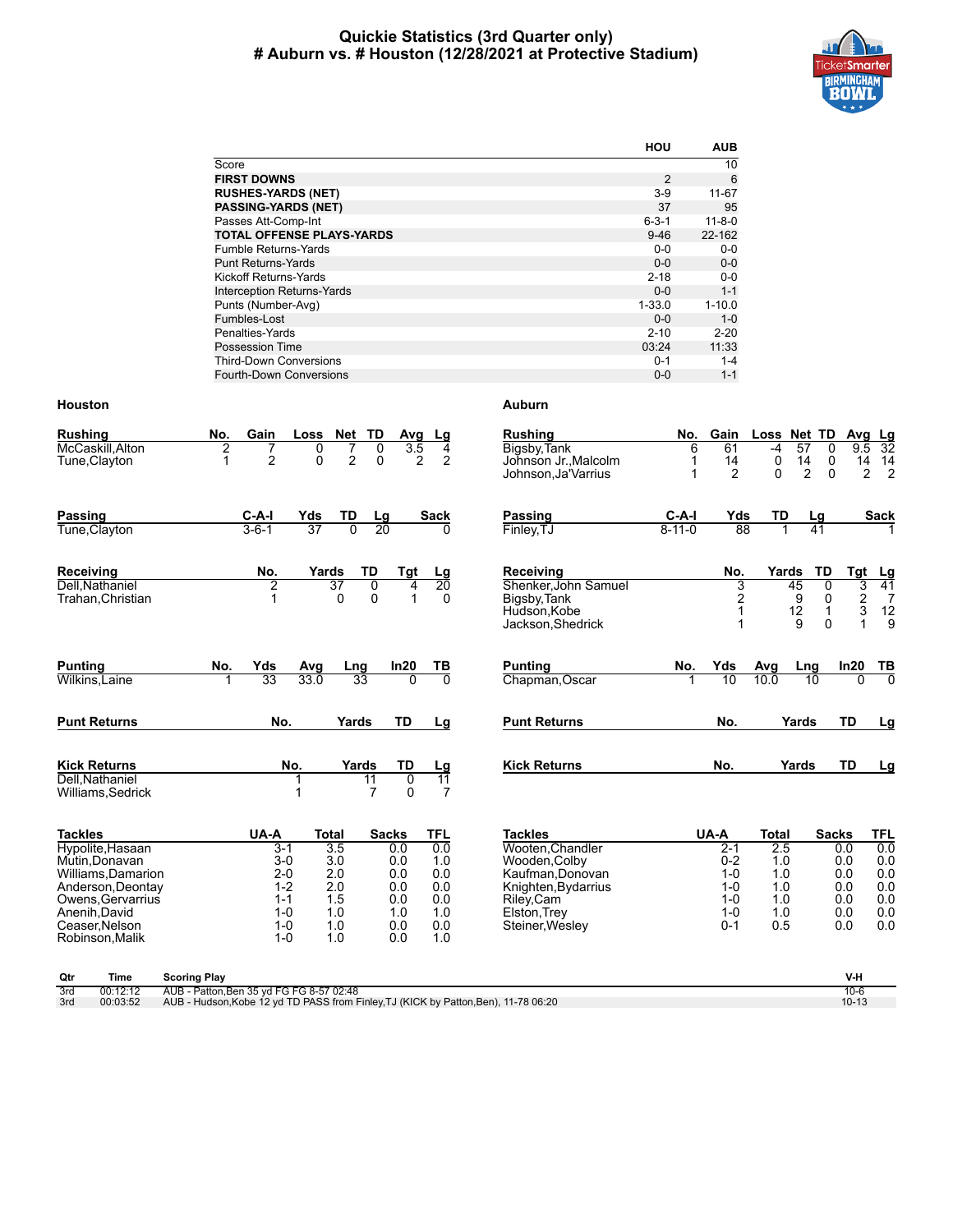#### **Play-by-Play Summary (4th quarter) # Auburn vs. # Houston (12/28/2021 at Protective Stadium)**



| HOU39 Tune, Clayton middle pass complete to Dell, Nathaniel for 25 yards to the AUB36, 1ST DOWN HOU<br>P           |
|--------------------------------------------------------------------------------------------------------------------|
|                                                                                                                    |
|                                                                                                                    |
|                                                                                                                    |
|                                                                                                                    |
|                                                                                                                    |
|                                                                                                                    |
|                                                                                                                    |
|                                                                                                                    |
|                                                                                                                    |
|                                                                                                                    |
| AUB33 Hunter, Jarquez rush middle for 8 yards to the AUB41, 1ST DOWN AUB (Anderson, Deontay; Ceaser, Nelson).<br>R |
|                                                                                                                    |
| AUB46 Finley, TJ left pass complete to Shenker, John Samuel for 4 yards to the AUB50 (Williams, Damarion).         |
|                                                                                                                    |
|                                                                                                                    |
|                                                                                                                    |
|                                                                                                                    |
|                                                                                                                    |
|                                                                                                                    |
|                                                                                                                    |
| 3-12 HOU04 Tune, Clayton left pass complete to Dell, Nathaniel for 23 yards to the HOU27, 1ST DOWN HOU<br>P        |
|                                                                                                                    |
| P<br>1-10 HOU27 Tune, Clayton left pass complete to Herslow, Jake for 21 yards to the HOU48, 1ST DOWN HOU          |
|                                                                                                                    |
|                                                                                                                    |
|                                                                                                                    |
|                                                                                                                    |
|                                                                                                                    |
|                                                                                                                    |
|                                                                                                                    |

4-9 HOU48 Chapman,Oscar punt 48 yards to the HOU00. [06:47]

*Drive Summary: 3 plays, 1 yards, 01:00*

#### **HOU drive start at HOU20.**

|         |            | 1-10 HOU20 Tune, Clayton right pass complete to Herslow, Jake for 7 yards to the HOU27 (Wooten, Chandler).                                                          |    |
|---------|------------|---------------------------------------------------------------------------------------------------------------------------------------------------------------------|----|
| $2 - 3$ |            | HOU27 Tune, Clayton left pass complete to Singleton, Jeremy for 1 yard to the HOU28 (Wooden, Colby).                                                                |    |
| $3 - 2$ |            | HOU28 Tune, Clayton right pass complete to Dell, Nathaniel for 6 yards to the HOU34, 1ST DOWN HOU<br>(Pritchett, Nehemiah).                                         | P  |
|         |            | 1-10 HOU34 Tune, Clayton rush right for 2 yards to the HOU36, 1ST DOWN HOU (Simpson, Jaylin), PENALTY AUB<br>personal foul (Simpson, Jaylin) 15 yards to the HOU19. | F. |
|         | 1-10 AUB49 | McCaskill, Alton rush middle for 3 yards to the AUB46 (Wooten, Chandler; Steiner, Wesley).                                                                          |    |
| $2 - 7$ |            | AUB46 Tune, Clayton right pass complete to Trahan, Christian for 20 yards to the AUB26, 1ST DOWN HOU<br>(Kaufman.Donovan).                                          | P  |
|         |            | 1-10 AUB26 Tune, Claytonright pass incomplete to Henry, Ta'Zhawn, QB hurried by Steiner, Wesley.                                                                    |    |

**2-10 AUB26 Tune,Clayton middle pass complete to Herslow,Jake for 26 yards to the AUB00, TOUCHDOWN. [03:27]**

#### **HOUSTON 17, AUBURN 13**

#### **1-10 AUB03 Witherspoon,Dalton kick attempt good.**

*Drive Summary: 8 plays, 80 yards, 03:20*

Baxa,Bubba kickoff 65 yards to the AUB00, touchback.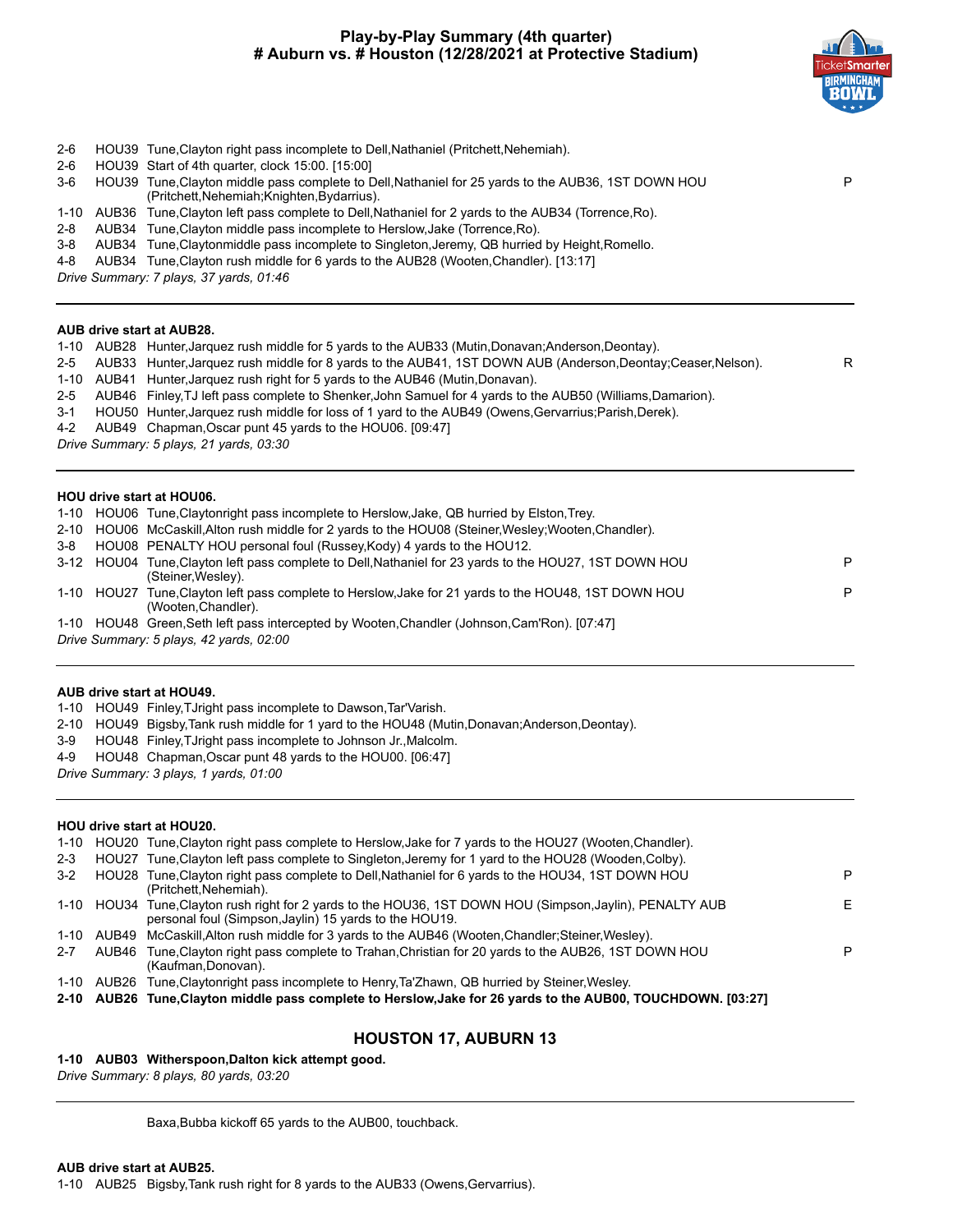- 2-2 AUB33 Finley,TJright pass incomplete to Bigsby,Tank.
- 3-2 AUB33 Finley,TJleft pass incomplete to Hudson,Kobe.
- 4-2 AUB33 Finley,TJ middle pass incomplete to Hudson,Kobe (Williams,Damarion). [02:42]

*Drive Summary: 4 plays, 8 yards, 00:45*

#### **HOU drive start at AUB33.**

- 1-10 AUB33 McCaskill,Alton rush middle for 9 yards to the AUB24 (Wooten,Chandler).
- 2-1 AUB24 Henry,Ta'Zhawn rush middle (Steiner,Wesley). [02:35]
- 3-1 AUB24 McCaskill,Alton rush middle for 3 yards to the AUB21, 1ST DOWN HOU (Harris,Marcus). [02:29] R
- 1-10 AUB21 rush middle for loss of 1 yard to the AUB22.
- 2-11 AUB22 rush for loss of 3 yards to the AUB25.
- 3-14 AUB25 rush.
- 3-14 AUB25 End of 4th quarter, clock 00:00. [00:00]
- 3-14 AUB25 End of game, clock 00:00. [00:00]

### **FINAL SCORE - : HOUSTON 17, AUBURN 13**

|                        | Time             | 1st Downs |  | Conversions |                        |         |         |                    |                  |
|------------------------|------------------|-----------|--|-------------|------------------------|---------|---------|--------------------|------------------|
| <b>Quarter Summary</b> |                  |           |  |             | Score Poss R P X T 3rd | 4th     | Rushina | Passing            | <b>Penalties</b> |
| Houston                |                  |           |  |             | 09:48 1 6 1 8 4-6      | በ-1     | 10-21   | $9 - 15 - 1 - 131$ | $1 - 4$          |
| Auburn                 | $0.5:15$ 1 0 0 1 |           |  |             | 0-3                    | $0 - 1$ | 6-26    | 1-6-0-4            | $1 - 15$         |